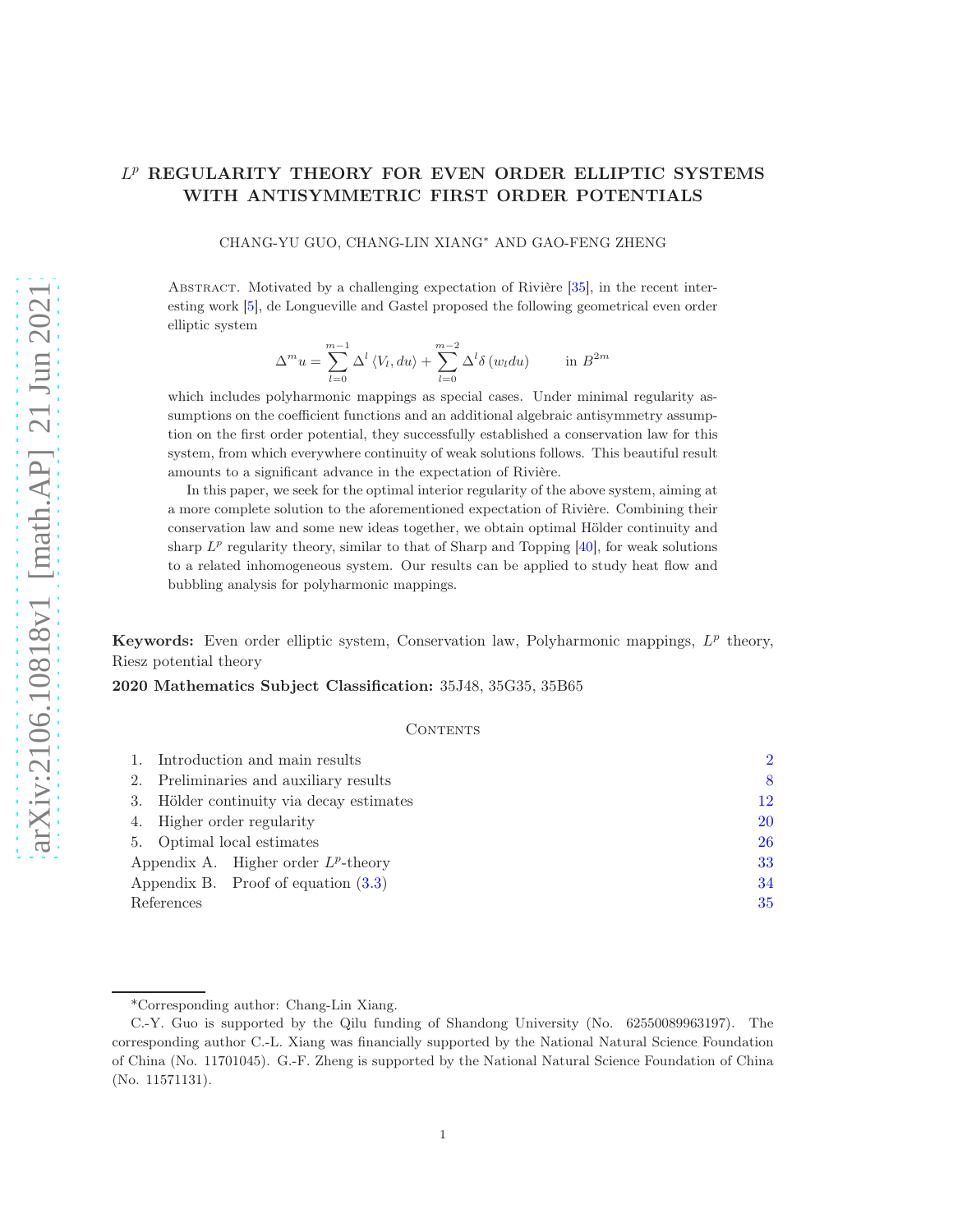#### 1. Introduction and main results

<span id="page-1-0"></span>1.1. Motivation. It is well known that geometric partial differential equations are usually nonlinear in nature, for instance, the equations of harmonic mappings and the prescribed mean curvature equations. In his recent remarkable work [\[34\]](#page-36-2), to study conformally invariant variational problems in dimension two, Rivière introduced the following second order linear elliptic system

<span id="page-1-1"></span>
$$
-\Delta u = \Omega \cdot \nabla u \qquad \text{in } B^2,\tag{1.1}
$$

where  $u \in W^{1,2}(B^2,\mathbb{R}^n)$  and  $\Omega = (\Omega_{ij}) \in L^2(B^2, so_n \otimes \Lambda^1 \mathbb{R}^2)$ . As was verified in [\[34\]](#page-36-2), [\(1.1\)](#page-1-1) includes the Euler-Lagrange equations of critical points of all second order conformally invariant variational functionals which act on mappings  $u \in W^{1,2}(B^2, N)$  from  $B^2 \subset \mathbb{R}^2$ into a closed Riemannian manifold  $N \subset \mathbb{R}^n$ . In particular, [\(1.1\)](#page-1-1) includes the equations of weakly harmonic mappings and the prescribed mean curvature equations.

Notice that the coefficient function  $\Omega$  in [\(1.1\)](#page-1-1) is independent of the solution u. The square integrability assumption on  $\Omega$  makes the system critical in the sense that  $\Omega \cdot \nabla u \in$  $L^1(B^2)$ , which may allow discontinuous weak solutions. Thus, from the point view of analysis, finding minimal additional assumptions on  $\Omega$  so that every solution would have full regularity is a very interesting and important problem. During the exploration of conformally invariant problems, Rivière [\[34\]](#page-36-2) found an additional assumption which is nowadays acknowledged as the optimal one. That is, assume in addition that  $\Omega$  is antisymmetric as a matrix-value function. Under this additional assumption, Rivière found functions  $A \in L^{\infty} \cap W^{1,2}(B^2, Gl(n))$  and  $B \in W^{1,2}(B^2, M_n)$  which satisfies  $\nabla A - A\Omega = \nabla^{\perp}B$ , such that system  $(1.1)$  can be written equivalently as the conservation law

$$
\operatorname{div}\left(A\nabla u + B\nabla^{\perp}u\right) = 0,\tag{1.2}
$$

from which everywhere continuity of weak solutions of system [\(1.1\)](#page-1-1) can be derived. As applications, this recovered the famous regularity result of Hélein [\[18\]](#page-35-0), and confirmed affirmatively two long-standing conjectures by Hildebrandt and Heinz on conformally invariant geometrical problems and prescribed bounded mean curvature equations respectively; see [\[34\]](#page-36-2) for details.

Conformally invariant variational problems in dimensions greater than two also attracted extensive research in recent years. For fourth order conformally invariant variational problems, see for instance the works of Chang, Wang and Yang [\[3\]](#page-34-2) and Wang [\[48,](#page-36-3) [49\]](#page-36-4) on biharmonic mappings from an Euclidean ball  $B<sup>n</sup>$  ( $n \ge 4$ ) into closed Riemannian manifolds. To extend the aforementioned powerful theory of Rivière [\[34\]](#page-36-2), in the interesting work [\[24\]](#page-35-1), Lamm and Rivière proposed the following fourth order elliptic system

<span id="page-1-2"></span>
$$
\Delta^2 u = \Delta (V \cdot \nabla u) + \text{div}(w \nabla u) + W \cdot \nabla u \quad \text{in } B^4,
$$
\n(1.3)

where  $V \in W^{1,2}(B^4, M_n \otimes \Lambda^1 \mathbb{R}^4)$ ,  $w \in L^2(B^4, M_n)$ , and  $W \in W^{-1,2}(B^4, M_n \otimes \Lambda^1 \mathbb{R}^4)$  is of the form

$$
W = \nabla \omega + F,
$$

with  $\omega \in L^2(B^4, so_n)$  and  $F \in L^{\frac{4}{3},1}(B^4, M_n \otimes \Lambda^1 \mathbb{R}^4)$ . System [\(1.3\)](#page-1-2) includes both extrinsic and intrinsic biharmonic mappings from  $B<sup>4</sup>$  into closed Riemannian manifolds as special cases.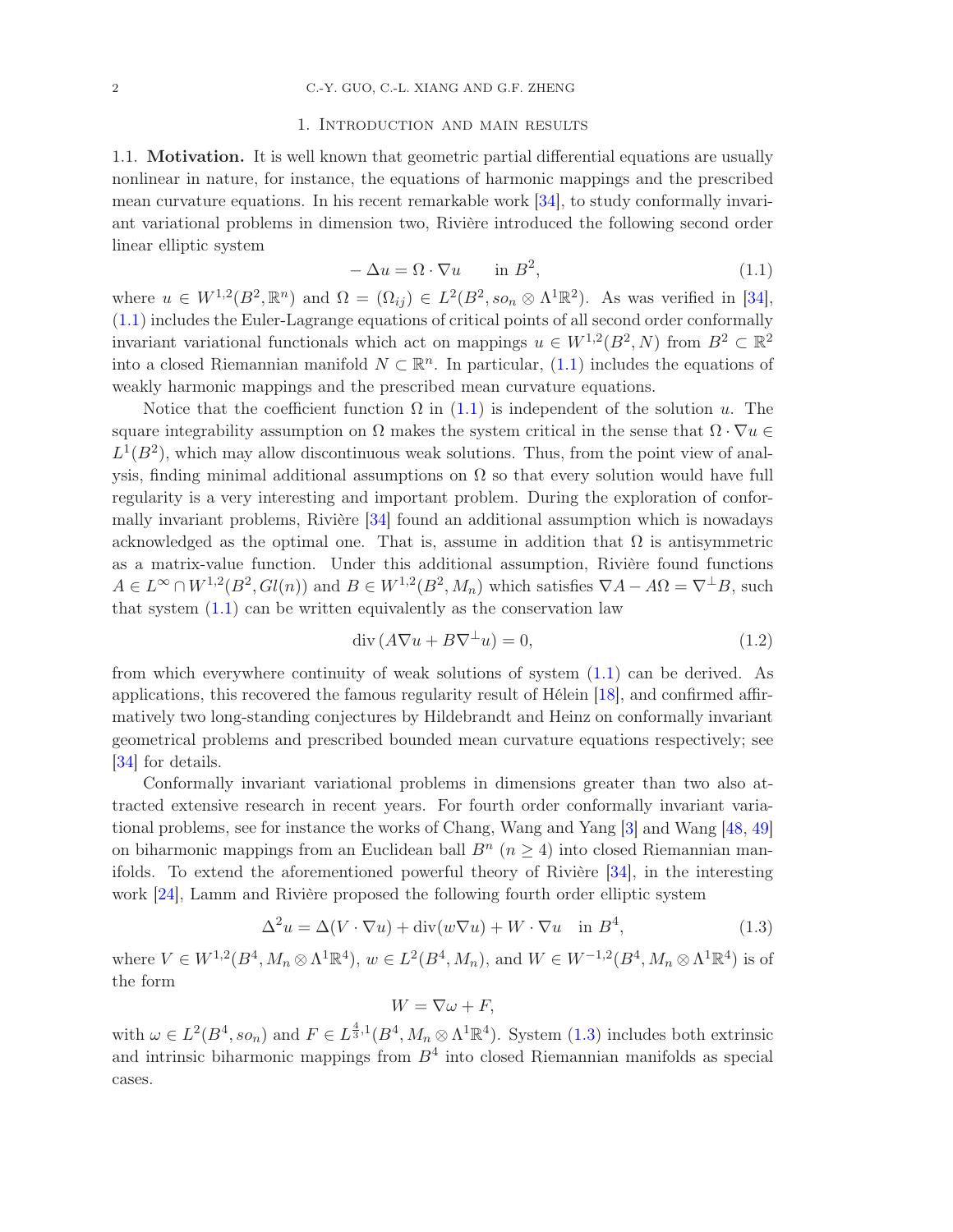Note that the first order potential  $\omega$  is antisymmetric as a matrix-valued function. Following the approach of [\[34\]](#page-36-2), Lamm and Rivière [\[24\]](#page-35-1) found  $A \in W^{2,2} \cap L^{\infty}(B^4_{1/2}, M_n)$ and  $B \in W^{1,4/3}(B_{1/2}^4, M_n \otimes \wedge^2 \mathbb{R}^4)$  such that u is a solution of  $(1.3)$  in  $B_{1/2}^4$  if and only if it satisfies the conservation law

<span id="page-2-0"></span>
$$
\operatorname{div}[\nabla(A\Delta u) - 2\nabla A\Delta u + \Delta A\nabla u - Aw\nabla u + \nabla A(V\cdot\nabla u) - A\nabla(V\cdot\nabla u) - B\cdot\nabla u] = 0.
$$
 (1.4)

As in the second order case, everywhere continuity of weak solutions follows from [\(1.4\)](#page-2-0).

In a recent conference proceeding [\[35\]](#page-36-0), Rivière gave an inspiring survey on the role of integrability by compensation in conformal geometric analysis, where in particular he presented a proof (based on his work [\[34\]](#page-36-2)) on Hölder regularity of weak solutions of [\(1.1\)](#page-1-1). Then he put up the following challenging expectation.

Rivière's expectation. "It is natural to believe that a general result exists for m-th order linear systems in m dimension whose 1st order potential is antisymmetric."

A similar expectation was also given earlier by Lamm and Rivière [\[24,](#page-35-1) Remark 1.4].

It is natural to consider conformally invariant geometrical problems in general even dimensions, which in fact have already attracted great attention in the last decades. For instance, Gastel and Scheven [\[10\]](#page-35-2) obtained, among other results, a regularity theory for both extrinsic and intrinsic polyharmonic mappings in critical dimensions. For more progress in this respect, see e.g. [\[14,](#page-35-3) [26\]](#page-35-4) and the references therein. Thus, a positive solution of Rivière's expectation would give, among many other applications, a new and unified approach for the Hölder regularity of (extrinsic and intrinsic) polyharmonic mappings.

However, there was no essential progress on the expectation until quite recently. In 2019 in the interesting work [\[5\]](#page-34-0), de Longueville and Gastel proposed the following even order linear elliptic system

<span id="page-2-1"></span>
$$
\Delta^m u = \sum_{l=0}^{m-1} \Delta^l \langle V_l, du \rangle + \sum_{l=0}^{m-2} \Delta^l \delta(w_l du)
$$
 (1.5)

in the unit ball  $B^{2m} \subset \mathbb{R}^{2m}$ . The coefficient functions are assumed to satisfy

$$
w_k \in W^{2k+2-m,2}(B^{2m}, \mathbb{R}^{n \times n}) \quad \text{for } k \in \{0, \dots, m-2\}
$$
  

$$
V_k \in W^{2k+1-m,2}(B^{2m}, \mathbb{R}^{n \times n} \otimes \wedge^1 \mathbb{R}^{2m}) \quad \text{for } k \in \{0, \dots, m-1\}.
$$
 (1.6)

Moreover, the first order potential  $V_0$  has the decomposition  $V_0 = d\eta + F$  with

$$
\eta \in W^{2-m,2}\left(B^{2m}, so(n)\right), \quad F \in W^{2-m, \frac{2m}{m+1}, 1}\left(B^{2m}, \mathbb{R}^{n \times n} \otimes \wedge^1 \mathbb{R}^{2m}\right). \tag{1.7}
$$

Note that  $\eta$  is an antisymmetric matrix-valued function. System [\(1.5\)](#page-2-1) includes both extrinsic and intrinsic m-polyharmonic mappings as well. It also includes equations of nonvariational type, for example "the fake polyharmonic equations":

$$
\Delta^m u + |\nabla u|^{2m} u = 0,
$$

provided that u is bounded. For more examples, see e.g. Strzelecki and Zatorska-Goldstein [\[46\]](#page-36-5) for  $m = 2$ .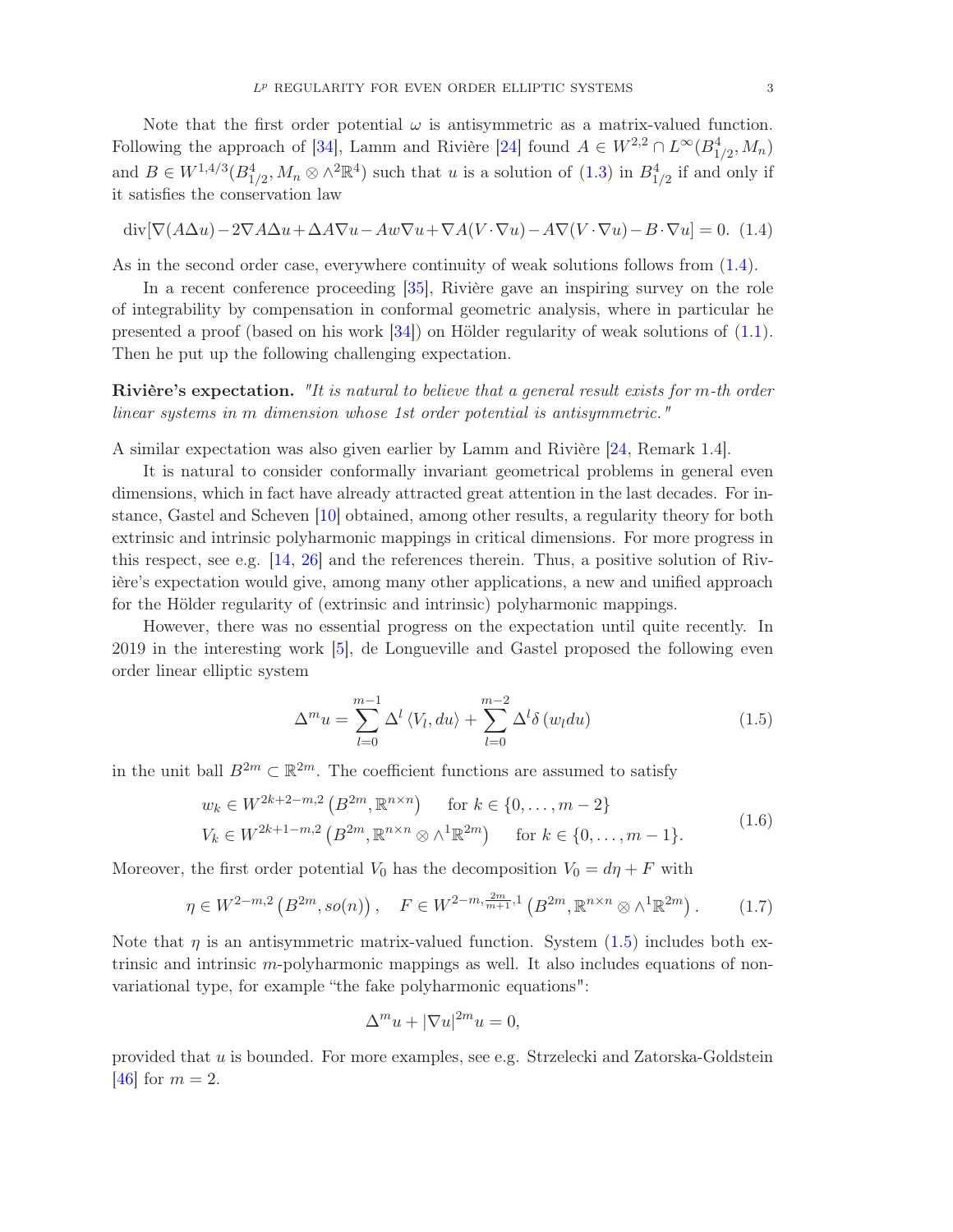As that of Rivière [\[34\]](#page-36-2) and Lamm-Rivière [\[24\]](#page-35-1), de Longueville and Gastel [\[5\]](#page-34-0) successfully established a conservation law for system  $(1.5)$ . More precisely, set

<span id="page-3-2"></span>
$$
\theta_D := \sum_{k=0}^{m-2} \|w_k\|_{W^{2k+2-m,2}(D)} + \sum_{k=1}^{m-1} \|V_k\|_{W^{2k+1-m,2}(D)} + \|\eta\|_{W^{2-m,2}(D)} + \|F\|_{W^{2-m,\frac{2m}{m+1},1}(D)}
$$
\n(1.8)

for  $D \subset \mathbb{R}^{2m}$ . Under a smallness assumption

<span id="page-3-1"></span>
$$
\theta_{B_1^{2m}} < \epsilon_m,\tag{1.9}
$$

they found  $A \in W^{m,2} \cap L^{\infty}(B_{1/2}^{2m}, Gl(n))$  and  $B \in W^{2-m,2}(B_{1/2}^{2m}, \mathbb{R}^{n \times n} \otimes \wedge^2 \mathbb{R}^{2m})$  which satisfies

$$
\Delta^{m-1} dA + \sum_{k=0}^{m-1} (\Delta^k A) V_k - \sum_{k=0}^{m-2} (\Delta^k dA) w_k = \delta B,
$$

such that u solves  $(1.5)$  in  $B_{1/2}^{2m}$  if and only if it is a distributional solution of the conservation law

<span id="page-3-0"></span>
$$
0 = \delta \Big[ \sum_{l=0}^{m-1} (\Delta^l A) \Delta^{m-l-1} du - \sum_{l=0}^{m-2} (d \Delta^l A) \Delta^{m-l-1} u - \sum_{k=0}^{m-1} \sum_{l=0}^{k-1} (\Delta^l A) \Delta^{k-l-1} d \langle V_k, du \rangle + \sum_{k=0}^{m-1} \sum_{l=0}^{k-1} (d \Delta^l A) \Delta^{k-l-1} \langle V_k, du \rangle - \sum_{k=0}^{m-2} \sum_{l=0}^{k-2} (\Delta^l A) d \Delta^{k-l-1} \delta (w_k du) + \sum_{k=0}^{m-2} \sum_{l=0}^{k-2} (d \Delta^l A) \Delta^{k-l-1} \delta (w_k du) - \langle B, du \rangle \Big],
$$
\n(1.10)

where  $d\Delta^{-1}\delta$  denotes the identity map. As an application of [\(1.10\)](#page-3-0), they obtained everywhere continuity of weak solutions of  $(1.5)$  on  $B_{1/2}^{2m}$ . It is worth pointing out that in another interesting recent work of Hörter and Lamm [\[22\]](#page-35-5), the authors constructed a slightly different conservation law using a small perturbation of Uhlenbeck's gauge transform.

Before proceeding further, we would like to take a closer look at the system [\(1.5\)](#page-2-1) and the conservation law  $(1.10)$ . The first thing one may note is the difference of coefficient functions from that of the second order system  $(1.1)$  and the fourth order system  $(1.3)$ : almost half of the coefficient functions in [\(1.5\)](#page-2-1) are Sobolev functions with negative exponents (for definitions, see Section [2\)](#page-7-0). This shall cause serious problems in establishing the conservation law  $(1.10)$ . To be more accurate, to find  $A, B$  as above, the authors have to solve a huge system of partial differential equations. In fact, even in the fourth order case, the task of finding  $A, B$  is already quite difficult. Secondly, the regularity of all the coefficient functions lies on the borderline of elliptic regularity theory which prevent an application of the usual  $L^p$ -theory, and furthermore, Sobolev functions with negative exponents require a much more general  $L^p$  theory then the usual one. Due to these reasons, the authors wrote in [\[5,](#page-34-0) the last paragraph on page 19] that: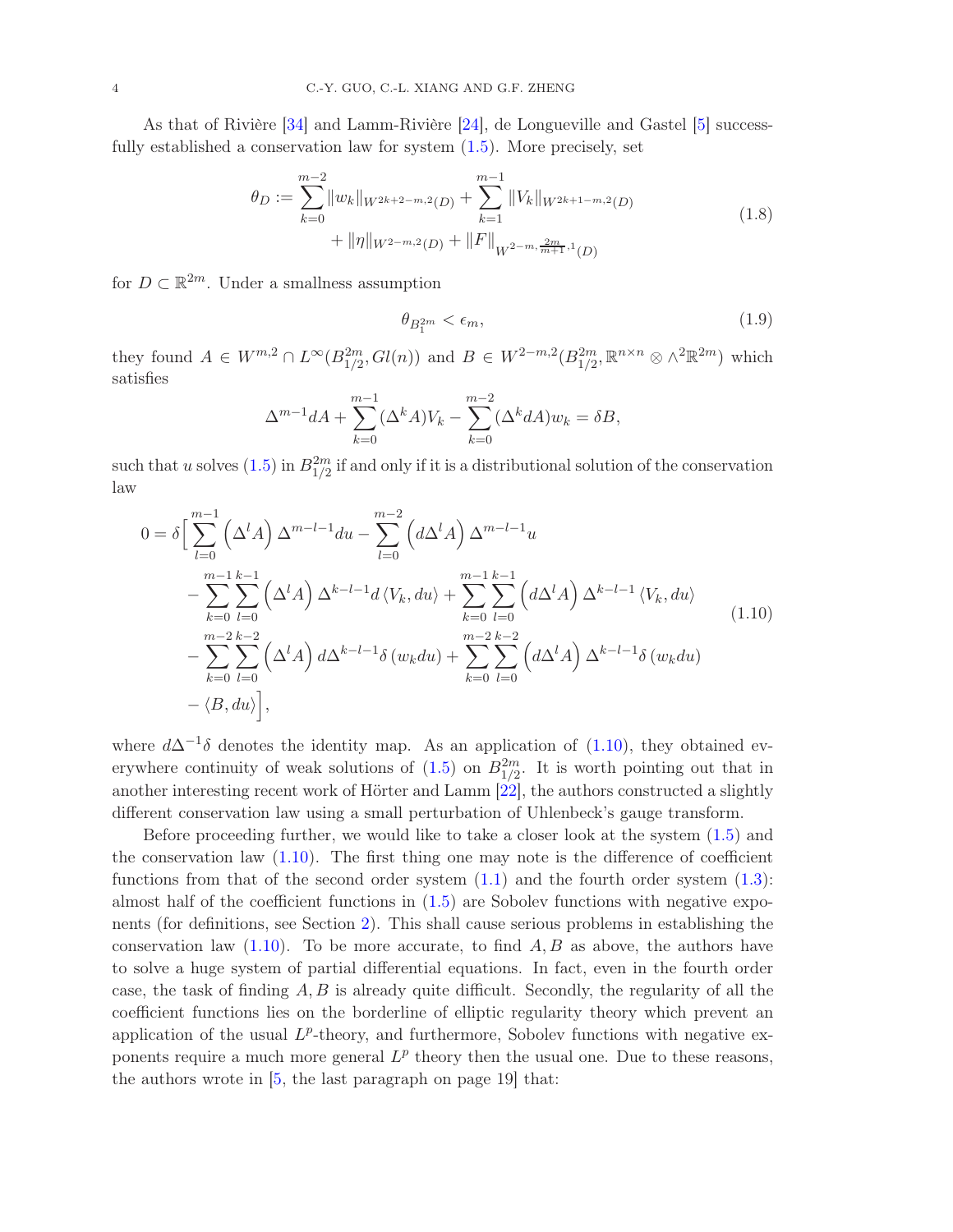" ....... But here, we consider a very general equation with rather irregular coefficients, so maybe we cannot expect much regularity in general."

However, there are still several works and results in the literature that encourage us to consider the possibility of better regularity theory than merely continuity of weak solutions to the system  $(1.5)$ .

i) As was pointed out by Gastel and Scheven [\[10,](#page-35-2) Theorem 1.2], for polyharmonic mappings, Hölder continuity implies smoothness. Thus, Hölder continuity of solutions to system [\(1.5\)](#page-2-1), if held, could be directly applied to give smoothness of weak solutions to polyharmonic mappings.

ii) The coefficients of the system [\(1.5\)](#page-2-1) are rather irregular, however, one observes an additional structural feature from the system: apart from the highest order term  $\Delta^m u$ , all the left terms consist of multiplications of some derivatives of u, which may imply a potential iteration on the regularity of u. In particular, one notes that there exists no inhomogeneous term which is independent of  $u$ . Such an observation gives us one more support to study better regularity of weak solutions via a suitable iteration scheme.

Indeed, motivated by its geometric applications, Sharp and Topping [\[40\]](#page-36-1) considered the inhomogeneous second order system (i.e.,  $m = 1$ )

$$
-\Delta u = \Omega \cdot \nabla u + f \quad \text{in } B^2,
$$

and obtained optimal Hölder continuity and sharp interior  $W^{2,p}$  estimates under the assumption  $f \in L^p(B^2)$  for some  $1 < p < 2$ , which applies to Rivière's system  $(1.1)$  directly. In the recent paper [\[17\]](#page-35-6), motivated also by geometric applications, we extend the regularity result of Sharp and Topping [\[40\]](#page-36-1) to the case  $m = 2$ , where the following inhomogeneous fourth order system was studied:

$$
\Delta^2 u = \Delta (V \cdot \nabla u) + \text{div}(w \nabla u) + W \cdot \nabla u + f \quad \text{in } B^4
$$

for some  $f \in L^p(B^4)$ . These two works naturally inspire us to study the regularity theory of the following inhomogeneous problem

<span id="page-4-0"></span>
$$
\Delta^m u = \sum_{l=0}^{m-1} \Delta^l \langle V_l, du \rangle + \sum_{l=0}^{m-2} \Delta^l \delta(w_l du) + f \quad \text{in } B^{2m} \tag{1.11}
$$

for some  $f \in L^p(B^{2m})$ .

iii).  $L^p$  regularity theory for [\(1.11\)](#page-4-0) (when  $m = 1, 2$ ) have rich geometric applications such as the energy identity (or bubbling analysis), which dates back to Sacks-Uhlenbeck [\[38\]](#page-36-6) on harmonic mappings, and heat flow which dates back to e.g. Struwe [\[42,](#page-36-7) [43\]](#page-36-8). Indeed, the work of Sharp and Topping [\[40\]](#page-36-1) has many interesting applications in these problems. For instance, it has been successfully applied in the study of angular energy quantization of weak solutions of system [\(1.1\)](#page-1-1) by Laurain and Rivière [\[28\]](#page-35-7), which largely extended the bubbling analysis of Sacks-Uhlenbeck  $[38]$ . In the fourth order case,  $L^p$  estimates have also been applied to bubbling analysis in e.g.  $[27, 21, 51]$  $[27, 21, 51]$  $[27, 21, 51]$  $[27, 21, 51]$ .  $L^p$  regularity estimates have also found applications in global estimates, which leads to the full energy quantization results; see for instance the interesting work and Lamm and Sharp [\[25\]](#page-35-10). For extension and applications to supercritical dimensional problems, see e.g. [\[39,](#page-36-10) [32\]](#page-35-11).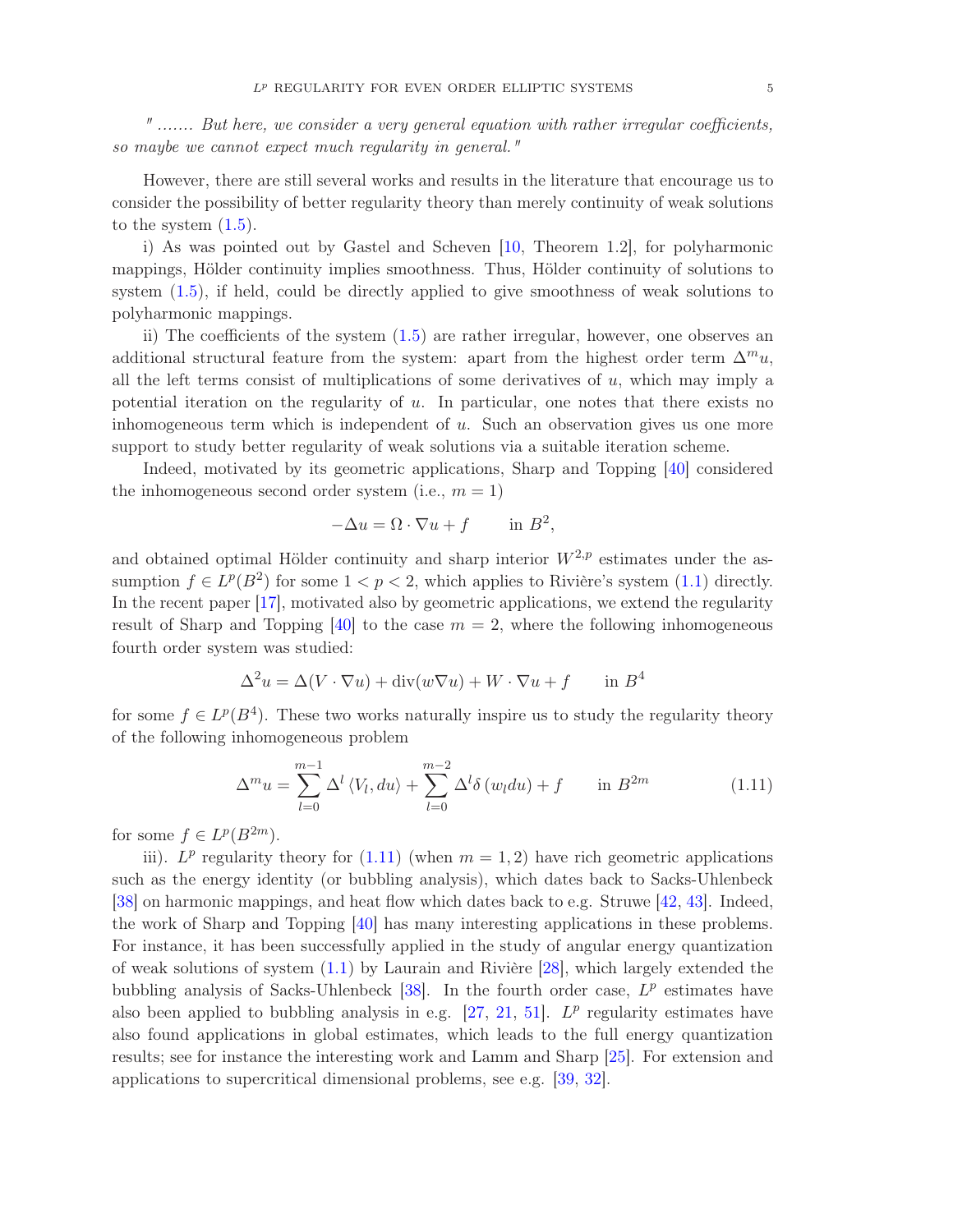Based on the above considerations and seeking for a more complete regularity theory for Rivière's expectation, it is natural to ask

**Problem.** What is the optimal Hölder continuity and  $L^p$  regularity for weak solutions of  $(1.11)$ ? Can we derive optimal interior estimates for  $(1.11)$  as that of [\[40\]](#page-36-1) for  $m = 1$  and [\[17\]](#page-35-6) *for*  $m = 2$ ?

The aim of this paper is to give an affirmative answer to this problem, and thus, provide a complete solution to Rivière's expectation in the even order case.

1.2. Main results. Our first theorem deals with the optimal Hölder continuity of weak solutions to  $(1.5)$ .

<span id="page-5-0"></span>**Theorem 1.1** (Hölder continuity). Suppose  $f \in L^p(B_1^{2m})$  for some  $p \in (1, \frac{2m}{2m-1})$  $\frac{2m}{2m-1}$ ). If  $u \in W^{m,2}(B_1^{2m}, \mathbb{R}^n)$  is a weak solution of  $(1.11)$ , then

$$
u\in C^{0,\alpha}_{\text{loc}}(B_1^{2m})
$$

with  $\alpha = 2m(1 - 1/p)$ . Moreover, there exist  $r_0, C > 0$  depending only on m, n, p and the coefficient functions  $V_k$ ,  $w_k$  such that for all  $0 < r < r_0$ , there holds

$$
\sum_{j=1}^{m} \|\nabla^j u\|_{L^{2m/j,2}(B_r^{2m})} \le Cr^{\alpha} \left(\sum_{j=1}^{m} \|\nabla u\|_{L^{2m/j,2}(B_1^{2m})} + \|f\|_{L^p(B_1^{2m})}\right). \tag{1.12}
$$

The Hölder continuity is optimal, as one can see from the simplest case  $\Delta^m u = f$  by noticing the Sobolev embedding  $W^{2m,p}(B_1^{2m}) \subset C^{0,2m(1-1/p)}(B_1^{2m})$ . Moreover, applying Theorem [1.1](#page-5-0) to the case  $f \equiv 0$  yields that every weak solution  $u \in W^{m,2}(B_1^{2m})$  of system [\(1.5\)](#page-2-1) is locally  $\alpha$ -Hölder continuous for all  $\alpha \in (0,1)^{1}$  $\alpha \in (0,1)^{1}$  $\alpha \in (0,1)^{1}$ . On the other hand, the Hölder continuity is the best possible regularity that one can expect for weak solutions of [\(1.5\)](#page-2-1). In the case  $m = 2$ , we constructed an example in [\[17\]](#page-35-6) which fails to be locally Lipschitz continuous. Using a similar idea, it is not difficulty to construct such an example for the general case and we leave it to the interested readers.

In our second theorem, we derive optimal higher order regularity of weak solutions.

<span id="page-5-2"></span>**Theorem 1.2** (local  $L^p$  estimates). Let  $u \in W^{m,2}(B_1^{2m}, \mathbb{R}^n)$  be a weak solution of [\(1.11\)](#page-4-0) with  $f \in L^p(B_1^{2m})$  for  $p \in (1, \frac{2m}{2m-1})$  $\frac{2m}{2m-1}$ ). Then

$$
u \in W_{\text{loc}}^{m+1, \frac{2mp}{2m - (m-1)p}}(B_1^{2m}).
$$

Moreover, there exist  $\epsilon > 0$  and  $C > 0$  depending only on  $m, n, p$  and the coefficient functions  $V_k$ ,  $w_k$  such that, if the smallness condition [\(1.9\)](#page-3-1) is satisfied on  $B_1^{2m}$  with  $\epsilon_m = \epsilon$ , then

<span id="page-5-3"></span>
$$
||u||_{W^{m+1,\frac{2mp}{2m-(m-1)p}}(B_{1/2}^{2m})} \leq C \left( ||f||_{L^p(B_1^{2m})} + ||u||_{L^1(B_1^{2m})} \right). \tag{1.13}
$$

<span id="page-5-1"></span><sup>&</sup>lt;sup>1</sup>In [\[16\]](#page-35-12) we proved  $\alpha$ -Hölder continuity for solutions to [\(1.5\)](#page-2-1) for some  $\alpha \in (0,1)$  without using conservation law.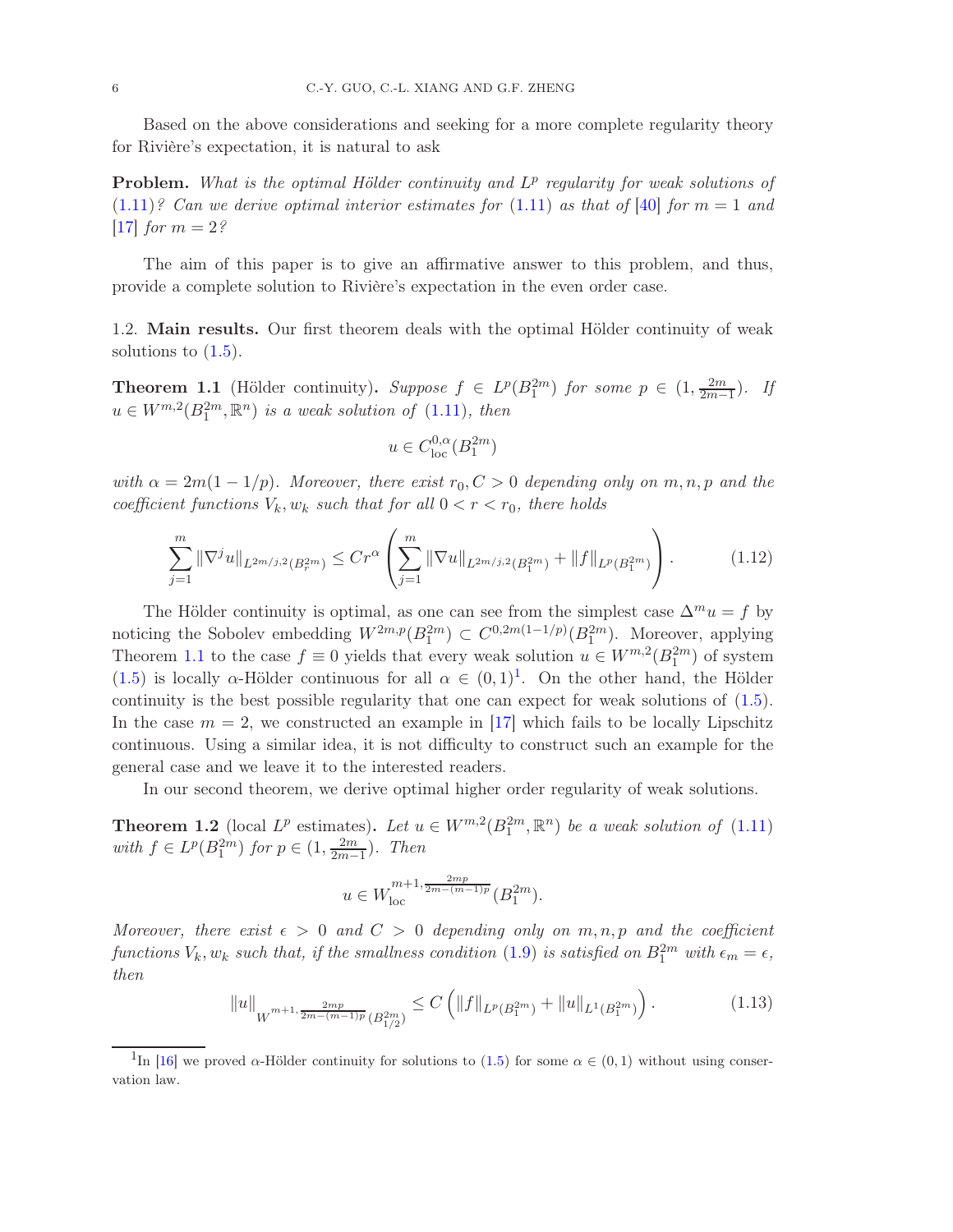Theorem [1.2](#page-5-2) can be regarded as a counterpart of Sharp-Topping [\[40,](#page-36-1) Theorem 1.1] (corresponding to the case  $m = 1$ ) and our work [\[17,](#page-35-6) Theorem 1.2] (corresponding to the case  $m = 2$ ) to the general even order system [\(1.5\)](#page-2-1). The order  $m + 1$  is also the best possible; see Example [4.4](#page-24-0) below (and the case  $m = 2$  was explained in [\[17\]](#page-35-6)).

As a direct application of Theorem [1.2,](#page-5-2) we have the following improvement of the regularity result of de Longueville and Gastel [\[5\]](#page-34-0).

**Corollary 1.3.** If  $u \in W^{m,2}(B_1,\mathbb{R}^n)$  is a weak solution of [\(1.5\)](#page-2-1), then

$$
u \in \bigcap_{0 < \epsilon < 1} W_{\text{loc}}^{m+1,2-\epsilon}(B_1^{2m}) \subset \bigcap_{0 < \alpha < 1} C_{\text{loc}}^{0,\alpha}(B_1^{2m}).
$$

One more application of Theorem [1.2](#page-5-2) yields the following energy gap, which was known to be useful in deducing the energy quantization results; see for instance [\[29,](#page-35-13) [28,](#page-35-7) [21\]](#page-35-9).

<span id="page-6-0"></span>**Corollary 1.4** (Energy gap). Let  $u \in W^{m,2}(\mathbb{R}^{2m}, \mathbb{R}^n)$  be a weak solution of [\(1.5\)](#page-2-1) in  $\mathbb{R}^{2m}$ . There exists some  $\epsilon = \epsilon(m, n) > 0$  such that if

$$
\theta_{\mathbb{R}^{2m}} < \epsilon,
$$

then  $u \equiv 0$  in  $\mathbb{R}^{2m}$ , where  $\theta_{\mathbb{R}^{2m}}$  is defined as in [\(1.8\)](#page-3-2).

To control the size of the paper, we do not consider in this paper the compactness problem of weak solutions of system  $(1.11)$  under the weak L log L-integrability of f, as that of Sharp-Topping [\[40\]](#page-36-1) (when  $m = 1$ ) and Guo-Xiang-Zheng [\[17\]](#page-35-6) (when  $m = 2$ ).

1.3. Strategy of the proof. In spirit, we follow the scheme of Sharp and Topping [\[40\]](#page-36-1) and [\[17\]](#page-35-6) to divide the proof into three main steps.

- (1) In the first step, we derive the Morrey type decay estimate in Theorem [1.1](#page-5-0) via the conservation law [\(1.10\)](#page-3-0), from which Hölder continuity follows. The decay estimates show that  $\nabla^j u$   $(1 \leq j \leq m)$  belong to some Morrey spaces.
- (2) In the second step, we combine the above Morrey type estimate, together with the Riesz potential theory of Adams [\[1\]](#page-34-3) (see Lemma [2.8\)](#page-10-0) on Morrey spaces, to deduce an almost optimal higher order Sobolev regularity. That is, we prove that  $u \in W_{\text{loc}}^{m+1,q}$  for all q smaller than the optimal exponent  $\bar{q} = \frac{2mp}{2m - (m+1)q}$  $\frac{2mp}{2m-(m-1)p}.$
- (3) In the final step, we show that the concerned local  $W^{m+1,q}$  estimates are uniform with respect to  $q < \bar{q}$  so that by passing to the limit we can obtain the asserted optimal higher order Sobolev regularity.

As we are dealing with a very general even order system with highly irregular coefficients, it is expected that the situation will become much more complicated than that of the second order system considered in Sharp and Topping [\[40\]](#page-36-1), where several parts require more delicate treatments.

The first step is fundamental for the following steps and it is based on an iteration procedure. In Sharp and Topping [\[40\]](#page-36-1), their smart iteration argument requires a very precise control on some coefficients of related estimates so that the key coefficients are sufficiently small. Such a precise control is based on the monotonicity of the function  $r \mapsto |B_r|^{-1} \int_{B_r} f$  for subharmonic functions f. Thus it fails even in the fourth order case  $m = 2$ . In our case, it is far more subtle and a more general treatment is required: we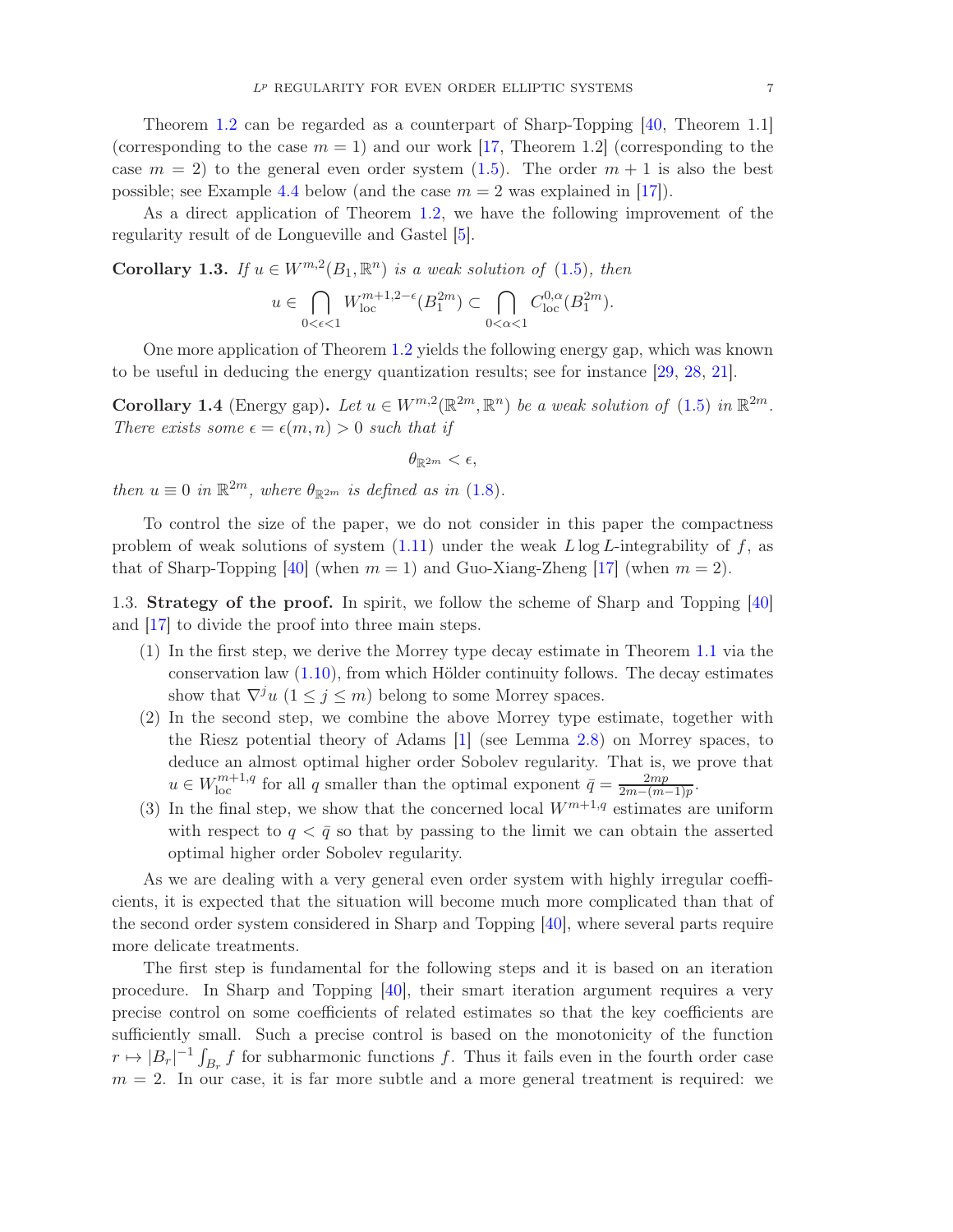have to use an extremely complicated conservation law [\(1.10\)](#page-3-0) to figure out the system for  $A\Delta u$  and  $A\nabla u$ . As there are many terms with low regularity appearing, we have to do a very careful case study in order to properly apply the Riesz potential theory to gain the desired decay estimates.

Another significant difference occurs in the last step. In the case of Sharp-Topping, they run a similar scaling and iteration argument as in the first step due to the well control of coefficient of decay of energy of  $\nabla u$ . Moreover, in the second order case every solution belongs to  $W^{2,p}_{loc}$ , which allows them to view the system  $-\Delta u = \Omega \cdot \nabla u$  as a pointwise identity from that they can deduce estimate for  $\nabla^2 u$  directly. In our case, it is far more difficult to obtain a uniform estimate for  $\|\nabla^{m+1}u\|_q$ . To overcome this difficulty, we combine a duality argument, together with some elliptic estimates on polyharmonic maps with Navier boundary condition, to obtain an estimate such that Simon's iteration method can be applied to deduce a quantitative and uniform control on the norm  $\|\nabla^{m+1}u\|_{q,B_{1/2}}$ for all  $q$  smaller than the optimal exponent. A disadvantage of this argument is that we only obtain an upper bound of the form  $||u||_{W^{m,2}} + ||f||_{L^p}$ . To improve this bound, we will have to run an additional interpolation argument to obtain the better bound in [\(1.13\)](#page-5-3).

This paper is organized as follows. Section [2](#page-7-0) contains some preliminaries and auxiliary results for later proofs. Our main theorems are proved in Sections [3,](#page-11-0) [4](#page-19-0) and [5.](#page-25-0) We also add an appendix to include certain auxiliary results that was used in the proofs of our main theorems.

Our notations are standard. By  $A \leq B$  we mean there exists a universal constant  $C > 0$  such that  $A \leq CB$ .

<span id="page-7-0"></span>Acknowledgements. We are grateful to professor Xiao Zhong for many useful suggestions and discussions during the preparation of this manuscript.

## 2. Preliminaries and auxiliary results

2.1. Function spaces and related. Let  $\Omega \subset \mathbb{R}^n$  be a bounded smooth domain,  $1 \leq p <$  $\infty$  and  $0 \leq s < n$ . The Morrey space  $M^{p,s}(\Omega)$  consists of functions  $f \in L^p(\Omega)$  such that

$$
||f||_{M^{p,s}(\Omega)} \equiv \left(\sup_{x \in \Omega, r>0} r^{-s} \int_{B_r(x) \cap \Omega} |f|^p \right)^{1/p} < \infty.
$$

Denote by  $L^p_*$  the weak  $L^p$  space and define the *weak Morrey space*  $M^{p,s}_*(\Omega)$  as the space of functions  $f \in L_*^p(\Omega)$  such that

$$
||f||_{M_*^{p,s}(\Omega)} \equiv \left(\sup_{x \in \Omega, r>0} r^{-s} ||f||^p_{L_*^p(B_r(x) \cap \Omega)}\right)^{1/p} < \infty,
$$

where

$$
||f||_{L^p_*(B_r(x)\cap\Omega)}^p \equiv \sup_{t>0} t^p | \{x \in B_r(x) \cap \Omega : |f(x)| > t\} |.
$$

For a measurable function  $f: \Omega \to \mathbb{R}$ , denote by  $\delta_f(t) = |\{x \in \Omega : |f(x)| > t\}|$  its distributional function and by  $f^*(t) = \inf\{s > 0 : \delta_f(s) \leq t\}, t \geq 0$ , the nonincreasing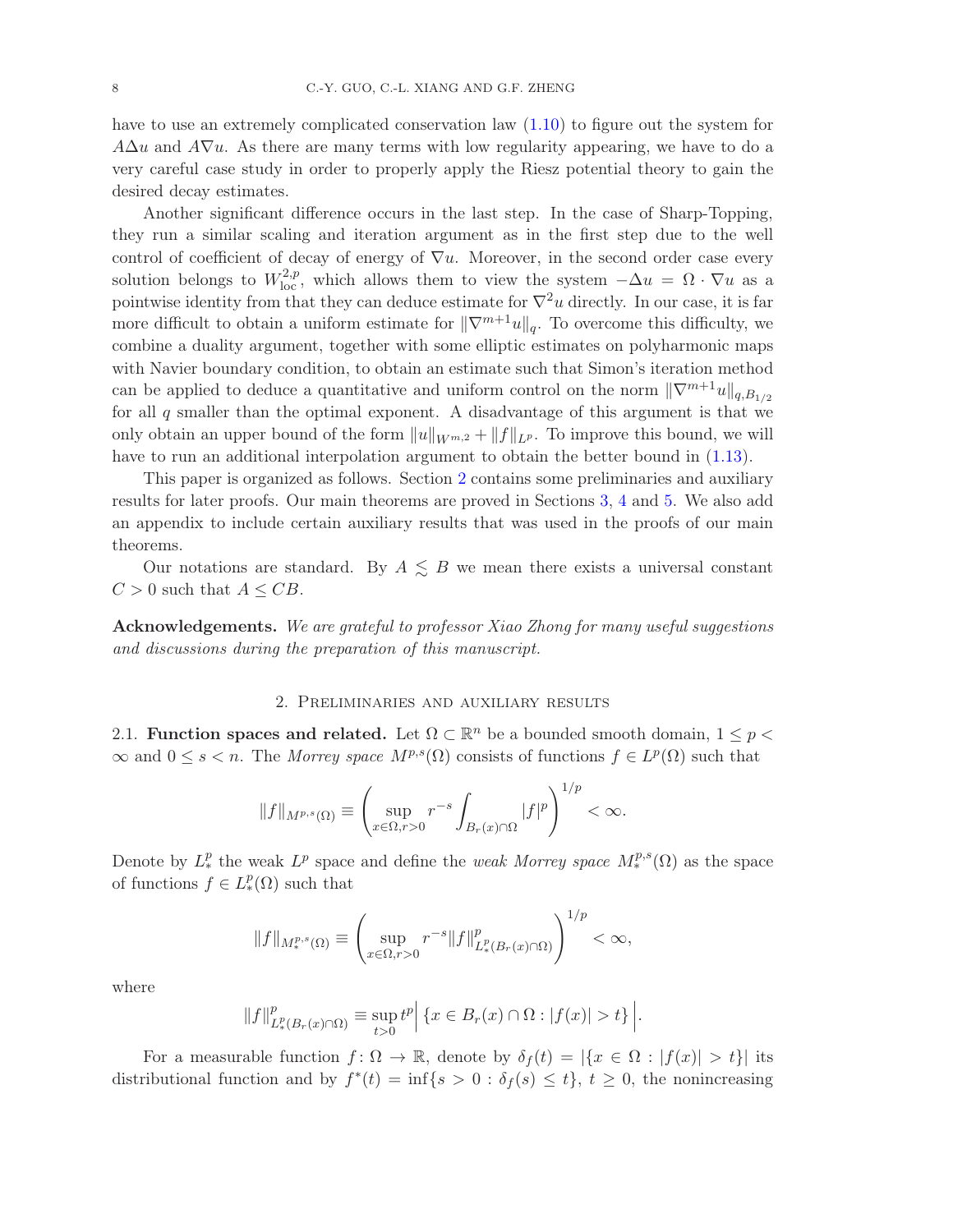rearrangement of  $|f|$ . Define

$$
f^{**}(t) \equiv \frac{1}{t} \int_0^t f^*(s) ds, \quad t > 0.
$$

The Lorentz space  $L^{p,q}(\Omega)$   $(1 < p < \infty, 1 \le q \le \infty)$  is the space of measurable functions  $f : \Omega \to \mathbb{R}$  such that

$$
||f||_{L^{p,q}(\Omega)} \equiv \begin{cases} \left(\int_0^\infty (t^{1/p} f^{**}(t))^q \frac{dt}{t}\right)^{1/q}, & \text{if } 1 \le q < \infty, \\ \sup_{t>0} t^{1/p} f^{**}(t) & \text{if } q = \infty \end{cases}
$$

is finite.

It is well-known that  $L^{p,p} = L^p$  and  $L^{p,\infty} = L^p_*$ . We will need the following Hölder's inequality in Lorentz spaces.

**Proposition 2.1** ([\[33\]](#page-35-14)). Let  $1 < p_1, p_2 < \infty$  and  $1 \le q_1, q_2 \le \infty$  be such that

$$
\frac{1}{p} = \frac{1}{p_1} + \frac{1}{p_2} \le 1 \quad and \quad \frac{1}{q} = \frac{1}{q_1} + \frac{1}{q_2} \le 1.
$$

Then,  $f \in L^{p_1,q_1}(\Omega)$  and  $g \in L^{p_2,q_2}(\Omega)$  implies  $fg \in L^{p,q}(\Omega)$ . Moreover,

$$
||fg||_{L^{p,q}(\Omega)} \leq ||f||_{L^{p_1,q_1}(\Omega)} ||g||_{L^{p_2,q_2}(\Omega)}.
$$

<span id="page-8-0"></span>**Proposition 2.2** ([\[52\]](#page-36-11)). For  $1 < p < \infty$  and  $1 \le q_1 \le q_2 \le \infty$ , there holds  $L^p(\Omega) =$  $L^{p,p}(\Omega)$  and  $L^{p,q_1}(\Omega) \subset L^{p,q_2}(\Omega)$  with

$$
||f||_{L^{p,q_2}(\Omega)} \leq C(p,q_1,q_2)||f||_{L^{p,q_1}(\Omega)}.
$$

Moreover, if  $|\Omega| < \infty$ , then  $L^{p,q}(\Omega) \supset L^{r,s}(\Omega)$  for  $1 < p < r < \infty$ ,  $1 \le q, s \le \infty$ , and

$$
||f||_{L^{p,p}(\Omega)} \leq C_{r,p} |\Omega|^{\frac{1}{p}-\frac{1}{r}} ||f||_{L^{r,\infty}(\Omega)}.
$$

Lorentz spaces can be used to define the following Lorentz-Sobolev spaces. For  $k \in \mathbb{N}$ ,  $1 \leq p \leq \infty, 1 \leq q \leq \infty$ , the Lorentz-Sobolev space  $W^{k,p,q}(\Omega)$  consists of measurable functions  $f: \Omega \to \mathbb{R}$  which are weakly differentiable up to order k with  $\nabla^{\alpha} f \in L^{p,q}(\Omega)$  for all  $|\alpha| \leq k$ , and its norm is defined by

$$
||f||_{W^{k,p,q}(\Omega)} = \left(\sum_{|\alpha| \leq k} ||\nabla^{\alpha} f||^p_{L^{p,q}(\Omega)}\right)^{1/p}.
$$

**Proposition 2.3** ([\[47\]](#page-36-12)). Let  $k \in \mathbb{N}, 1 \le p \le \infty$  and  $1 \le q \le \infty$ . Then

- (1).  $W^{k,p}(\Omega) = W^{k,p,p}(\Omega)$ ;
- (2). If  $\Omega$  is bounded and smooth and  $kp < n$ , then  $W^{k,p,q}(\Omega)$  embeds continuously into  $L^{p^*,q}(\Omega)$ , where  $1/p^* = 1/p - k/n$ .
- (3).  $W^{k,n/k,1}(\Omega) \subset C(\overline{\Omega})$ .

**Proposition 2.4.** ([\[7,](#page-34-4) Theorem 2], [\[4,](#page-34-5) Page 19]) Let  $\Omega \subset \mathbb{R}^n$  be a bounded smooth domain and  $V \subset \mathbb{R}^n$  an open set such that  $\Omega \subset \subset V$ ,  $k \in \mathbb{N}, 1 \le p \le \infty, 1 \le q \le \infty$ . There exists a bounded linear operator  $E: W^{k,p,q}(\Omega) \to W^{k,p,q}(\mathbb{R}^n)$ , such that for every  $f \in W^{k,p,q}(\Omega)$ ,

(i)  $Ef = f$  a.e. in  $\Omega$ ,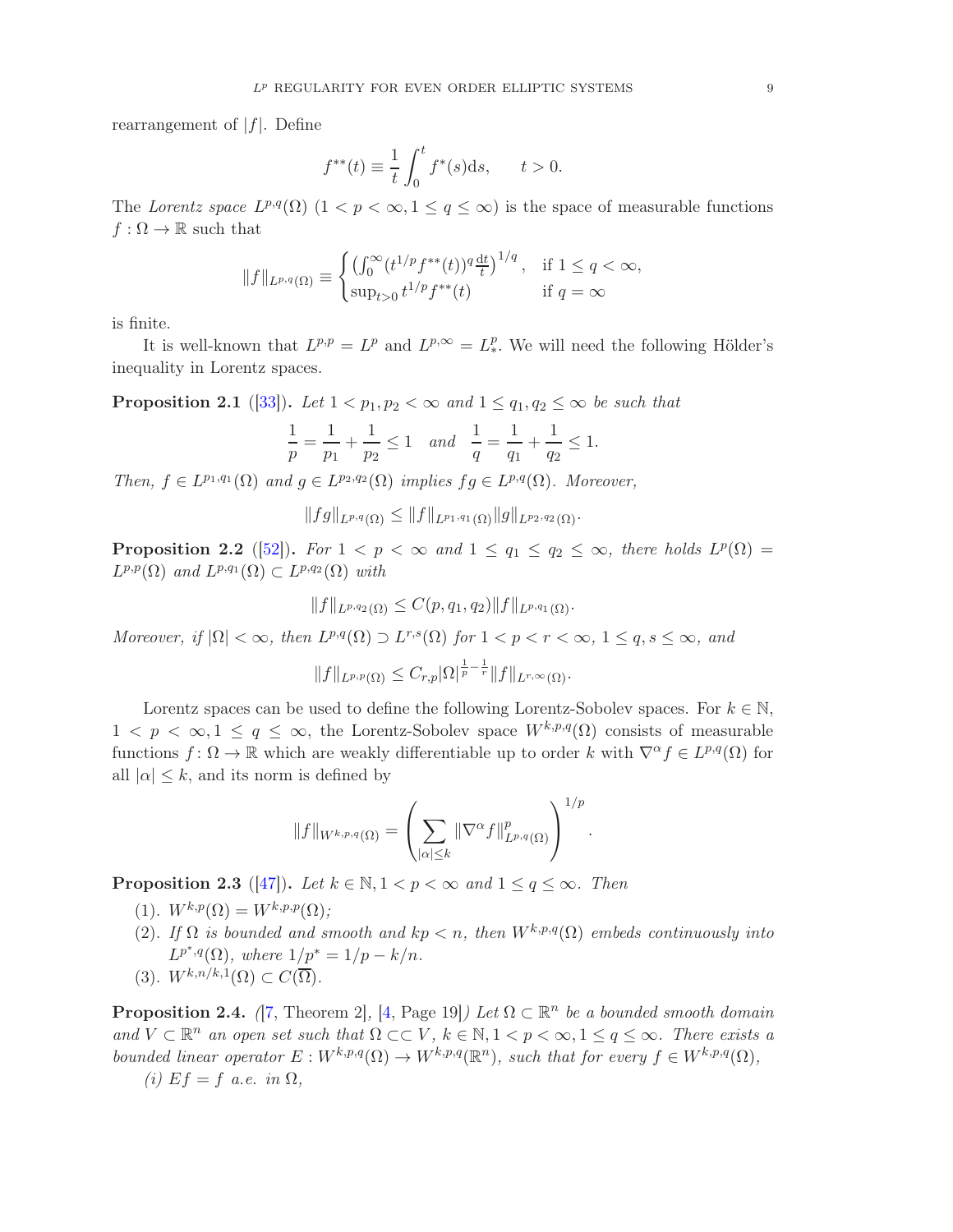(ii) Ef is compactly supported in V. Moreover, there exists a constant  $C > 0$  depending only on n, k, p and  $\Omega$ , such that for all  $f \in W^{k,p,q}(\Omega)$ , there holds

$$
||Ef||_{W^{k,p,q}(\mathbb{R}^n)} \leq C||f||_{W^{k,p,q}(\Omega)}.
$$

For later use, we furthermore need Lorentz-Sobolev spaces with negative exponents. For  $k \in \mathbb{N}, 1 \le p, q \le \infty$ , the Lorentz-Sobolev space  $W^{-k,p,q}(\Omega)$  is defined to be the space of all distributions f on  $\Omega$  of the form  $f = \sum_{|\alpha| \leq k} \nabla^{\alpha} f_{\alpha}$  with  $f_{\alpha} \in L^{p,q}(\Omega)$ . The corresponding norm is defined as

$$
||f||_{W^{k,p,q}(\Omega)} := \inf \sum_{|\alpha| \leq k} ||f_\alpha||_{L^{p,q}(\Omega)},
$$

where the infimum is taken over all decompositions of  $f$  as given in the definition. The following facts on Lorentz-Sobolev spaces with negative exponents can be found in [\[4,](#page-34-5) [5\]](#page-34-0).

<span id="page-9-0"></span>**Proposition 2.5.** Let  $\Omega \subset \mathbb{R}^n$  be a bounded smooth domain.

(1) (Generalized Hölder's inequality) Suppose  $f \in W^{-k_0,p_0,q_0}(\Omega)$  and  $g \in W^{k_1,p_1,q_1}(\Omega)$ with  $k_0, k_1 \in \mathbb{N}, 1 < p_0, p_1 < \infty$  and  $1 \leq q_0, q_1 < \infty$ . If  $k_0 \leq k_1, \frac{1}{p_0}$  $\frac{1}{p_0}+\frac{1}{p_1}$  $\frac{1}{p_1} \leq 1$  and  $k_1p_1 < n$ , then  $fg \in W^{-k_0,s,t}(\Omega)$  with  $s = \frac{np_0p_1}{n(p_0+n_1)-k_0}$  $\frac{np_0p_1}{n(p_0+p_1)-k_1p_0p_1}$  and  $\frac{1}{t} = \min\left\{1, \frac{1}{q_0}\right\}$  $\frac{1}{q_0} + \frac{1}{q_1}$  $\frac{1}{q_1}$ . Moreover,

$$
||fg||_{W^{-k_0,s,t}(\Omega)} \leq C||f||_{W^{-k_0,p_0,q_0}(\Omega)}||g||_{W^{k_1,p_1,q_1}(\Omega)}.
$$
\n(2.1)

The assertion continues to hold in the case  $k_1p_1 = n$  if we additionally assume  $g \in L^{\infty}.$ 

(2) (Sobolev embedding) If  $k \in \mathbb{Z}$ ,  $l \in \mathbb{N}$ ,  $1 < p < \frac{n}{l}$  and  $1 \le q \le \infty$ , then  $W^{k,p,q}(\Omega)$ embeds continuously into  $W^{k-l,\frac{np}{n-lp},q}(\Omega)$  with

$$
||f||_{W^{k-l,\frac{np}{n-lp},q}(\Omega)} \leq C||f||_{W^{k,p,q}(\Omega)}.
$$

2.2. Fractional Riesz operators. Let  $0 < \alpha < n$  and  $I_{\alpha} = c_{n,\alpha}|x|^{\alpha-n}$ ,  $x \in \mathbb{R}^n$ , be the usual fractional Riesz operators, where  $c_{n,\alpha}$  is a positive normalization constant. The following well-known estimates on fractional Riesz operators in Morrey spaces were proved by Adams [\[1\]](#page-34-3).

**Proposition 2.6.** Let  $0 < \alpha < n$ ,  $0 \leq \lambda < n$  and  $1 \leq p < \frac{n-\lambda}{\alpha}$ . There exists a constant  $C > 0$  depending only  $n, \alpha, \lambda$  and p such that, for all  $f \in M^{p,\lambda}(\mathbb{R}^n)$ , there holds

(i) If  $p > 1$ , then

$$
||I_{\alpha}(f)||_{\underset{M}{M^{\frac{(n-\lambda)p}{n-\lambda-\alpha p}}},\lambda_{(\mathbb{R}^n)}} \leq C||f||_{M^{p,\lambda}(\mathbb{R}^n)}.
$$
\n(2.2)

(ii) If  $p = 1$ , then

$$
||I_{\alpha}(f)||_{M_{*}^{\frac{n-\lambda}{n-\lambda-\alpha},\lambda}(\mathbb{R}^{n})} \leq C||f||_{M^{1,\lambda}(\mathbb{R}^{n})}.
$$
\n(2.3)

Note that when  $\lambda = 0$  it reduces to the usual Riesz potential theories between  $L^p$ spaces.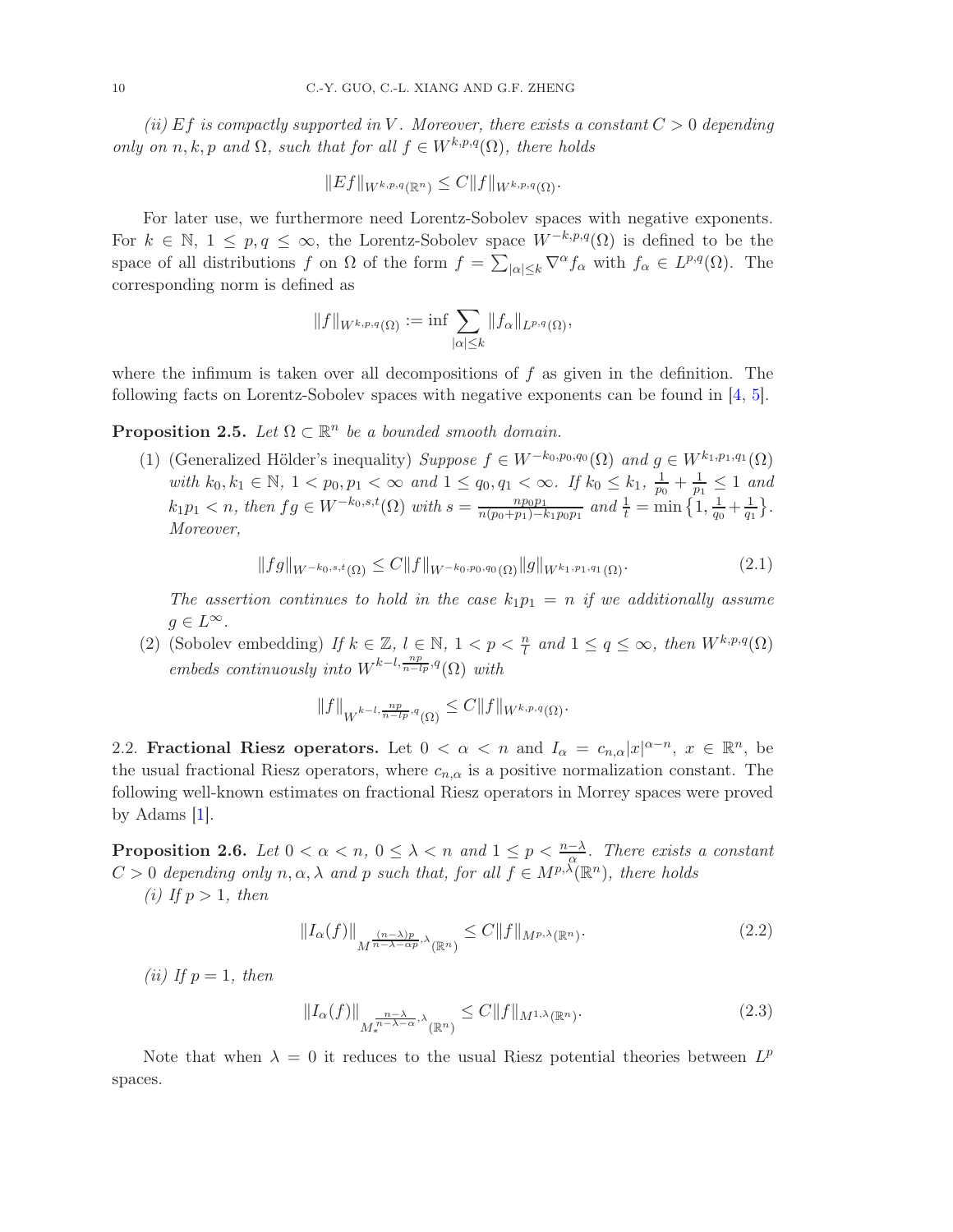<span id="page-10-1"></span>**Proposition 2.7.** For  $0 < \alpha < n$ ,  $1 < p < n/\alpha$ ,  $1 \le q \le q' \le \infty$ , the fractional Riesz operators

$$
I_{\alpha} \colon L^{p,q}(\mathbb{R}^n) \to L^{\frac{np}{n-\alpha p},q'}(\mathbb{R}^n)
$$

and

$$
I_{\alpha} \colon L^{1}(\mathbb{R}^{n}) \to L^{\frac{n}{n-\alpha}, \infty}(\mathbb{R}^{n})
$$

are bounded.

In the later proof, we will mainly use the special cases

$$
I_{\alpha}: L^{\frac{2m}{\alpha+j},2}(\mathbb{R}^{2m}) \to L^{\frac{2m}{j},2}(\mathbb{R}^{2m})
$$

for  $0 < \alpha < 2m$  and  $m \ge j \ge 1$  such that  $\alpha + j < 2m$ .

The result of Proposition [2.7](#page-10-1) continues to hold for  $\alpha = 0$  (see Theorems V.3.15 and VI.3.1 of Stein and Weiss  $[41]$ , provided we admit to use the notation  $I_0$  to denote singular integral operators of the type  $\nabla^{2m-k} I_k$  for integers  $1 \leq k \leq 2m-1$ . In these cases, it will be convenient to introduce the notation  $I_0$ .

The following lemma plays a crucial role in the proofs of Sharp-Topping [\[40\]](#page-36-1), and [\[17\]](#page-35-6), and also in our approach here. It can be viewed as an improved version of the classical Riesz potential theory.

<span id="page-10-0"></span>**Lemma 2.8** ([\[1\]](#page-34-3), Proposition 3.1). Let  $0 < \alpha < \beta \leq n$  and  $f \in M^{1,n-\beta}(\mathbb{R}^n) \cap L^p(\mathbb{R}^n)$  for some  $1 < p < \infty$ . Then,  $I_{\alpha} f \in L^{\frac{\beta p}{\beta - \alpha}}(\mathbb{R}^n)$  with

$$
||I_{\alpha}f||_{\frac{p\beta}{\beta-\alpha},\mathbb{R}^n}\leq C_{\alpha,\beta,n,p}||f||_{M^{1,n-\beta}(\mathbb{R}^n)}^{\frac{\alpha}{\beta}}||f||_{p,\mathbb{R}^n}^{\frac{\beta-\alpha}{\beta}}.
$$

In particular, in the case  $1 < p < n/\beta$ , we have

$$
\frac{\beta p}{\beta - \alpha} > \frac{np}{n - \alpha p},
$$

which implies that  $I_{\alpha}f$  has better integrability than the usual one from  $L^p$  boundedness. This is due to the fact that f has additional fine property, that is, f also belongs to some Morrey space. For a local version of Lemma [2.8,](#page-10-0) see [\[40,](#page-36-1) Lemma A.3].

<span id="page-10-2"></span>2.3. Scaling invariance of [\(1.11\)](#page-4-0). We shall use a scaling argument in our later proofs. Let u be a weak solution of [\(1.11\)](#page-4-0). For any  $B_{2R}(x_0) \subset B_1 \subset \mathbb{R}^{2m}$  and  $x \in B_{1/2} = B_{1/2}(0)$ , set

$$
u_R(x) = u(x_0 + Rx), \quad V_{l,R}(x) = R^{2m-2l-1} V_l(x_0 + Rx),
$$
  

$$
w_{l,R}(x) = R^{2m-2l-2} w_l(x_0 + Rx), \quad f_R(x) = R^{2m} f(x_0 + Rx).
$$

It is straightforward to verify that  $u_R$  satisfies

$$
\Delta^{m} u_{R} = \sum_{l=0}^{m-1} \Delta^{l} \langle V_{l,R}, du_{R} \rangle + \sum_{l=0}^{m-2} \Delta^{l} \delta \left( w_{l,R} du_{R} \right) + f_{R} \quad \text{in } B_{1/2}.
$$
 (2.4)

Moreover, for any  $0 < r < 1$  and  $1 \le q \le \infty$ , there hold

$$
\|\nabla^i u_R\|_{L^{\frac{2m}{i},q}(B_r(0))} = \|\nabla^i u\|_{L^{\frac{2m}{i},q}(B_{rR}(x_0))}, \quad \|f_R\|_{L^p(B_r(0))} = R^{2m(1-1/p)}\|f\|_{L^p(B_{rR}(x_0))}.
$$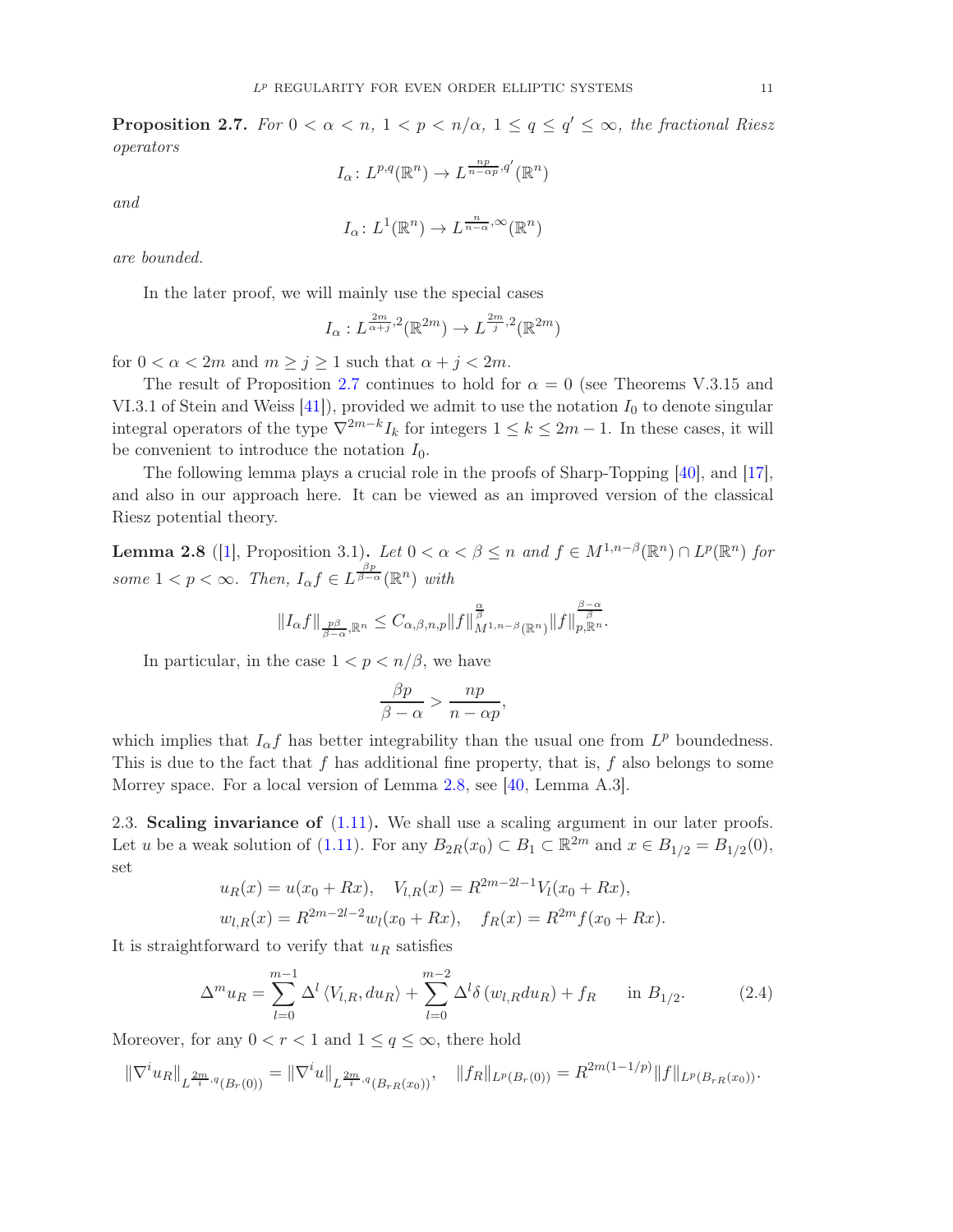### 3. Hölder continuity via decay estimates

<span id="page-11-0"></span>In this section, we prove Theorem [1.1.](#page-5-0) Throughout this section, we use  $B_r(x)$  to denote the ball with centre x and radius r in  $\mathbb{R}^{2m}$ , and write  $B_r$  instead of  $B_r(0)$  when  $x = 0$ . Set

$$
1 < p < 2m/(2m - 1)
$$
 and  $\alpha_0 = 2m(1 - 1/p)$ .

To prove Theorem [1.1,](#page-5-0) it suffices to establish the following decay estimate.

<span id="page-11-1"></span>**Lemma 3.1** (Decay estimate). Suppose  $f \in L^p(B_1)$  for some  $1 < p < 2m/(2m-1)$  and  $u \in W^{m,2}(B_1,\mathbb{R}^n)$  is a solution to system [\(1.11\)](#page-4-0). There exist  $r_0, \tau \in (0,1)$  and  $C > 0$ depending only on m, n, p and the coefficient functions  $V_k$ ,  $w_k$  such that for  $x \in B_{1/2}$  and  $0 < r < r_0$ ,

$$
\sum_{j=1}^m \|\nabla^j u\|_{L^{2m/j,2}(B_r(x))} \leq C \left( \sum_{j=1}^m \|\nabla^j u\|_{L^{2m/j,2}(B_1)} + \|f\|_{L^p(B_1)} \right) r^{\alpha_0}.
$$

Once the above lemma is proved, Theorem [1.1](#page-5-0) follows easily.

Proof of Theorem [1.1.](#page-5-0) By Lemma [3.1](#page-11-1) and Proposition [2.2,](#page-8-0) we have

$$
\int_{B_r(x)} |\nabla u|^{2m} \le C ||\nabla u||_{L^{2m,2}(B_r(x))}^{2m} \le C \left( ||u||_{W^{m,2}(B_1)} + ||f||_{L^p(B_1)} \right)^{2m} r^{2m\alpha_0}
$$

for all  $x \in B_{1/2}$  and  $0 < r < r_0$ . Then Morrey's Dirichlet growth theorem [\[11\]](#page-35-15) implies that  $u \in C^{0,\alpha_0}(B_{1/2})$ . The proof is complete.

Due to the scaling invariance exhibited in section [2.3,](#page-10-2) Lemma [3.1](#page-11-1) is a consequence of the following estimate.

<span id="page-11-2"></span>**Lemma 3.2.** Suppose  $f \in L^p(B_1)$  for some  $1 < p < 2m/(2m-1)$  and  $u \in W^{m,2}(B_1,\mathbb{R}^n)$ is a solution to system [\(1.11\)](#page-4-0). There exist  $\epsilon, C > 0$  depending only on  $m, n, p$  and the coefficient functions  $V_k$ ,  $w_k$  such that, if

$$
\theta_{B_1} < \epsilon,
$$

then

<span id="page-11-4"></span>
$$
\sum_{j=1}^{m} \|\nabla^{j} u\|_{L^{2k/j,2}(B_{\tau})} \leq \tau^{\beta} \sum_{j=1}^{m} \|\nabla^{j} u\|_{L^{2k/j,2}(B_{1})} + C\tau^{\alpha_{0}} \|f\|_{L^{p}(B_{1})},
$$
(3.1)

where  $\theta_{B_1}$  is defined in [\(1.8\)](#page-3-2) and  $\beta = (\alpha_0 + 1)/2$ .

The proof of Lemma [3.2](#page-11-2) is lengthy. We divide it into four steps. First choose a sufficiently small  $\epsilon$  in Lemma [3.2](#page-11-2) such that the conservation law [\(1.10\)](#page-3-0) holds for some A, B in  $B_1^2$  $B_1^2$ .

**Step 1.** Deduce the equation of Adu.

<span id="page-11-3"></span><sup>&</sup>lt;sup>2</sup>Recall that under the smallness assumption  $\theta_{B_1} < \epsilon$  the conservation law [\(1.10\)](#page-3-0) only holds on  $B_{1/2}$ , but here for simplicity we directly assume it hold on the whole ball  $B_1$  since otherwise we can do everything below on  $B_{1/2}$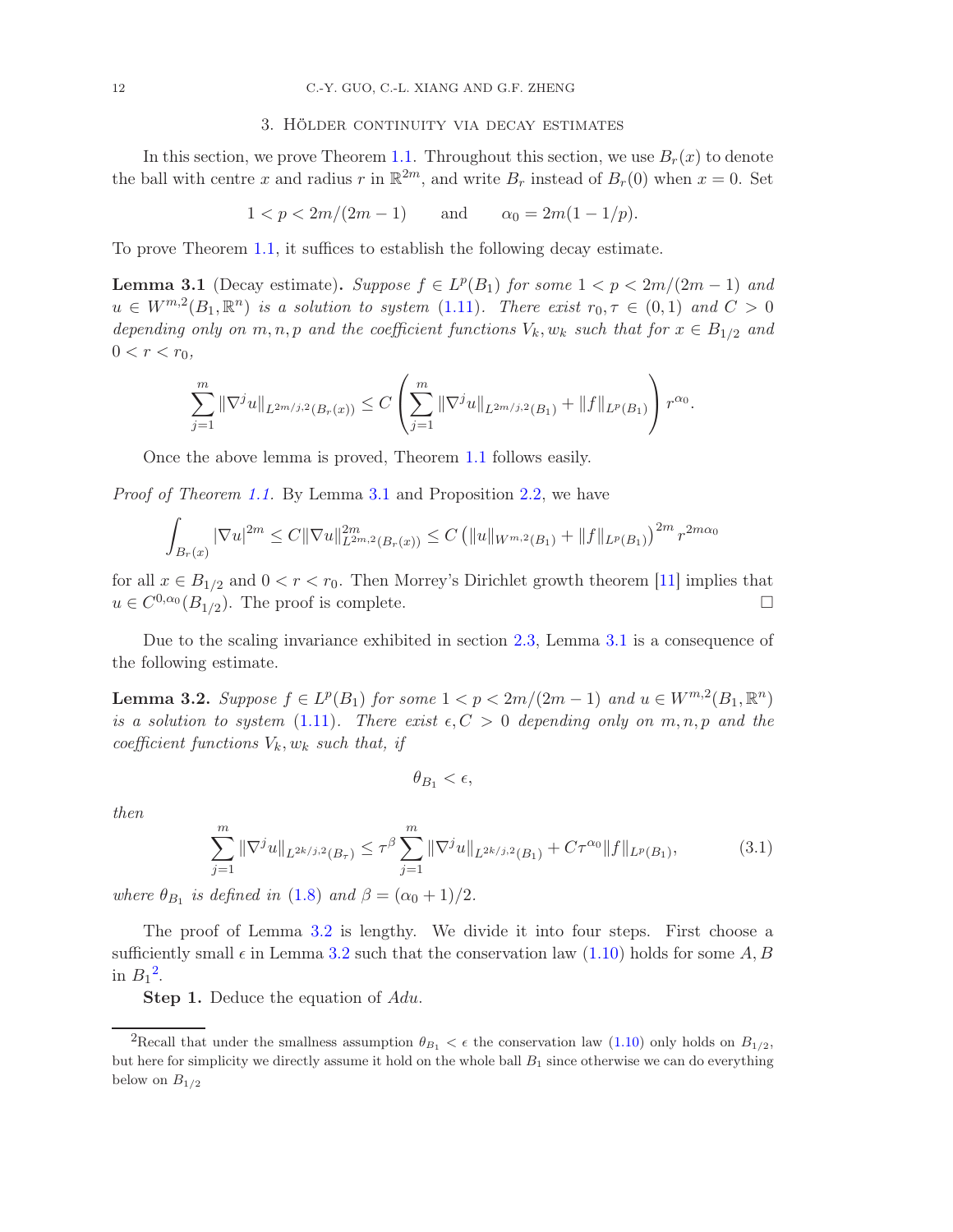<span id="page-12-3"></span>Proposition 3.3. Adu satisfies the system

<span id="page-12-2"></span>
$$
\delta \Delta^{m-1}(A du) = \sum_{i=1}^{m-1} \delta^i \left( \sum_{j=m-i}^m \nabla^j A \nabla^{2m-i-j} u \right) + \delta K + Af,\tag{3.2}
$$

where  $K$  is the last five terms of the conservation law  $(1.10)$ .

In below  $\delta$  denotes the divergence operator and  $\delta^i$  means taking divergence for i times. By  $\nabla^j A \nabla^k u$  we mean it is a linear combination of products of the type  $\nabla^{\alpha} A \nabla^{\beta} u$  for which  $|\alpha| = j$  and  $|\beta| = k$ .

Proof. Repeatedly using Leibniz rule gives

<span id="page-12-0"></span>
$$
\delta \Delta^{m-1}(A du) = \delta (A \Delta^{m-1} du) + \sum_{i=1}^{m-1} \delta^i \left( \sum_{j=m-i}^m \nabla^j A \nabla^{2m-i-j} u \right).
$$
 (3.3)

Then the conservation law [\(1.10\)](#page-3-0) yields

$$
\delta(A\Delta^{m-1}du) = \delta\left(\sum_{l=1}^{m-1} \Delta^l A \Delta^{m-1-l} du + \sum_{l=0}^{m-2} d\Delta^l A \Delta^{m-1-l}u\right) + \delta K + Af,
$$

where K is the last five terms of the conservation law of  $(1.10)$ . Hereafter, we use  $\sum_i a_i$ to denote a linear combination of  $a_i$ 's, i.e.,  $\sum_i a_i = \sum_i c_i a_i$  for some harmless absolute constants  $c_i$ . We will write down the coefficient explicitly when necessary.

Furthermore, note that the first term in the right hand side of the above equality can be written as

$$
\delta\left(\sum_{l=1}^{m-1} \Delta^l A \Delta^{m-1-l} du + \sum_{l=0}^{m-2} d \Delta^l A \Delta^{m-1-l} u\right) = \sum_{i=1}^{m-1} \delta^i \left(\sum_{j=m-i}^m \nabla^j A \nabla^{2m-i-j} u\right).
$$

For instance, repeatedly using Leibniz rule gives (with  $l = 1$ )

$$
\Delta A \Delta^{m-2} du = \sum_{i=0}^{m-2} \delta^i (\nabla^{m-i} A \nabla^{m-1} u),
$$

and (with  $l = m - 1$ )

$$
\Delta^{m-1} A du = \sum_{i=0}^{m-2} \delta^i (\nabla^m A \nabla^{m-i} u),
$$

and (with  $l = 0$ )

$$
dA\Delta^{m-1}u = dA\Delta^{m-2}\Delta u = \sum_{i=0}^{m-2} \delta^i(\nabla^{m-1-i}A\nabla^m u)
$$

and (with  $l = m - 2$ )

$$
d\Delta^{m-2}A\Delta u = \Delta^{m-2}dA\Delta u = \sum_{i=0}^{m-2} \delta^i(\nabla^{m-1}A\nabla^{m-i}u).
$$

This leads to  $(3.2)$ . The proof is complete.

<span id="page-12-1"></span><sup>3</sup>A proof of this equality can be found in the Appendix.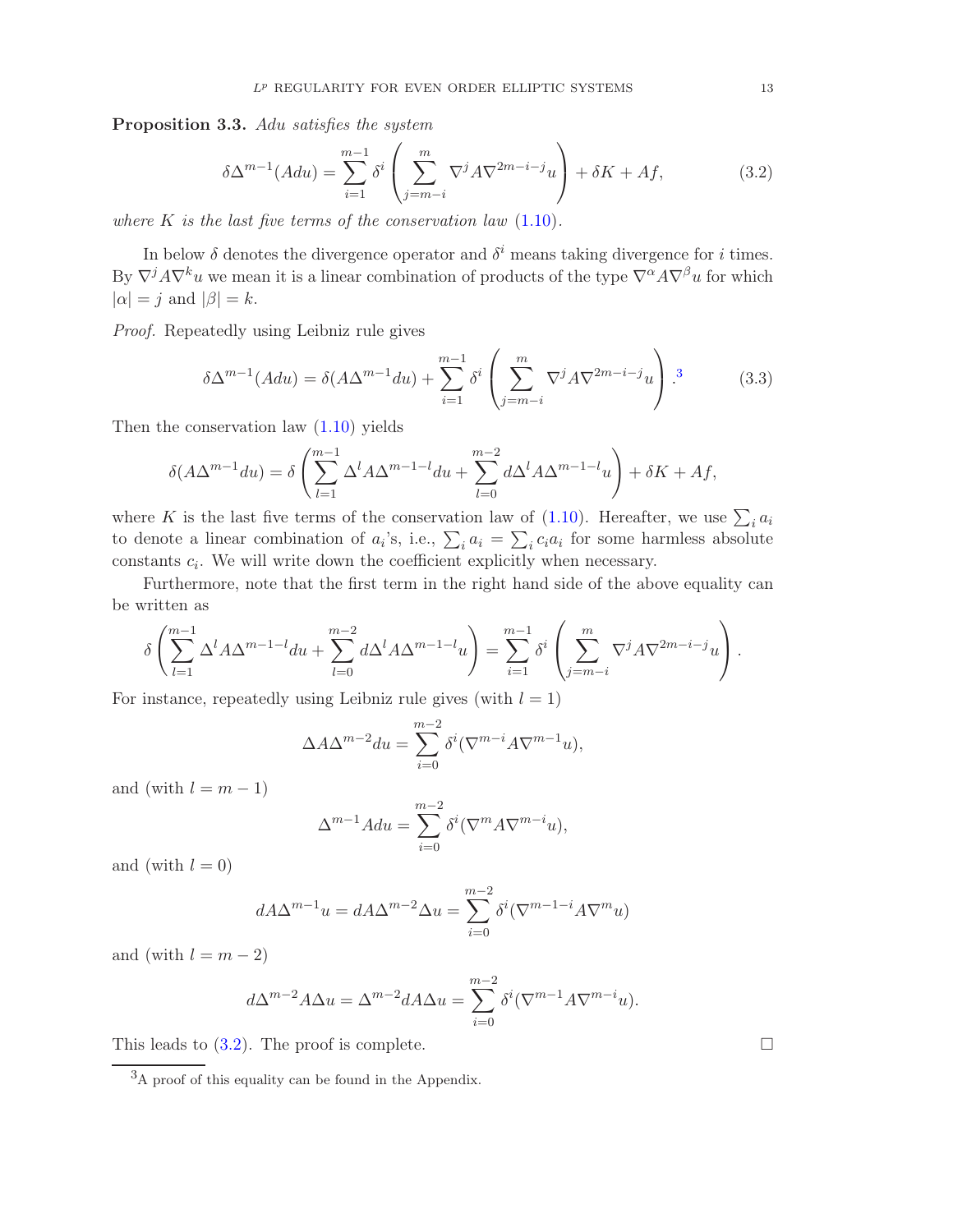By noting that

$$
\Delta^{m-1}(A\Delta u) = \delta \Delta^{m-1}(A du) - \Delta^{m-1}(dA du),
$$

we infer from Proposition [3.3](#page-12-3) that

<span id="page-13-2"></span>Corollary 3.4. A∆u satisfies system

$$
\Delta^{m-1}(A\Delta u) = \sum_{i=1}^{m-1} \delta^i \left( \sum_{j=m-i}^m \nabla^j A \nabla^{2m-i-j} u \right) + \delta K + Af,\tag{3.4}
$$

where  $K$  is the last five terms of the conservation law  $(1.10)$ .

Step 2. Decomposition of Adu.

We use Hodge decomposition to obtain

$$
Adu = d\tilde{u}_1 + d^*\tilde{u}_2 + \tilde{h} \quad \text{in } B_1,
$$

such that

$$
\Delta^m \tilde{u}_1 = \sum_{i=1}^{m-1} \delta^i \left( \sum_{j=m-i}^m \nabla^j A \nabla^{2m-i-j} u \right) + \delta K + Af,
$$
  

$$
\Delta^m \tilde{u}_2 = \Delta^{m-1} (dA \wedge du)
$$

in  $B_1$  and  $\tilde{h}$  is a harmonic one form in  $B_1$ . Here to be more precise, we use  $d^*$  to mean the codifferential operator.

Now we extend all the functions from  $B_1$  into the whole space  $\mathbb{R}^{2m}$  in a bounded way. Still we use the same notations to denote the extended functions. We define

<span id="page-13-0"></span>
$$
u_1 = c \log \ast \left( \sum_{i=1}^{m-1} \delta^i \left( \sum_{j=m-i}^m \nabla^j A \nabla^{2m-i-j} u \right) + \delta K + Af \right) \tag{3.5}
$$

and

<span id="page-13-1"></span>
$$
u_2 = c \log \ast \Delta^{m-1} (dA \wedge du) \tag{3.6}
$$

such that  $\Delta^m(\tilde{u}_1 - u_1) = \Delta^m(\tilde{u}_2 - u_2) = 0$  in  $B_1$ , where clog is the fundamental solution of  $\Delta^m$  in  $\mathbb{R}^{2m}$ , and then define  $h = \tilde{u}_1 - u_1 + \tilde{u}_2 - u_2 + \tilde{h}$ . Consequently, we obtain

$$
A du = du_1 + d^* u_2 + h \quad \text{in } B_1,\tag{3.7}
$$

with  $u_1$  given by [\(3.5\)](#page-13-0),  $u_2$  given by [\(3.6\)](#page-13-1), and h is an m-polyharmonic 1-form in  $B_1$ , i.e.,

$$
\Delta^m h = 0 \quad \text{in } B_1.
$$

**Step 3.** Estimates of  $u_1, u_2$  and h.

To estimate  $u_1$ , let

$$
u_{11} \equiv \log * \left( \sum_{i=1}^{m-1} \delta^i \left( \sum_{j=m-i}^m \nabla^j A \nabla^{2m-i-j} u \right) + \delta K \right)
$$

and

$$
u_{12} = \log * (Af)
$$

such that

$$
u_1 = u_{11} + u_{12}.
$$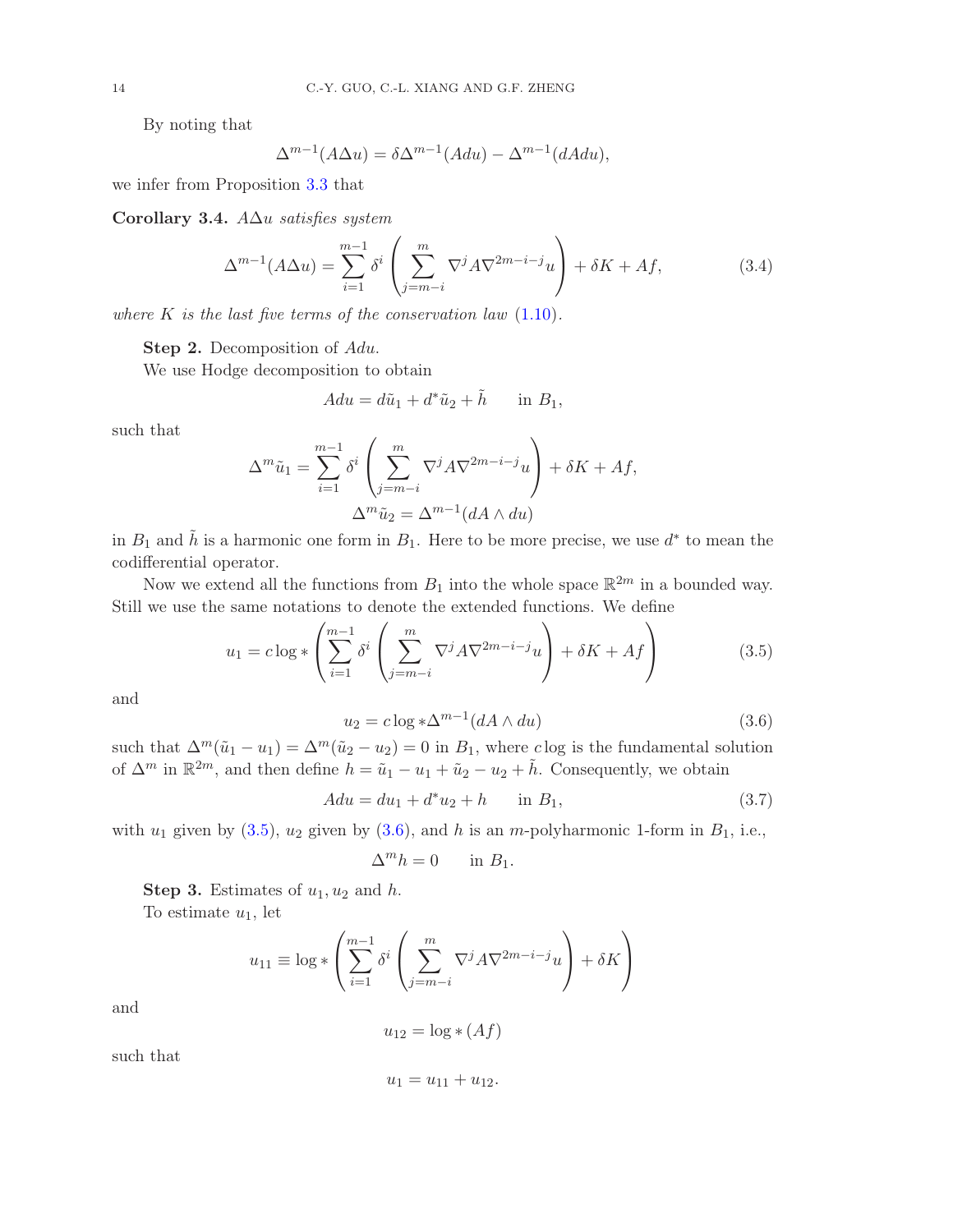The estimate of  $u_{12}$  is simple and standard: since  $f \in L^p(\mathbb{R}^{2m})$  and  $A \in L^{\infty}$ , we have  $u_{12} \in W^{2m,p}(\mathbb{R}^{2m})$  with  $\nabla^j u_{12} = I_{2m-j}(Af) \in L^{p_j}(\mathbb{R}^{2m})$  for all  $1 \leq j \leq 2m$ , where  $p_j^{-1} = p^{-1} - (2m - j)/2m$  and

<span id="page-14-1"></span>
$$
\|\nabla^j u_{12}\|_{L^{p_j}(B_1)} \le \|\nabla^j u_{12}\|_{L^{p_j}(\mathbb{R}^{2m})} \le C_{m,j,p} \|f\|_{L^p(\mathbb{R}^{2m})} \le C_{m,j,p} \|f\|_{L^p(B_1)}.
$$
 (3.8)

Here, when  $j = 2m$ , we use  $I_0$  to denote the singular integral operators  $\nabla^{2m}$  log on  $L^p(\mathbb{R}^{2m})$ .

We estimate  $u_{11}$  as follows. Note that for each  $1 \le t \le m$ , we have

$$
\nabla^t u_{11} = I_{2m-t} \left( \sum_{i=1}^{m-1} \delta^i \left( \sum_{j=m-i}^m \nabla^j A \nabla^{2m-i-j} u \right) + \delta K \right).
$$

Hence

$$
|\nabla^t u_{11}| \lesssim \sum_{i=1}^{m-1} \sum_{j=m-i}^m I_{2m-t-i} \left( |\nabla^j A \nabla^{2m-i-j} u| \right) + I_{2m-t-1}(|K|).
$$

Since  $A, u \in W^{m,2}(\mathbb{R}^{2m})$ , we have  $\nabla^j A \nabla^{2m-i-j} u \in L^{\frac{2m}{j},2} \cdot L^{\frac{2m}{2m-i-j},2} \subset L^{\frac{2m}{2m-i},1} \subset L^{\frac{2m}{2m-i},2}$ , with

$$
\left\| \nabla^j A \nabla^{2m-i-j} u \right\|_{L^{\frac{2m}{2m-i},2}} \leq \left\| \nabla^j A \right\|_{L^{\frac{2m}{j},2}} \left\| \nabla^{2m-i-j} u \right\|_{L^{\frac{2m}{2m-i-j},2}} \lesssim \epsilon \left\| \nabla^{2m-i-j} u \right\|_{L^{\frac{2m}{2m-i-j},2}}.
$$

Thus, it holds

$$
||I_{2m-t-i} (|\nabla^j A \nabla^{2m-i-j} u|) ||_{L^{2m/t,2}(\mathbb{R}^{2m})} \lesssim \epsilon ||\nabla^{2m-i-j} u||_{L^{\frac{2m}{2m-i-j},2}}.
$$

Taking summation over  $i$  and  $j$ , and then over  $t$ , we obtain,

<span id="page-14-0"></span>
$$
\sum_{t=1}^{m} \left\| \sum_{i=1}^{m-1} \sum_{j=m-i}^{m} I_{2m-t-i} \left( |\nabla^j A \nabla^{2m-i-j} u| \right) \right\|_{L^{2m/t,2}(\mathbb{R}^{2m})}
$$
\n
$$
\lesssim \epsilon \sum_{j=1}^{m} \left\| \nabla^j u \right\|_{L^{\frac{2m}{j},2}(\mathbb{R}^{2m})} \lesssim \epsilon \sum_{j=1}^{m} \left\| \nabla^j u \right\|_{L^{\frac{2m}{j},2}(B_1)},
$$
\n(3.9)

where we used the boundedness of the extensions of u from  $B_1$  into  $\mathbb{R}^{2m}$ .

Next consider the first term  $K_1$  of  $K$ , i.e.

$$
K_1 = \sum_{k=1}^{m-1} \sum_{l=0}^{k-1} \Delta^l A \Delta^{k-l-1} d(V_k du).
$$

Repeatedly using Leibniz rule yields

$$
\Delta^l A \Delta^{k-l-1} d(V_k du) = \sum_{i=1}^{2(k-l)} \Delta^l A \nabla^{2(k-l)-i} V_k \nabla^i u.
$$

The estimate of  $||I_{2m-t-1}(\Delta^l A\nabla^{2(k-l)-i}V_k\nabla^i u)||_{L^{2m/t,2}(\mathbb{R}^{2m})}$  is far more complicated than the previous term. We divide this term into two cases according to the order of the derivatives of A:

**Case 1:**  $2l > m$ . Then  $2(k-l) < 2(m-1-\frac{m}{2})$  $\binom{m}{2}$  =  $m-2 < m$  and  $2(k-l)-1 <$  $2k + 1 - m$ . Note that  $\Delta^l A \in W^{2l-m,2}$  is of negative exponent. Since  $i \leq 2(k - l)$ ,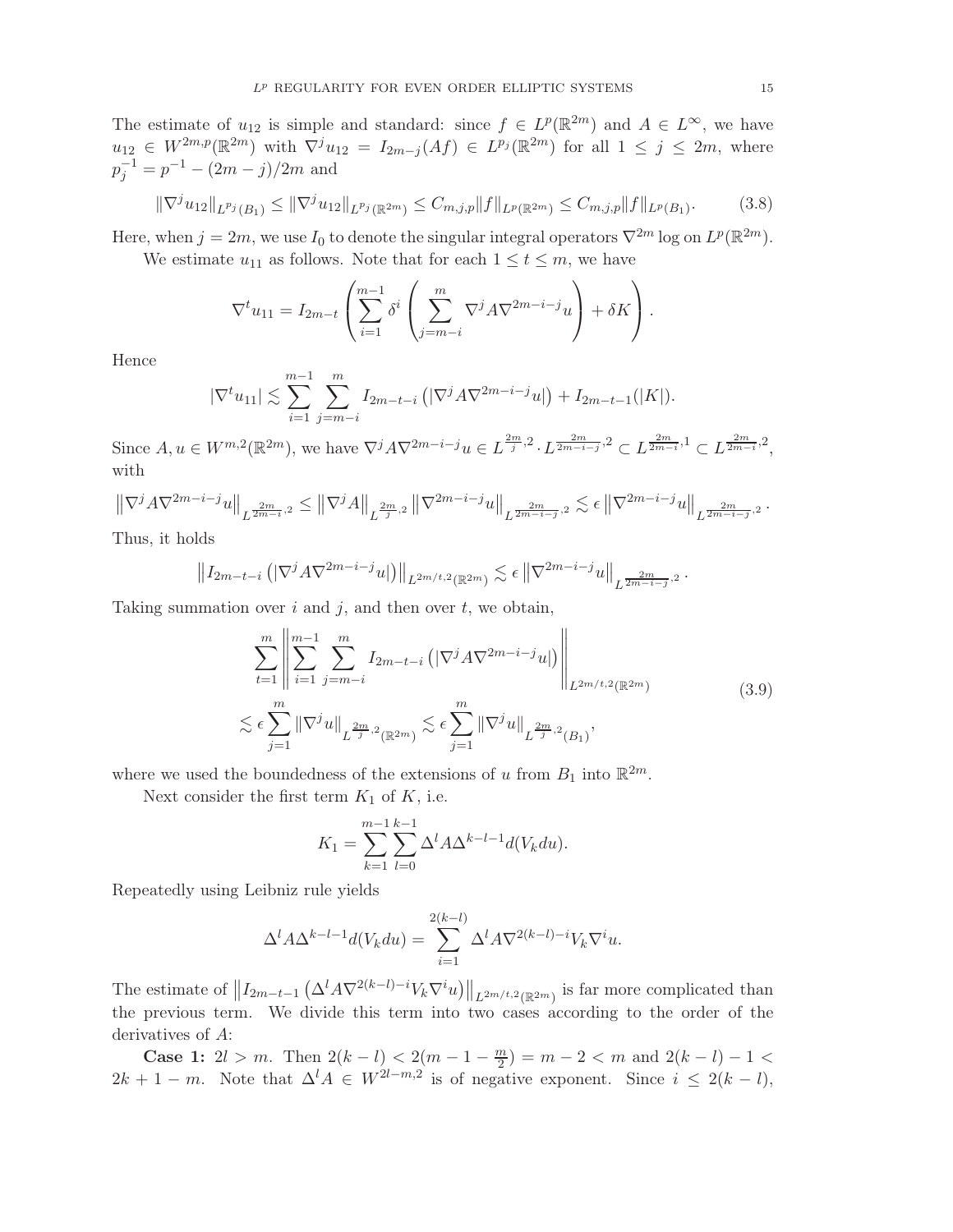$\nabla^{2(k-l)-i}V_k \in W^{2l-m+i+1,2}$  and  $\nabla^i u \in W^{m-i,2}$  are of positive power. Moreover, it is direct to verify that

$$
\min_{1 \le i \le 2(k-l)} (2l - m + i + 1, m - i) \ge 2l - m,
$$

which means, by Proposition [2.5,](#page-9-0) that the product  $\Delta^l A \nabla^{2(k-l)-i} V_k \nabla^i u \in W^{2l-m,2}$ . Using Leibniz rule, we obtain

<span id="page-15-1"></span>
$$
\Delta^{l} A \nabla^{2(k-l)-i} V_{k} \nabla^{i} u = \sum_{|\alpha| \leq 2l-m} \partial^{\alpha} A_{\alpha} \left( \nabla^{2(k-l)-i} V_{k} \nabla^{i} u \right)
$$
  
\n
$$
= \sum_{|\alpha| \leq 2l-m} \sum_{0 \leq \beta \leq \alpha} \partial^{\beta} \left( A_{\alpha} \partial^{\alpha-\beta} \left( \nabla^{2(k-l)-i} V_{k} \nabla^{i} u \right) \right)
$$
  
\n
$$
= \sum_{|\alpha| \leq 2l-m} \sum_{0 \leq \beta \leq \alpha} \sum_{0 \leq \gamma \leq \alpha-\beta} \partial^{\beta} \left( A_{\alpha} \nabla^{2(k-l)-i+|\gamma|} V_{k} \nabla^{|\alpha|-|\beta|-|\gamma|+i} u \right), \tag{3.10}
$$

where  $A_{\alpha} \in L^2(\mathbb{R}^{2m})$ . So  $I_{2m-1-t}$  acts on this summation gives a summation of the form

$$
I_{2m-1-t-|\beta|}\left(A_\alpha \nabla^{2(k-l)-i-|\gamma|}V_k\nabla^{|\alpha|-|\beta|-|\gamma|+i}u\right).
$$

The integrability of the function inside the potential is as follows:  $A_{\alpha} \in L^2$ , and

$$
\nabla^{2(k-l)-i-|\gamma|}V_k \in W^{2l-m+i+1-\gamma,2} \subset L^{\frac{2m}{2m-(2l+i+1)+|\gamma|},2}, \nabla^{|\alpha|-|\beta|-|\gamma|+i}u \in L^{\frac{2m}{|\alpha|-|\beta|-|\gamma|+i},2}
$$

and so

$$
A_\alpha \nabla^{2(k-l)-i-|\gamma|} V_k \nabla^{|\alpha|-|\beta|-|\gamma|+i}u \in L^{p,2}
$$

with

$$
\frac{1}{p} = \frac{1}{2} + \frac{2m - (2l + i + 1) + |\gamma|}{2m} + \frac{|\alpha| - |\beta| - |\gamma| + i}{2m} = \frac{3m + |\alpha| - |\beta| - 2l - 1}{2m}.
$$

Recall that all the functions are extended in such a way that they are supported in the ball  $B_2$ . Hence we only need  $p \geq \frac{2m}{2m-1-t}$  $\frac{2m}{2m-1-t-|\beta|+j}$  such that

$$
I_{2m-1-t-|\beta|}\left(A_\alpha \nabla^{2(k-l)-i-|\gamma|}V_k\nabla^{|\alpha|-|\beta|-|\gamma|+i}u\right)\in L^{2m/t,2}.
$$

This does hold by noticing that

$$
(3m + \alpha - \beta - 2l - 1) - (2m - 1 - \beta) = m - 2l + \alpha \le 0.
$$

Thus, there holds

$$
\left\|I_{2m-1-t-|\beta|}\left(A_\alpha \nabla^{2(k-l)-i-|\gamma|}V_k\nabla^{|\alpha|-|\beta|-|\gamma|+i}u\right)\right\|_{L^{2m,2}}\lesssim \epsilon\sum_{i=1}^m\|\nabla^i u\|_{L^{2m/i,2}(B_1)}.
$$

In conclusion, in Case 1 we get

<span id="page-15-0"></span>
$$
\left\| I_{2m-t-1} \left( \Delta^l A \nabla^{2(k-l)-i} V_k \nabla^i u \right) \right\|_{L^{2m/t,2}(\mathbb{R}^{2m})} \lesssim \epsilon \sum_{i=1}^m \|\nabla^i u\|_{L^{2m/i,2}(B_1)}.
$$
 (3.11)

**Case 2:**  $2l \leq m$ . In this case, we have two sub-cases: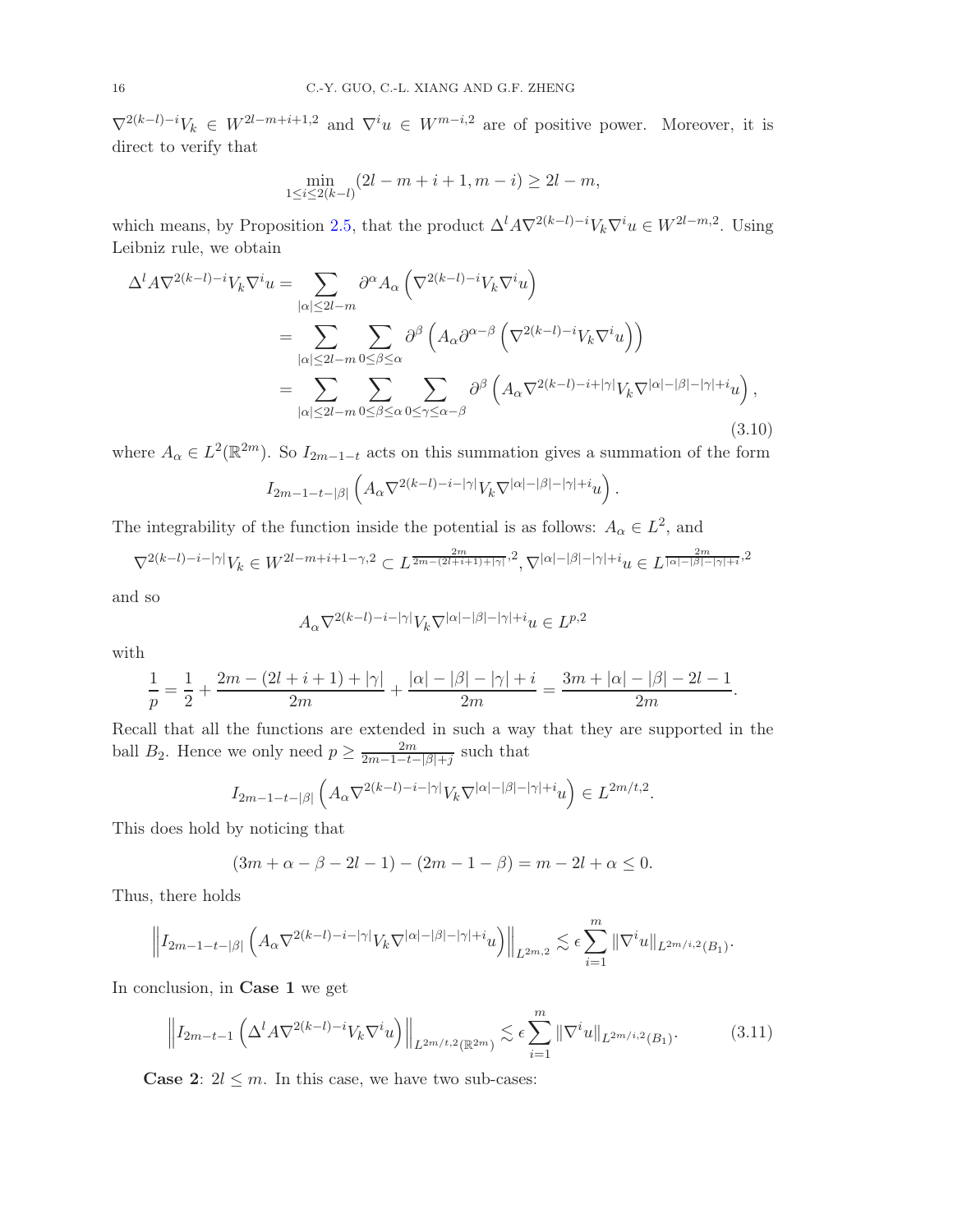Subcase 2.1:  $2l \le m$  and  $2(k-l)-i > 2k+1-m$ . That is,  $\nabla^{2(k-l)-i}V_k \in W^{2l+i+1-m,2}$ is of negative exponent. Then,  $i < m - 2l - 1 < m$ . In this case

$$
\min_{1 \le i \le 2(k-l)} (m-2l, m-i) \ge |2l+i+1-m| = m - (2l+i+1).
$$

So  $\Delta^l A \nabla^{2(k-l)-i} V_k \nabla^i u$  makes sense, and

<span id="page-16-0"></span>
$$
\Delta^{l} A \nabla^{2(k-l)-i} V_{k} \nabla^{i} u = \sum_{|\alpha| \leq m-(2l+i+1)} \Delta^{l} A \partial^{\alpha} V_{k,\alpha} \nabla^{i} u
$$
  

$$
= \sum_{\alpha} \sum_{\beta} \partial^{\beta} \left( V_{k,\alpha} \partial^{\alpha-\beta} (\Delta^{l} A \nabla^{i} u) \right)
$$
  

$$
= \sum_{\alpha} \sum_{\beta} \sum_{\gamma} \partial^{\beta} \left( V_{k,\alpha} \nabla^{2l+|\gamma|} A \nabla^{|\alpha|-|\beta|-|\gamma|+i} u \right).
$$
 (3.12)

Then

$$
V_{k,\alpha}\nabla^{2l+|\gamma|}A\nabla^{|\alpha|-|\beta|-|\gamma|+i}u\in L^{p,2}
$$

with

$$
\frac{1}{p} = \frac{1}{2} + \frac{2l + |\gamma|}{2m} + \frac{|\alpha| - |\beta| - |\gamma| + i}{2m} = \frac{m + 2l + |\alpha| - |\beta| + i}{2m}
$$

Thus  $p \geq \frac{2m}{2m-1-t}$  $\frac{2m}{2m-1-t-\beta+t}$  is equivalent to

$$
m + 2l + |\alpha| - |\beta| + i \le 2m - 1 - |\beta|,
$$

which is equivalent to

$$
\alpha \le m - 2l - i - 1.
$$

This holds by our assumption. So in Subcase 2.1 we also have the estimate [\(3.11\)](#page-15-0).

Subcase 2.2:  $2l \leq m$  and  $2(k-l)-i \leq 2k+1-m$ . That is,  $\Delta^l A$  and  $\nabla^{2(k-l)-i} V_k \in$  $W^{2l+i+1-m,2}$  are usual Sobolev functions with positive exponent. In this case we have two more cases:

(1)  $i \leq m$ . Then

$$
\Delta^l A\nabla^{2(k-l)-i} V_k\nabla^i u\in L^{p,2}
$$

with

$$
\frac{1}{p} = \frac{2l}{2m} + \frac{2m - (2l + i + 1)}{2m} + \frac{i}{2m} = \frac{2m - 1}{2m} = \frac{2m - 1 - t + t}{2m}.
$$

Then  $I_{2m-1-t}(L^{\frac{2m}{2m-1},q}) \subset L^{2m,2}$  holds.

(2)  $i > m$ . Then  $\nabla^i u \in W^{m-i,2}$  is of negative exponent. In this case

$$
\min(m - 2l, 2l + i + 1 - m) \ge i - m.
$$

So

<span id="page-16-1"></span>
$$
\Delta^{l} A \nabla^{2(k-l)-i} V_{k} \nabla^{i} u = \sum_{\alpha \leq i-m} \Delta^{l} A \nabla^{2(k-l)-i} V_{k} \partial^{\alpha} u_{\alpha}
$$
  

$$
= \sum_{\alpha \leq i-m} \sum_{\beta} \partial^{\beta} \left( u_{\alpha} \partial^{\alpha-\beta} \left( \Delta^{l} A \nabla^{2(k-l)-i} V_{k} \right) \right)
$$
  

$$
= \sum_{\alpha \leq i-m} \sum_{\beta} \sum_{\gamma} \partial^{\beta} \left( u_{\alpha} \nabla^{2l+|\gamma|} A \nabla^{2(k-l)-i+|\alpha|-|\beta|-|\gamma|} V_{k} \right).
$$
 (3.13)

.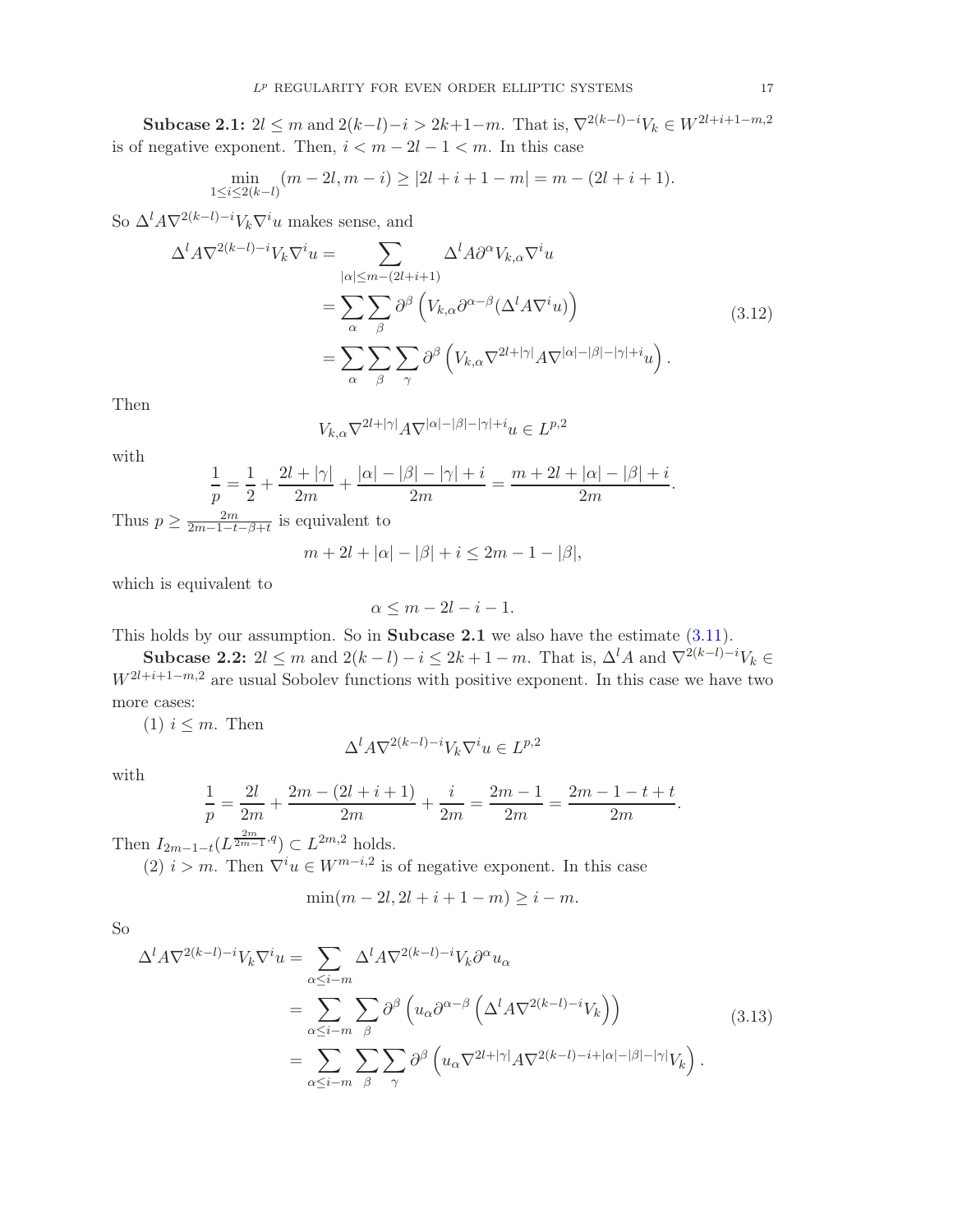We have

$$
u_{\alpha} \nabla^{2l+|\gamma|} A \nabla^{2(k-l)-i+|\alpha|-|\beta|-|\gamma|} V_k \in L^{p,2}
$$

with

$$
\frac{1}{p} = \frac{1}{2} + \frac{2l + |\gamma|}{2m} + \frac{2m - 1 - 2l - i + (|\alpha| - |\beta| - |\gamma|)}{2m} = \frac{3m - 1 + i + |\alpha| - |\beta|}{2m}.
$$

Thus  $p \geq \frac{2m}{2m-2-|\beta|+1}$  is equivalent to

$$
3m - 1 - i + |\alpha| - |\beta| \le 2m - 1 - |\beta|,
$$

is equivalent to

$$
\alpha \leq i - m,
$$

which holds. Therefore, in **Subcase 2.2** the estimate  $(3.11)$  holds as well.

In conclusion, we obtain the estimate

<span id="page-17-0"></span>
$$
\sum_{l=1}^{m} \left\| I_{2m-1-t} \left( \sum_{k=1}^{m-1} \sum_{l=0}^{k-1} \Delta^l A \nabla^{2(k-l)-i} V_k \nabla^i u \right) \right\|_{L^{2m/t,2}(\mathbb{R}^{2m})} \lesssim \epsilon \sum_{i=1}^{m} \|\nabla^i u\|_{L^{2m/i,2}(B_1)}.
$$
\n(3.14)

Arguing exactly as in the above, we can obtain the same estimate for the remaining terms of  $K$ . Therefore, combining  $(3.9)$  and  $(3.14)$  together, we deduce

<span id="page-17-1"></span>
$$
\sum_{j=1}^{m} \|\nabla^j u_{11}\|_{L^{2m/j,2}(\mathbb{R}^{2m})} \lesssim \epsilon \sum_{i=1}^{m} \|\nabla^i u\|_{L^{2m/i,2}(B_1)}.
$$
\n(3.15)

Using  $(3.15)$  and  $(3.8)$ , we obtain

$$
\sum_{j=1}^{m} \|\nabla^j u_1\|_{L^{2m/j,2}(\mathbb{R}^{2m})} \lesssim \epsilon \sum_{i=1}^{m} \|\nabla^i u\|_{L^{2m/i,2}(B_1)} + \|f\|_{L^p(B_1)}.
$$
\n(3.16)

Next we estimate the function  $u_2$  and h. By the definition  $(3.6)$  of  $u_2$ , we use the same method as that of  $(3.9)$  to obtain

$$
\sum_{j=1}^{m} \|\nabla^j u_2\|_{L^{2m/j,2}(\mathbb{R}^{2m})} \lesssim \epsilon \sum_{i=1}^{m} \|\nabla^i u\|_{L^{2m/i,2}(B_1)}.
$$
 (3.17)

As to the polyharmonic function  $h$ , we can apply  $[10, \text{ Lemma } 6.2]$  to find that, for any  $0 < r < 1$ ,

$$
\sum_{j=1}^{m} \|\nabla^j h\|_{L^{2m/j,2}(B_r)} \lesssim r \sum_{i=1}^{m} \|\nabla^i h\|_{L^{2m/i,2}(B_1)}.
$$
\n(3.18)

Step 4. Conclusion.

Now we prove the decay estimate [\(3.1\)](#page-11-4) as follows. Let  $0 < \tau < 1$  be determined later. We have, for every  $1 \leq j \leq m$ 

$$
\begin{split} \|\nabla^{j-1} \left( A^{-1} du_{11} \right) \|_{L^{2m/j,2}(B_{\tau})} &\lesssim \sum_{i=1}^{j} \|\nabla^{i} u_{11} \|_{L^{\frac{2m}{i},2}(B_{\tau})} \\ &\lesssim \sum_{i=1}^{j} \|\nabla^{i} u_{11} \|_{L^{\frac{2m}{i},2}(B_{1})} \lesssim \epsilon \sum_{i=1}^{m} \|\nabla^{i} u \|_{L^{2m/i,2}(B_{1})}; \end{split}
$$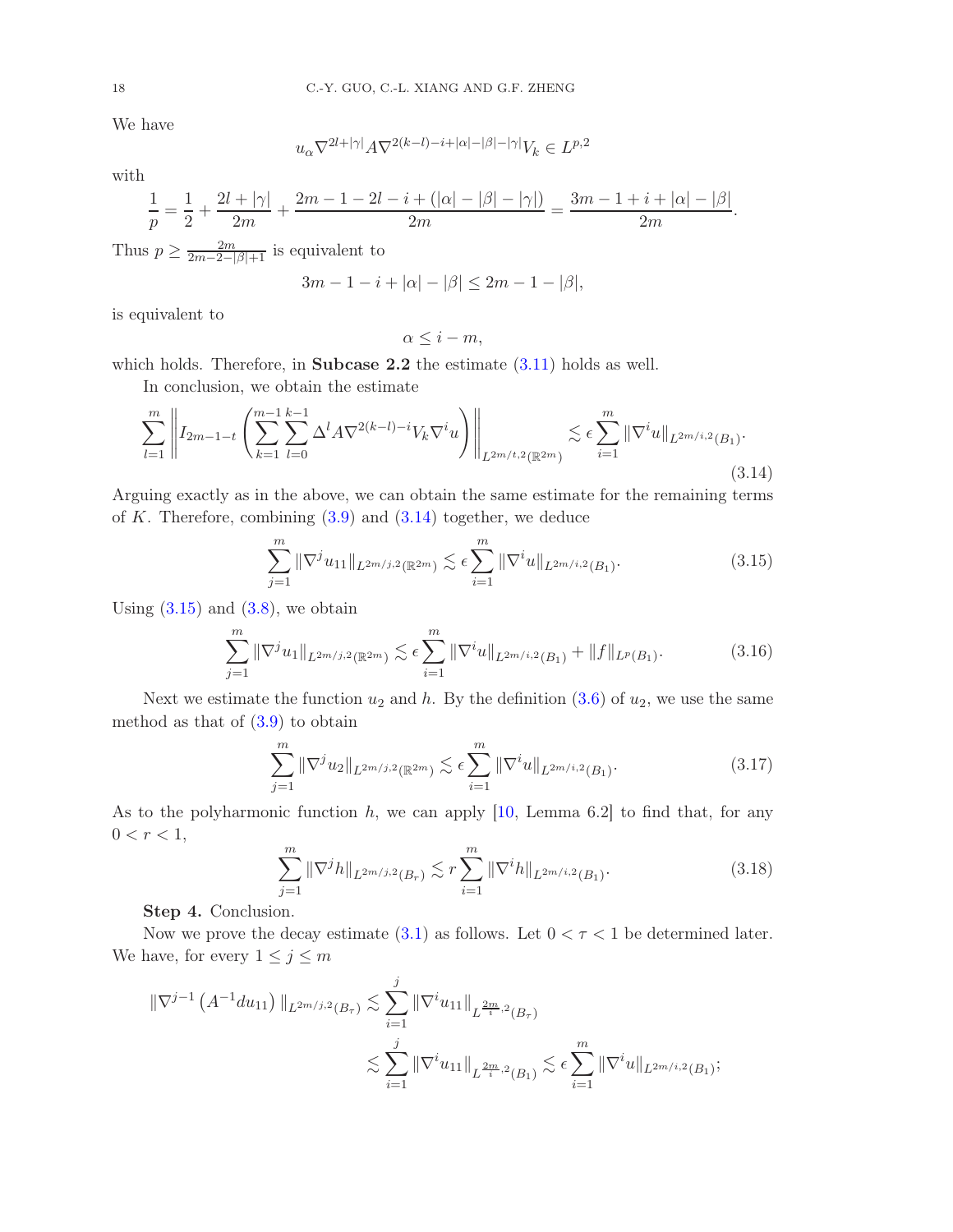$$
\|\nabla^{j-1} (A^{-1} du_{12}) \|_{L^{2m/j,2}(B_{\tau})} \lesssim \sum_{i=1}^{j} \|\nabla^{i} u_{12}\|_{L^{\frac{2m}{i},2}(B_{\tau})}
$$
  

$$
\lesssim \tau^{2m(1-\frac{1}{p})} \sum_{i=1}^{j} \|\nabla^{i} u_{12}\|_{L^{p_j}(B_{\tau})} \leq \tau^{2m(1-\frac{1}{p})} \|f\|_{L^p(B_1)};
$$

$$
\|\nabla^{j-1} (A * du_2) \|_{L^{2m/j,2}(B_\tau)} \lesssim \sum_{i=1}^j \|\nabla^i u_2 \|_{L^{\frac{2m}{i},2}(B_\tau)} \lesssim \epsilon \sum_{i=1}^m \|\nabla^i u \|_{L^{2m/i,2}(B_1)};
$$

$$
\|\nabla^{j-1}(A^{-1}h)\|_{L^{2m/j,2}(B_{\tau})}\lesssim \sum_{i=1}^j \|\nabla^i h\|_{L^{\frac{2m}{i},2}(B_{\tau})}\lesssim \tau \sum_{i=1}^m \|\nabla^i h\|_{L^{2m/i,2}(B_1)}.
$$

Therefore, from the above four estimates we derive, for each  $1 \le j \le m$ ,

$$
\begin{split} \|\nabla^{j}u\|_{L^{\frac{2m}{j},2}(B_{\tau})} &\leq \|\nabla^{j-1}(A^{-1}h)\|_{L^{\frac{2m}{j},2}(B_{\tau})} + \|\nabla^{j-1}(A^{-1}du_1)\|_{L^{\frac{2m}{j},2}(B_{\tau})} \\ &+ \|\nabla^{j-1}(A*du_2)\|_{L^{\frac{2m}{j},2}(B_{\tau})} \\ &\lesssim \tau \sum_{i=1}^{m} \|\nabla^{i}h\|_{L^{2m/i,2}(B_{1})} + \epsilon \sum_{i=1}^{m} \|\nabla^{i}u\|_{L^{2m/i,2}(B_{1})} + \tau^{2m(1-\frac{1}{p})}\|f\|_{L^{p}(B_{1})} \\ &\lesssim \tau \sum_{i=1}^{m} \left( \|\nabla^{i}u\|_{L^{2m/i,2}(B_{1})} + \|\nabla^{i}u_{11}\|_{L^{2m/i,2}(B_{1})} + \sum_{i=1}^{m} \|\nabla^{i}u_{12}\|_{L^{2m/i,2}(B_{1})} \right) \\ &+ \epsilon \sum_{i=1}^{m} \|\nabla^{i}u\|_{L^{2m/i,2}(B_{1})} + \tau^{2m(1-\frac{1}{p})}\|f\|_{L^{p}(B_{1})} \\ &\leq C(\tau + \epsilon) \sum_{i=1}^{m} \|\nabla^{i}u\|_{L^{2m/i,2}(B_{1})} + C\left(\tau + \tau^{2m(1-\frac{1}{p})}\right) \|f\|_{L^{p}(B_{1})} \end{split}
$$

for some  $C > 0$  independent of  $\tau$  and  $\epsilon$ .

Now set  $\alpha_0 = 2m(1 - 1/p)$  and  $\beta = (\alpha_0 + 1)/2$ . First choose  $\tau$  such that  $2C\tau \leq \tau^{\beta}$ , and then choose  $\epsilon < \tau$ . Taking summation over j, we obtain

$$
\sum_{i=1}^{m} \|\nabla^i u\|_{L^{2m/i,2}(B_{\tau})} \leq \tau^{\beta} \sum_{i=1}^{m} \|\nabla^i u\|_{L^{2m/i,2}(B_1)} + C\tau^{\alpha_0} \|f\|_{L^p(B_1)}
$$

for some  $C > 0$  independent of  $\tau$ . This proves [\(3.1\)](#page-11-4).

Finally, apply an iteration argument as follows. Write  $\Phi(u, B_{\tau}) = \sum_{i=1}^{m} ||\nabla^i u||_{L^{\frac{2m}{i},2}(B_{\tau})}$ and  $F = ||f||_{L^p(B_1)}$ . Then scaling invariance implies

 $\Phi(u_{\tau}, B_1) = \Phi(u, B_{\tau})$  and  $||f_{\tau}||_{L^p(B_1)} = \tau^{\alpha_0} ||f||_{L^p(B_{\tau})}.$ 

Thus, for any  $k \in \mathbb{N}$ , there holds

$$
\Phi(u, B_{\tau^k}) = \Phi(u_{\tau^{k-1}}, B_{\tau}) \leq \tau^{\beta} \Phi(u_{\tau^{k-1}}, B_1) + C\tau^{\alpha_0} \|f_{\tau^{k-1}}\|_{L^p(B_1)}
$$
  
=  $\tau^{\beta} \Phi(u, B_{\tau^{k-1}}) + C\tau^{k\alpha_0} \|f\|_{L^p(B_{\tau^{k-1}})}$   
 $\leq \tau^{\beta} \Phi(u, B_{\tau^{k-1}}) + C \|f\|_{L^p(B_1)} \tau^{k\alpha_0}.$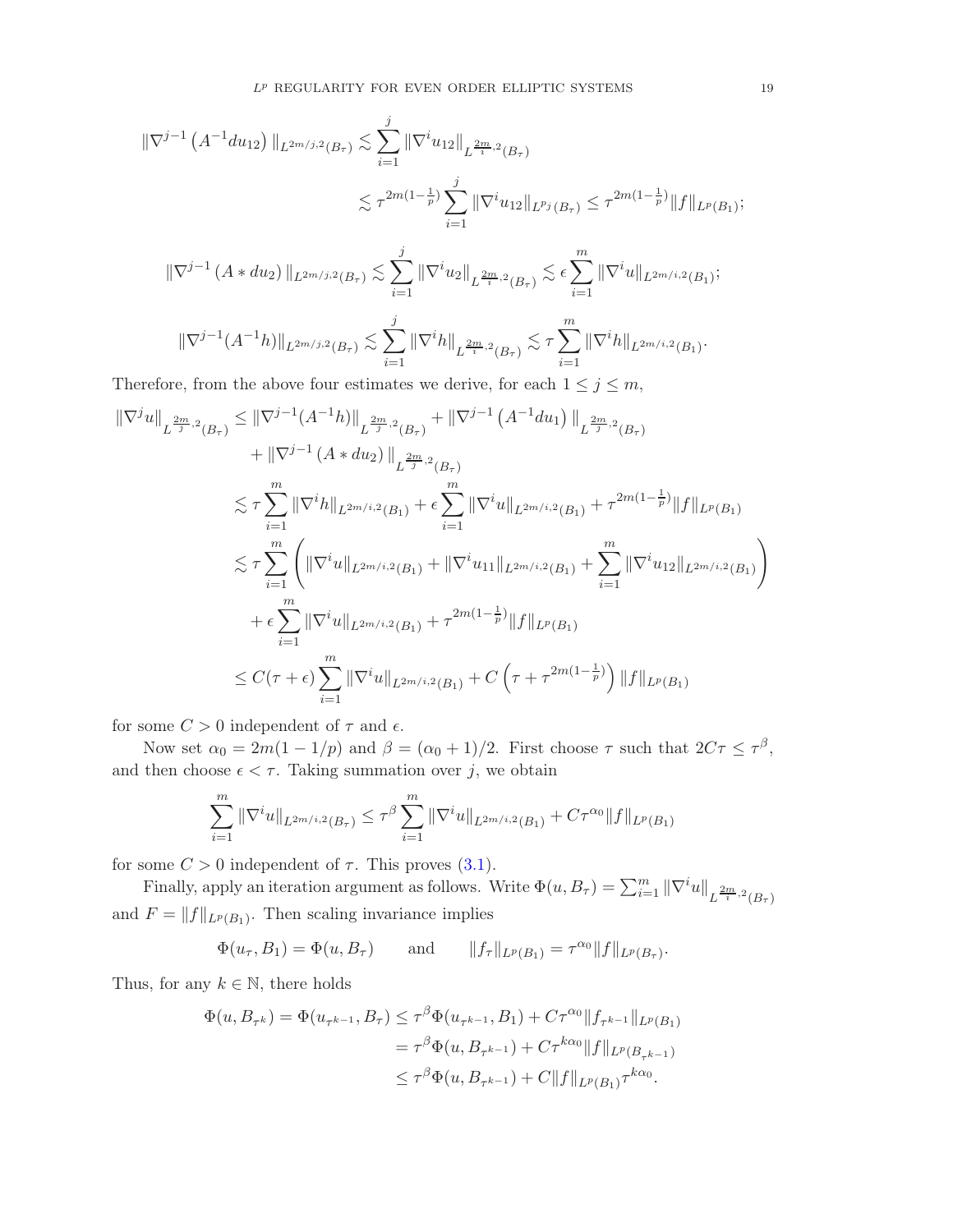Therefore, using an iteration arguments we obtain

$$
\Phi(u, B_{\tau^k}) \leq \tau^{k\beta} \Phi(u, B_1) + C ||f||_{L^p(B_1)} \tau^{k\alpha_0} \sum_{i=0}^{k-1} \tau^{i(\beta - \alpha_0)}.
$$

Since  $\beta > \alpha_0$ , we obtain, for any  $k \geq 1$ ,

$$
\Phi(u, B_{\tau^k}) \leq C\tau^{k\alpha_0} \left( \Phi(u, B_1) + ||f||_{L^p(B_1)} \right).
$$

<span id="page-19-0"></span>The proof of Lemma [3.2](#page-11-2) is complete taking into account of the monotonicity of  $r \mapsto$  $\Phi(u, B_r)$ .

## 4. Higher order regularity

In this section, we will prove an almost optimal higher order regularity result. The main tool is Lemma [2.8.](#page-10-0) Throughout this section, we set

$$
1 < p < \frac{2m}{2m-1}
$$
,  $\alpha_0 = 2m(1 - 1/p)$  and  $M \equiv ||u||_{W^{m,2}(B_1)} + ||f||_{L^p(B_1)}$ .

4.1.  $W^{m,q}$ -estimate with any  $q < \frac{2p}{2-p}$ .

<span id="page-19-2"></span>**Proposition 4.1.** Suppose  $f \in L^p(B_1)$  for some  $p \in (1, 2m/2m - 1)$  and  $u \in W^{m,2}(B_1, \mathbb{R}^n)$ is a solution of the inhomogeneous system [\(1.11\)](#page-4-0). Then  $u \in W^{m,q}_{loc}(B_1)$  for any  $q < \frac{2p}{2-p}$ .

*Proof.* As in the previous section, it suffices to assume that  $\theta_{B_1} < \epsilon$  for some sufficiently small  $\epsilon$ , such that the conservation law [\(1.10\)](#page-3-0) holds for some functions A, B. And then extend all the related functions from  $B_{1/2}$  to the whole space with compact support in  $B_2$ in a bounded way. Then apply the Hodge decomposition for Adu as follows.

Set

$$
v = \log * \left( \sum_{i=1}^{m-1} \delta^i \left( \sum_{j=m-i}^m \nabla^j A \nabla^{2m-i-j} u \right) + \delta K + Af \right),
$$
  

$$
g = \log * \Delta^{m-1} (dA \wedge du)
$$

and

 $h = A du - dv - * dq$ 

such that h is m-polyharmonic in  $B_1$ .

To begin with, recall that we have proved in Theorem [1.1](#page-5-0) that

$$
\nabla^i u \in M^{\frac{2m}{i}, \frac{2m}{i}\alpha_0}(\mathbb{R}^{2m}) \cap L^{\frac{2m}{i}}(\mathbb{R}^{2m}), \qquad i = 1, \dots, m.
$$

**Estimate of g.** By Hölder's inequality, for every  $1 \leq i \leq m$ ,

$$
\nabla^i A \nabla^{m+1-i} u \in L^{\frac{2m}{m+1}} \cap M^{1,m-1+\alpha_0}(\mathbb{R}^{2m}) = L^{\frac{2m}{m+1}} \cap M^{1,2m-(m+1-\alpha_0)}(\mathbb{R}^{2m}).
$$

Thus

$$
\nabla^m g \approx I_1 \left( \sum_{i=1}^m \nabla^i A \nabla^{m+1-i} u \right) \in L^{q_0}(\mathbb{R}^{2m})
$$

with

<span id="page-19-1"></span>
$$
q_0 = \frac{2m}{m+1} \frac{m+1-\alpha_0}{m-\alpha_0} > 2
$$
\n(4.1)

since  $0 < \alpha_0 < m$ .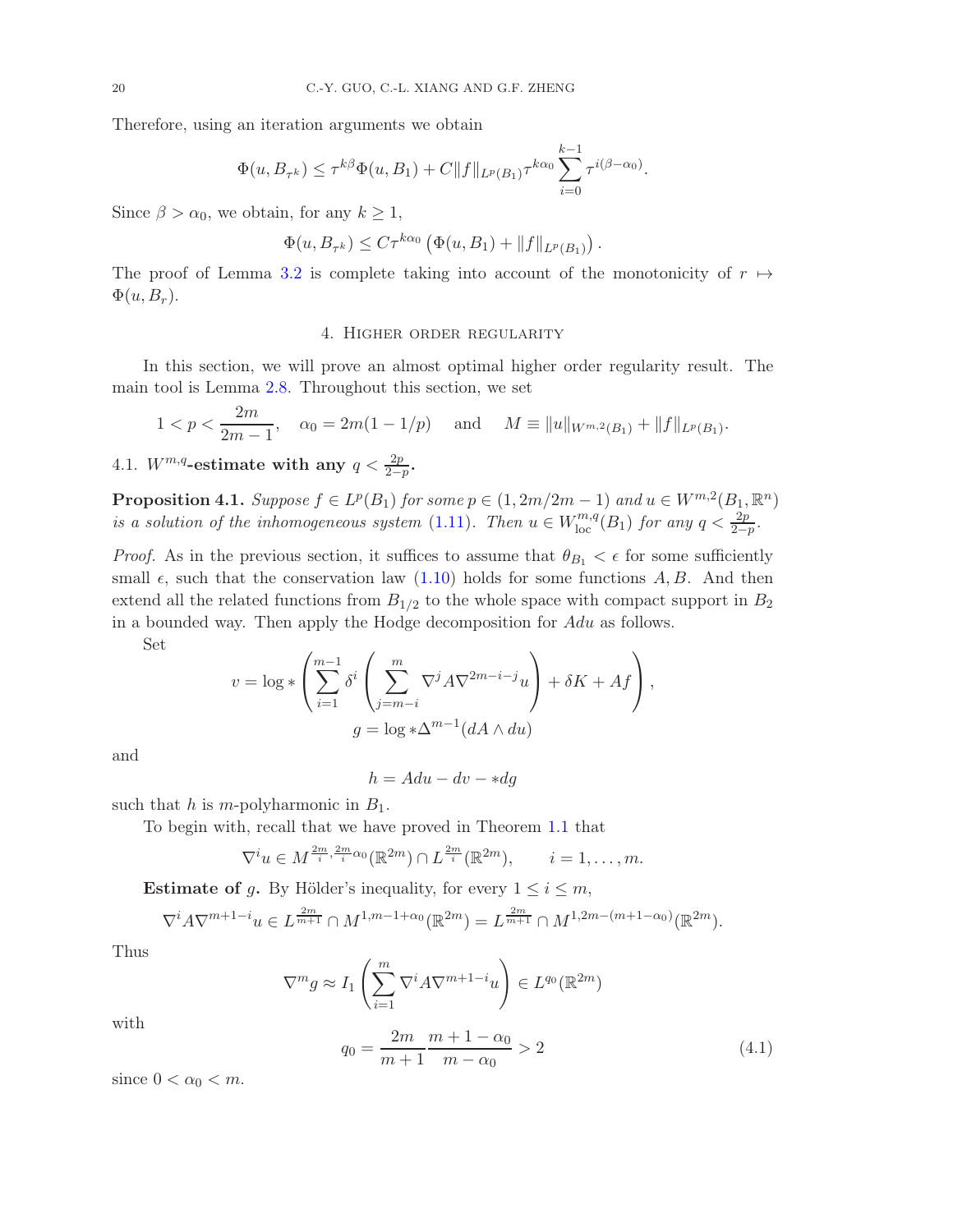To estimate v, we introduce the following notations to decompose  $\nabla^m v$ .

\n- \n
$$
v_1 := I_m * \sum_{i=1}^{m-1} \delta^i \left( \sum_{j=m-i}^m \nabla^j A \nabla^{2m-i-j} u \right);
$$
\n
\n- \n
$$
v_2 := I_m * \delta(K) = I_{m-1}(K);
$$
\n
\n- \n
$$
v_3 := I_m * (Af).
$$
\n
\n

**Estimate of**  $v_1$ **.** Note that

$$
v_1 = I_m \sum_{i=1}^{m-1} \delta^i \left( \sum_{j=m-i}^m \nabla^j A \nabla^{2m-i-j} u \right) \approx \sum_{i=1}^{m-1} \sum_{j=m-i}^m I_{m-i} \left( \nabla^j A \nabla^{2m-i-j} u \right)
$$

and that

$$
\nabla^j A \nabla^{2m-i-j} u \in L^{\frac{2m}{2m-i}} \cap M^{1,i+\alpha_0} = L^{\frac{2m-i}{2m}} \cap M^{1,2m-(2m-i-\alpha_0)}(\mathbb{R}^{2m}).
$$

Hence  $I_{m-i}(\nabla^j A \nabla^{2m-i-j} u) \in L^{q_i}$  with

$$
\frac{1}{q_i} = \frac{2m - i}{2m} \left( 1 - \frac{m - i}{2m - i - \alpha_0} \right) = \frac{(2m - i)(m - \alpha_0)}{2m(2m - i - \alpha_0)} < \frac{1}{2}
$$

for all  $1 \leq i \leq m-1$ . Moreover, we have  $q_1 > q_2 > \cdots > q_{m-1} = q_0 > 2$ . Thus we obtain

$$
v_1 \in L^{q_{m-1}} = L^{q_0}(\mathbb{R}^{2m}),
$$

where  $q_0$  is the number defined as in  $(4.1)$ .

**Estimate of**  $v_2$ **.** Next we shall establish similar estimates for the terms involving  $K$ . Let  $K_1$  be the first term of  $K$ , i.e.

$$
K_1 = \sum_{k=1}^{m-1} \sum_{l=0}^{k-1} \Delta^l A \Delta^{k-l-1} d(V_k du) = \sum_{k=1}^{m-1} \sum_{l=0}^{k-1} \sum_{i=1}^{2(k-l)} \Delta^l A \nabla^{2(k-l)-i} V_k \nabla^i u.
$$

by repeatedly using Leibniz rules. As in the proof of Lemma [3.2,](#page-11-2) we divide this term into two cases.

**Case 1:**  $2l > m$ . Then by  $(3.10)$  there holds

$$
\Delta^l A\nabla^{2(k-l)-i} V_k\nabla^i u = \sum_{|\alpha|\leq 2l-m} \sum_{0\leq \beta\leq \alpha} \sum_{0\leq \gamma\leq \alpha-\beta} \partial^\beta\left(A_\alpha \nabla^{2(k-l)-i+|\gamma|} V_k\nabla^{|\alpha|-|\beta|-|\gamma|+i} u\right),
$$

for some  $A_{\alpha} \in L^2(\mathbb{R}^{2m})$ . So  $I_{m-1-|\beta|}$  acts on this term giving a summation of the type

$$
I_{m-1-|\beta|}\left(A_\alpha \nabla^{2(k-l)-i-|\gamma|}V_k\nabla^{|\alpha|-|\beta|-|\gamma|+i}u\right).
$$

The integrability of the function inside the potential is as follows:

$$
A_{\alpha} \in L^{2}, \nabla^{2(k-l)-i-|\gamma|}V_{k} \in W^{2l-m+i+1-\gamma} \subset L^{\frac{2m}{2m-(2l+i+1)+|\gamma|}}, \nabla^{|\alpha|-|\beta|-|\gamma|+i}u \in L^{\frac{2m}{|\alpha|-|\beta|-|\gamma|+i}}
$$

and so

$$
T := A_{\alpha} \nabla^{2(k-l)-i-|\gamma|} V_k \nabla^{|\alpha|-|\beta|-|\gamma|+i} u \in L^p
$$

with

$$
\frac{1}{p}=\frac{1}{2}+\frac{2m-(2l+i+1)+|\gamma|}{2m}+\frac{|\alpha|-|\beta|-|\gamma|+i}{2m}=\frac{3m+|\alpha|-|\beta|-2l-1}{2m}.
$$

Note that since  $|\alpha| - 2l \leq -m$ ,

$$
3m + |\alpha| - |\beta| - 2l - 1 \le 2m - 1 - |\beta|
$$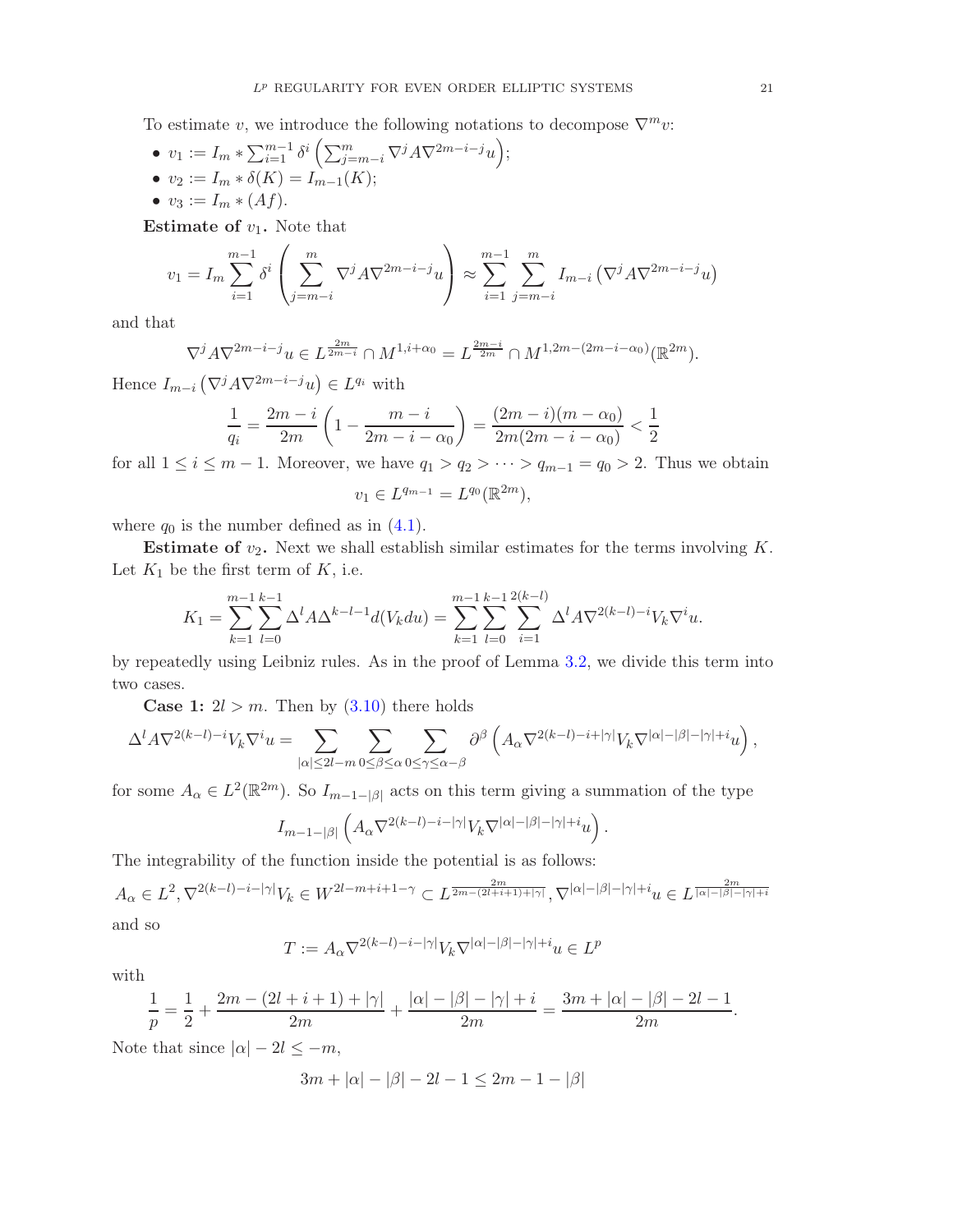and so  $T \subset L^p \subset L^{\frac{2m}{2m-1-|\beta|}}$ .

By Hölder's inequality and the decay estimate in Theorem [1.1,](#page-5-0) we can verify that

$$
\sup_{x \in B_{1/2}, 0 < r < 1/2} r^{-q\alpha_0} \int_{B_r(x)} |T|^q \le CM,
$$

where  $q = q_{\beta} = \frac{2m}{2m-1-|\beta|}$ . By Hölder's inequality, this implies that  $K_1 \in M^{1,\alpha_{\beta}+1}(B_{1/2}),$ that is,

$$
\sup_{x \in B_{1/2}, 0 < r < 1/2} r^{-(1+\alpha_{\beta})} \int_{B_r(x)} |T| \leq CM,
$$

where  $1 + \alpha_{\beta} = \alpha_0 + 2m(1 - 1/q_{\beta}) = \alpha_0 + 1 + |\beta|$ . Hence

$$
I_{m-1-|\beta|}(T) \in L^{q_{\beta} \frac{2m-1-|\beta|-\alpha_0}{2m-1-|\beta|-\alpha_0-(m-1-|\beta|)}} = L^{\frac{2m}{2m-1-|\beta|} \frac{2m-1-|\beta|-\alpha_0}{m-\alpha_0}}.
$$

Note that as a function of  $\beta$ ,  $\frac{2m}{2m-1}$  $2m-1-|\beta|$  $2m-1-\beta-\alpha_0$  $\frac{1-|\rho|-\alpha_0}{m-\alpha_0}$  is decreasing and

$$
|\beta| \le |\alpha| \le 2l - m \le 2(m - 2) - m = m - 4 \le m - 2.
$$

This implies

$$
\frac{2m}{2m-1-|\beta|} \frac{2m-1-|\beta|-\alpha_0}{m-\alpha_0} \ge q_0
$$

for all  $|\beta| \leq |\alpha| \leq 2l - m$ . So

$$
I_{m-1}(K_1) \approx I_{m-1-|\beta|}(T) \in L^{q_0}.
$$

**Case 2:**  $2l \leq m$ . In this case, we have two subcases:

Subcase 2.1:  $2l ≤ m$  and  $2(k - l) - i > 2k + 1 - m$ . Then, by [\(3.12\)](#page-16-0) there holds

$$
\Delta^l A \nabla^{2(k-l)-i} V_k \nabla^i u = \sum_{\alpha} \sum_{\beta} \sum_{\gamma} \partial^{\beta} \left( V_{k,\alpha} \nabla^{2l+|\gamma|} A \nabla^{|\alpha|-|\beta|-|\gamma|+i} u \right).
$$

Thus,

$$
T:=V_{k,\alpha}\nabla^{2l+|\gamma|}A\nabla^{|\alpha|-|\beta|-|\gamma|+i}u\in L^p
$$

with

$$
\frac{1}{p} = \frac{1}{2} + \frac{2l + |\gamma|}{2m} + \frac{|\alpha| - |\beta| - |\gamma| + i}{2m} = \frac{m + 2l + |\alpha| - |\beta| + i}{2m}.
$$

Since  $|\alpha| \leq m - (2l + i + 1),$ 

$$
m + 2l + |\alpha| - |\beta| - 1 \le 2m - 1 - |\beta|
$$

and we are in the same situation as in Case 1, that is,

$$
T \in L^{\frac{2m}{2m-1-|\beta|}} \cap M^{1,\alpha_0+1+|\beta|}.
$$

So

$$
I_{m-1-|\beta|}(T) \in L^{\frac{2m}{2m-1-|\beta|} \frac{2m-1-|\beta|- \alpha_0}{m-\alpha_0}}.
$$

Note that

$$
|\beta| \le m - (2l + i + 1) \le m - i - 1 \le m - 2.
$$

Thus we have

$$
I_{m-1}(K_1) \approx I_{m-1-|\beta|}(T) \in L^{q_0}.
$$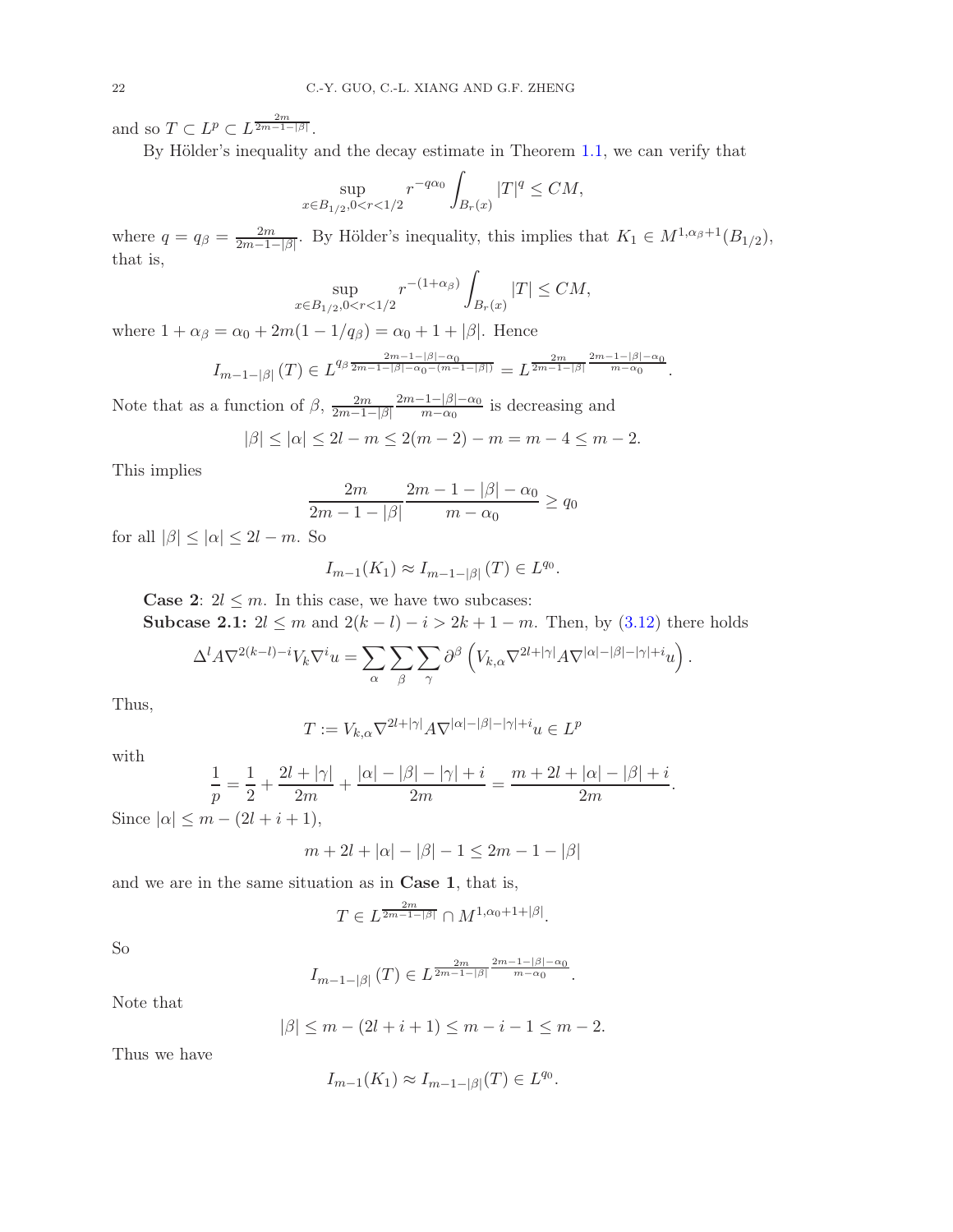Subcase 2.2:  $2l \leq m$  and  $2(k-l)-i \leq 2k+1-m$ . That is,  $\Delta^l A$  and  $\nabla^{2(k-l)-i} V_k \in$  $W^{2l+i+1-m,2}$  are the usual Sobolev functions of positive exponents. In this case we have two more cases: (1)  $i \leq m$  and (2)  $i > m$ .

(1). When  $i \leq m$ , we have

$$
\Delta^l A\nabla^{2(k-l)-i} V_k\nabla^i u\in L^{p,2}
$$

with

$$
\frac{1}{p} = \frac{2l}{2m} + \frac{2m - (2l + i + 1)}{2m} + \frac{i}{2m} = \frac{2m - 1}{2m}.
$$

Then  $I_{m-1}(\Delta^l A\nabla^{2(k-l)-i}V_k\nabla^i u) \in L^{\frac{2m}{2m-1}\frac{2m-1-\alpha_0}{2m-1-\alpha_0-(m-1)}} \subset L^{q_0}$  holds. (2). When  $i > m$ , by  $(3.13)$  we have

$$
\Delta^l A\nabla^{2(k-l)-i} V_k\nabla^i u = \sum_{\alpha\leq i-m}\sum_\beta\sum_\gamma\partial^\beta\left(u_\alpha\nabla^{2l+|\gamma|}A\nabla^{2(k-l)-i+|\alpha|-|\beta|-|\gamma|}V_k\right).
$$

So

$$
T := u_{\alpha} \nabla^{2l+|\gamma|} A \nabla^{2(k-l)-i+|\alpha|-|\beta|-|\gamma|} V_k \in L^{p,2}
$$

with

$$
\frac{1}{p} = \frac{1}{2} + \frac{2l + |\gamma|}{2m} + \frac{2m - 1 - 2l - i + (|\alpha| - |\beta| - |\gamma|)}{2m} = \frac{3m - 1 - i + |\alpha| - |\beta|}{2m}.
$$

Since  $|\alpha| \leq i - m$ ,

$$
3m - 1 - i + |\alpha| - |\beta| \le 2m - 1 - |\beta|
$$

and so

$$
T \in L^{\frac{2m}{2m-1-|\beta|}} \cap M^{1,\alpha_0+1+|\beta|}
$$

and

$$
I_{m-1-|\beta|}(T) \in L^{\frac{2m}{2m-1-|\beta|}\frac{2m-1-|\beta|-\alpha_0}{m-\alpha_0}}.
$$

Note that

$$
\beta \le i - m \le 2k - m \le 2(m - 1) - m = m - 2,
$$

which again is similar to the Case 1. Therefore, in Subcase 2.2 we conclude that

$$
I_{m-1}(K_1) \approx I_{m-1-|\beta|}(T) \in L^{q_0}.
$$

Combining all the above estimate together, we conclude that  $I_{m-1}(K_1) \in L^{q_0}$ . One can estimate similarly for the other terms in  $K$  to arrive finally at

$$
v_2 \in L^{q_0}.
$$

**Estimate of**  $v_3$ . It follows from standard elliptic regularity theory that

$$
v_3 \in W^{m,p}(\mathbb{R}^{2m}) \subset L^{\frac{2p}{2-p}}(\mathbb{R}^{2m}).
$$

In conclusion, we obtain

$$
v \in L^{q_0}(\mathbb{R}^{2m})
$$

for some  $q_0 > 2$ .

Since the polyharmonic function  $h$  is smooth in  $B_1$ , we deduce

$$
u \in W^{m,q_0}_{\mathrm{loc}}(B_1).
$$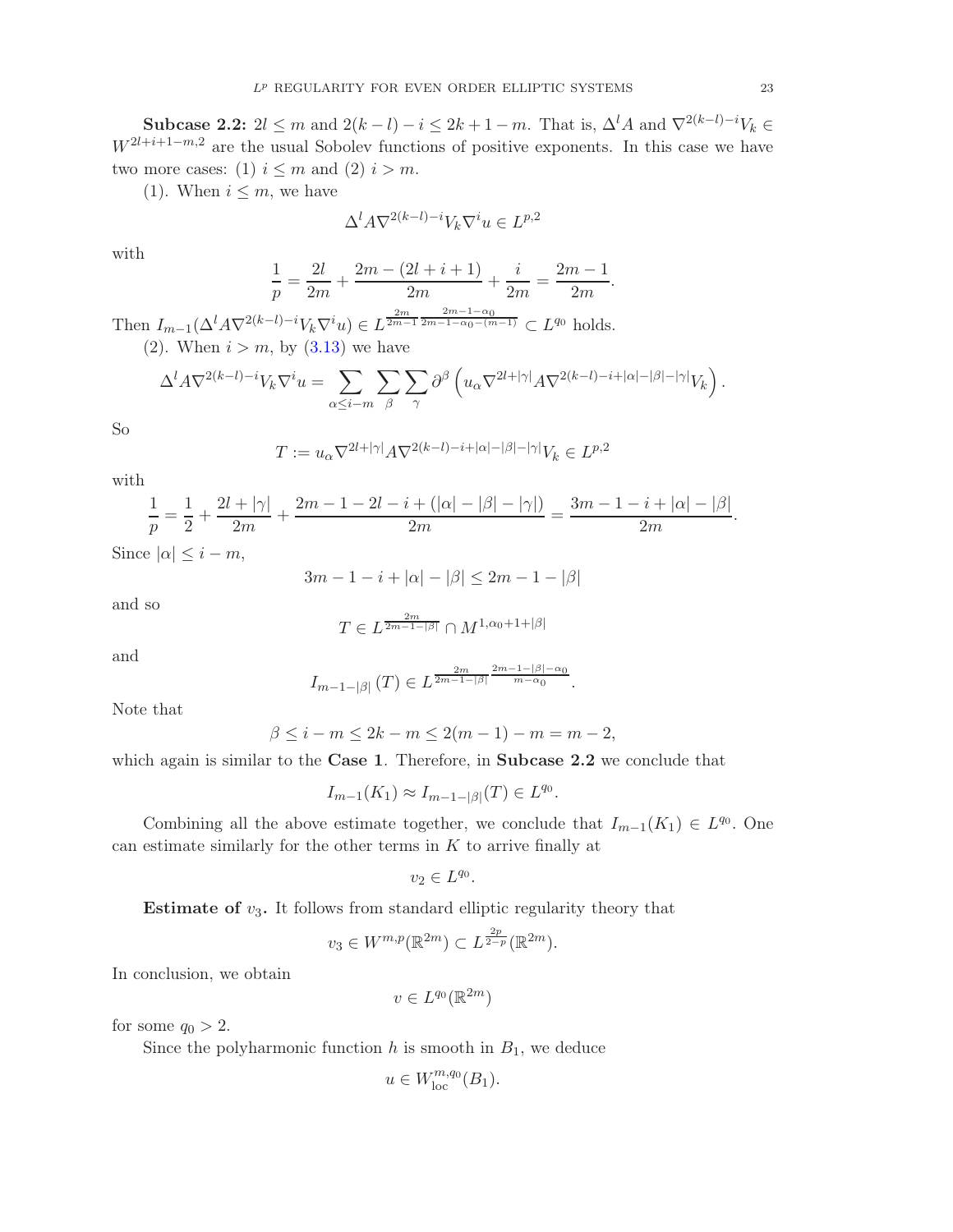Note that  $p > 1$  and  $\alpha_0 > 0$  implies  $2 < q_0 < \frac{2p}{2-p}$  $\frac{2p}{2-p}$ . Thus we have improved the regularity of u from  $W^{m,2}$  to  $W^{m,q_0}$ .

Iteration. Next we use a bootstrapping argument to continue improving the regularity of u. We claim that

<span id="page-23-1"></span>
$$
u \in W_{loc}^{m,q} \quad \text{with } q < \frac{2p}{2-p} \Longrightarrow u \in W_{loc}^{m, \frac{2mq_0}{q_0+2m} \frac{m+1-\alpha}{m-\alpha}}.\tag{4.2}
$$

This is true because if  $u \in W^{m,q}_{\text{loc}}$  with  $q < \frac{2p}{2-p}$ , then

<span id="page-23-0"></span>
$$
v_0, v_1, v_2 \in L^{\frac{2mq_0}{q_0 + 2m} \frac{m+1 - \alpha_0}{m - \alpha_0}}.
$$
\n
$$
(4.3)
$$

Indeed, consider first  $v_0$  and we know

 $\nabla^{m+1-i}u \in W^{i-1,q_0} \subset L^{\frac{2mq_0}{2m-(i-1)q_0}}$ and so  $T = \sum_i \nabla^i A \nabla^{m+1-i} u \in L^{\frac{2mq_0}{2m+q_0}} \cap M^{1,m-1+\alpha_0}$ . Lemma [2.8](#page-10-0) implies  $v_0 \approx I_1(T) \in L^{\frac{2mq_0}{2m+q_0} \frac{m+1-\alpha_0}{m-\alpha_0}}.$ 

For the term  $v_1$ , we have

$$
\nabla^{2m-i-j}u \in W^{m-(2m-i-j),q_0} \subset L^{\frac{2mq_0}{2m-(i+j-m)q_0}}
$$

and so  $T = \nabla^j A \nabla^{2m-i-j} u \in L^{\tilde{q}_i}$  with  $\tilde{q}_i = \frac{2mq_0}{(m-i)q_0-i}$  $\frac{2mq_0}{(m-i)q_0+2m}$ . Since  $T \in M^{1,1+\alpha_0}(B_{\frac{1}{2}})$ , Lemma [2.8](#page-10-0) implies that

$$
v_1 \approx I_{m-i}(T) \in L^{\tilde{q}_i \frac{2m-1-\alpha_0}{m-\alpha_0}} = L^{\frac{2mq_0}{(m-i)q_0+2m} \frac{2m-i-\alpha_0}{m-\alpha_0}}.
$$

Note that as a function of i,  $\frac{2mq_0}{(m-i)q_0}$  $(m-i)q_0+2m$  $2m-i-\alpha_0$  $\frac{n-i-\alpha_0}{m-\alpha_0}$  is decreasing, and so it attains the minimum  $\frac{2mq_0}{qa_0+2n}$  $q_0+2m$  $\frac{m+1-\alpha}{m-\alpha}$  when  $i = m-1$ , and thus

$$
v_1 \subset L^{\frac{2mq_0}{q_0+2m}\frac{m+1-\alpha_0}{m-\alpha_0}}.
$$

Finally, we shall consider  $I_{m-1}(K_1)$  case by case as in the previous study. Corresponding to Case 1 above, we have

$$
T = A_{\alpha} \nabla^{2(k-l)-i-|\gamma|} V_k \nabla^{|\alpha|-|\beta|-|\gamma|+i} u \in L^p
$$

with  $p = \frac{2mq_0}{2m + (2m - 2l + \alpha)}$  $\frac{2mq_0}{2m+(2m-2l+|\alpha|-|\beta|-1)q_0}$ . Since in this case,  $2m-2l+|\alpha|-1 \leq 2m-m-1=m-1$ , we further conclude that

$$
T \in L^p \subset L^{\frac{2mq_0}{2m + (m-1-|\beta|)q_0}}.
$$

Since  $T \in M^{1,\alpha_0+1+|\beta|}$  as well, Lemma [2.8](#page-10-0) gives

$$
I_{m-1-|\beta|}(T) \in L^{\frac{2mq_0}{2m+(m-1-|\beta|)q_0}\frac{2m-\alpha_0-1-|\beta|}{m-\alpha_0}}.
$$

Since as a function of  $\beta$ ,  $\frac{2mq_0}{2m+(m-1)}$  $2m+(m-1-|\beta|)q_0$  $2m-\alpha_0-1-\beta$  $\frac{\alpha_0 - 1 - \beta_1}{m - \alpha_0}$  is decreasing, it attains the minimum  $2mq_0$  $2m+q_0$  $m+1-\alpha_0$  $\frac{n+1-\alpha_0}{m-\alpha_0}$  when  $|\beta|=m-2$ . This gives

$$
I_{m-1}(K_1) \in L^{\frac{2mq_0}{2m+q_0} \frac{m+1-\alpha_0}{m-\alpha_0}}.
$$

Similarly, one can prove the other cases as well. For instance, in Subcase 2.1, we know

$$
\nabla^{|\alpha|-|\beta|-|\gamma|+i}u\in L^{\frac{2mq_0}{2m-(m-|\alpha|+|\beta|+|\gamma|-i)q_0}}
$$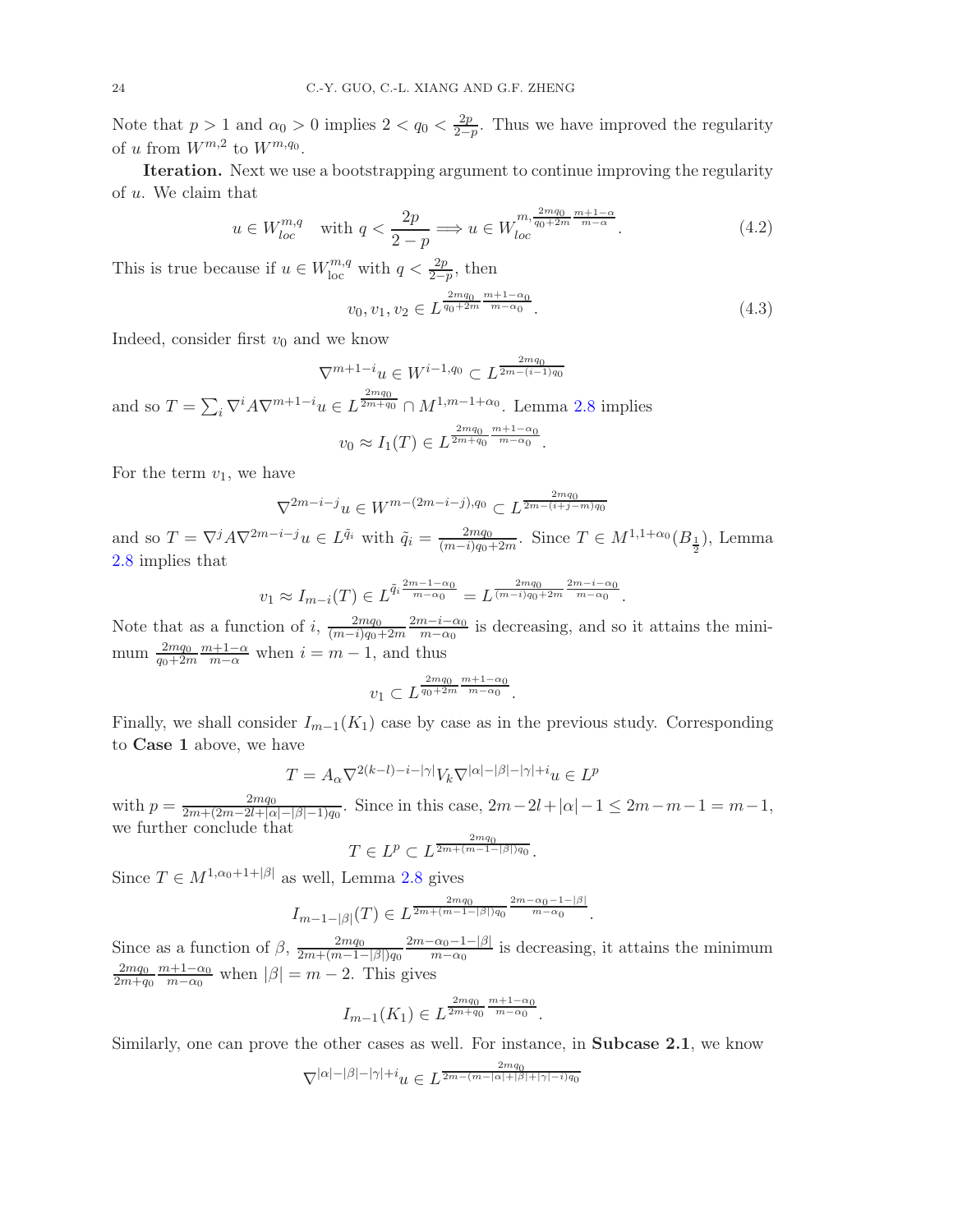and thus

$$
T = V_{k,\alpha} \nabla^{2l+|\gamma|} A \nabla^{|\alpha|-|\beta|-|\gamma|+i} u \in L^p
$$

with 
$$
p = \frac{2mq_0}{2m + (2l + |\alpha| - |\beta| + i)q_0}
$$
. Since  
\n
$$
2l + |\alpha| - |\beta| + i \le 2l + m - (2l + i + 1) - |\beta| + i = m - 1 - |\beta|,
$$

 $T \in L^{\frac{2mq_0}{2m+(m-1-|\beta|)q_0}} \cap M^{1+\alpha_0+|\beta|}$  and so similar to the reason for **Case 1**, we conclude

$$
I_{m-1}(K) \in L^{\frac{2mq_0}{2m+q_0} \frac{m+1-\alpha_0}{m-\alpha_0}}.
$$

All together leads to [\(4.3\)](#page-23-0).

Since  $v_3 \in L^{\frac{2p}{2-p}}$ , the claim [\(4.3\)](#page-23-0) implies  $\nabla^m u \in L^{\frac{2mq_0}{q_0+2m} \frac{m+1-\alpha_0}{m-\alpha_0}}_{\text{loc}}(B_1)$ . That is,  $u \in W^{m, \frac{2mq_0}{q_0+2m} \frac{m+1-\alpha_0}{m-\alpha_0}}.$ 

Finally, noticing that

$$
\frac{2mq_0}{q_0+2m}\frac{m+1-\alpha_0}{m-\alpha_0}<\frac{2p}{2-p}\Longleftrightarrow q_0<\frac{2p}{2-p}
$$

and that

$$
q_0 \nearrow \frac{2p}{2-p} \quad \Rightarrow \quad p \frac{2mq_0}{q_0+2m} \frac{m+1-\alpha_0}{m-\alpha_0} \nearrow \frac{2p}{2-p}.
$$

Thus, by iterating the bootstrapping claim [\(4.2\)](#page-23-1), we eventually find that

$$
u \in W_{\text{loc}}^{m,q}
$$
 for all  $q < \frac{2p}{2-p}$ .

The proof of Proposition [4.1](#page-19-2) is complete.  $\Box$ 

4.2.  $W^{m+1,q}$ -estimate with any  $q < \frac{2mp}{2m-(m-1)p}$ .

**Proposition 4.2.** Let  $u \in W^{m,2}(B_1,\mathbb{R}^n)$  be a weak solution of the inhomogenuous system [\(1.5\)](#page-2-1) with  $f \in L^p(B_1)$  for  $p \in (1, \frac{2m}{2m-1})$  $\frac{2m}{2m-1}$ ). Then  $u \in W^{m+1,q}_{loc}(B_1)$  for any  $q < \frac{2mp}{2m-(m-1)p}$ .

*Proof.* Note that  $u \in W^{m,q}$  implies  $\nabla^i u \in L^{\frac{2mq}{2m-(m-i)q}}$  and so the proof of Proposition [4.1](#page-19-2) implies

$$
\nabla^{m} g, v_1, v_2, v_3 \in W^{1, \frac{2mq}{2m+q}},
$$

or equivalently  $u \in W^{m+1, \frac{2mq}{2m+q}}$ . Note that  $\frac{2mq}{2m+q} \nearrow \frac{2mp}{2m-(m-1)p}$  when  $q \nearrow \frac{2p}{2-p}$ . The proof is complete.  $\Box$ 

<span id="page-24-1"></span>**Remark 4.3.** Once we prove that u belongs to  $W_{\text{loc}}^{m,\frac{2p}{2-p}}$ , then the above proof implies that  $u \in W^{m+1, \frac{2mp}{2m-(m-1)p}}_{\text{loc}}.$ 

The following example shows that the  $(m+1)$ -th order (Sobolev) regularity is the best one can expect for the general system [\(1.5\)](#page-2-1).

<span id="page-24-0"></span>**Example 4.4** (Solutions without  $W^{m+2,p}$ -regularity). Let  $q: \mathbb{R} \to \mathbb{R}$  be a continuous function with the following properties:

- $g \in W^{m+1,2}((-2,2))$  but  $g \notin W^{m+2,1}((-1,1));$
- $q \ge 1$  on  $(-1, 1)$ .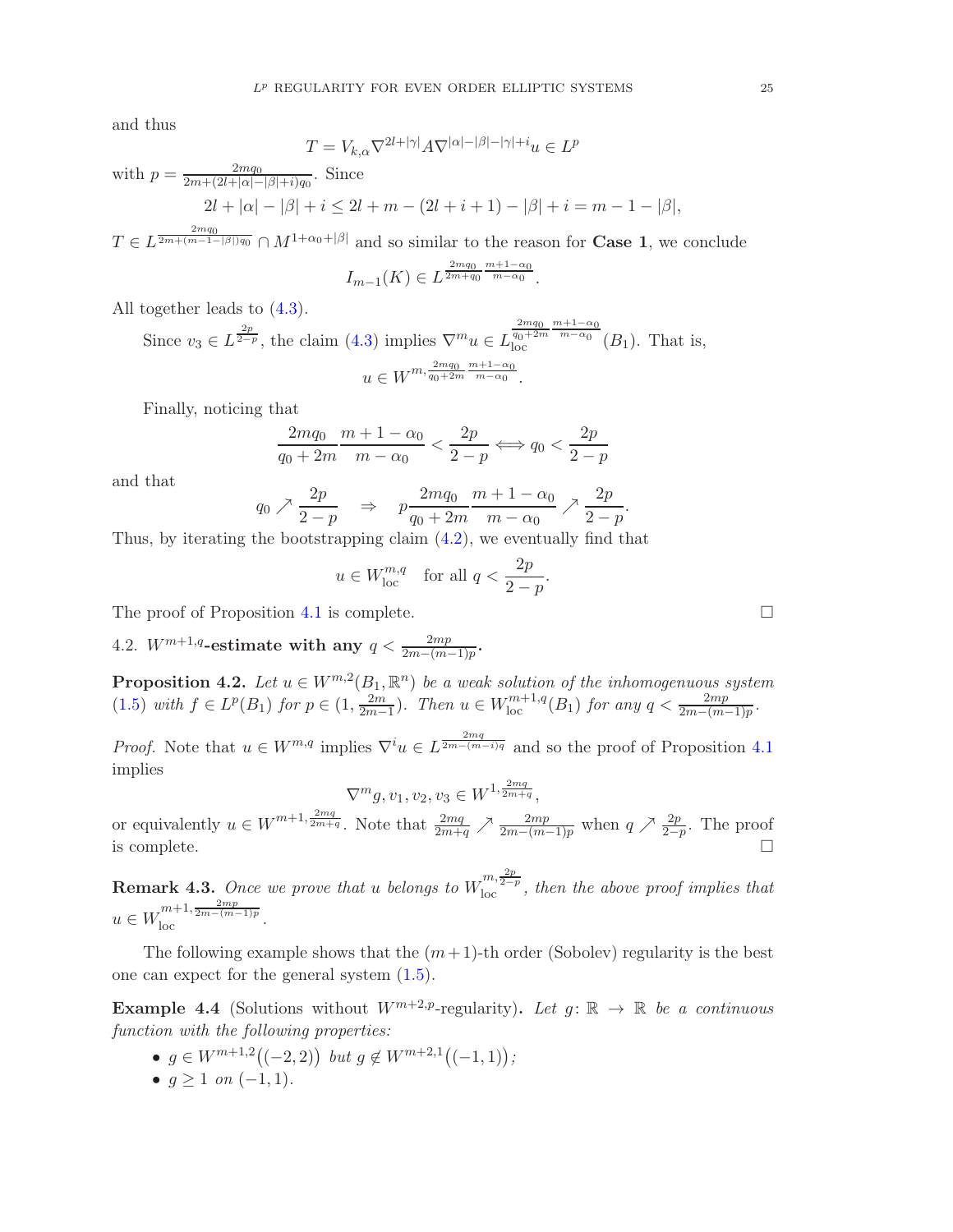Consider the map  $u: B_1 \to \mathbb{R}, B_1 \subset \mathbb{R}^{2m}$ , defined by

 $u(x) = x_1 g(x_2)$ .

Set

$$
V_1(x) = x_1 \frac{g''(x_2)}{g(x_2)} \quad and \quad V(x) = (V_1(x), 0, \cdots, 0).
$$

It is straightforward to verify that  $V \in W^{m-1,2}(B_1)$  and

$$
\Delta^m u = \Delta^{m-1} (V \cdot \nabla u) \quad \text{in } B_1.
$$

<span id="page-25-0"></span>However, the regularity of g implies that  $u \notin W^{m+2,1}(B_1)$ .

5. Optimal local estimates

In this section, we complete the proof of Theorem [1.2.](#page-5-2)

5.1. Some estimates on polyharmonic maps with Navier boundary condition. We begin with a simple lemma concerning the a priori estimate of polyharmonic maps with Navier boundary condition.

<span id="page-25-2"></span>**Lemma 5.1.** Let  $B_1 \subset \mathbb{R}^n$  be the unit ball and  $g \in W^{m-1,q}(B_1)$  for some  $1 < q < 2$ . Then, there exists a unique  $h \in W^{m-1,q}(B_1)$  such that

<span id="page-25-1"></span>
$$
\begin{cases} \Delta^{m-1}h = 0 & \text{in } B_1, \\ \Delta^i h = \Delta^i g & \text{on } \partial B_1, \quad 0 \le i \le m-2. \end{cases}
$$
\n(5.1)

.

Moreover, there exists a constant  $C = C(n, m, q) > 0$  such that

$$
||h||_{W^{m-1,q}(B_1)} \leq C ||g||_{W^{m-1,q}(B_1)}
$$

*Proof.* By a standard approximation argument, we may assume that  $g \in C^{\infty}(\bar{B}_1)$ . Then the existence and uniqueness of  $h$  for equation  $(5.1)$  can be deduced easily. The point is to deduce the apriori estimate.

We prove it by induction. When  $m = 2$ , this has been proved in [\[17\]](#page-35-6). Assume the lemma holds with m replaced by  $m - 1$ .

Suppose now h solves equation [\(5.1\)](#page-25-1). Put  $h_1 = \Delta h$ . Then,

$$
\begin{cases} \Delta^{m-2}h_1 = 0 & \text{in } B_1, \\ \Delta^i h_1 = \Delta^i \Delta g & \text{on } \partial B_1, \quad 0 \le i \le m-3. \end{cases}
$$

Since  $\Delta g \in W^{m-3,q}(B_1)$ , by induction, we have  $h_1 \in W^{m-3,q}(B_1)$  and

$$
||h_1||_{W^{m-3,q}(B_1)} \leq C ||\Delta g||_{W^{m-3,q}(B_1)}.
$$

Returning to the equation of  $h$ , we have

$$
\begin{cases} \Delta h = h_1 & \text{in } B_1, \\ h = g & \text{on } \partial B_1. \end{cases}
$$

Thus by the  $L^p$  regularity theory of elliptic equations, we obtain  $h \in W^{m-1,q}(B_1)$  together with the estimate

$$
||h||_{W^{m-1,q}(B_1)} \leq C \left( ||h_1||_{W^{m-3,q}(B_1)} + ||g||_{W^{m-1,q}(B_1)} \right).
$$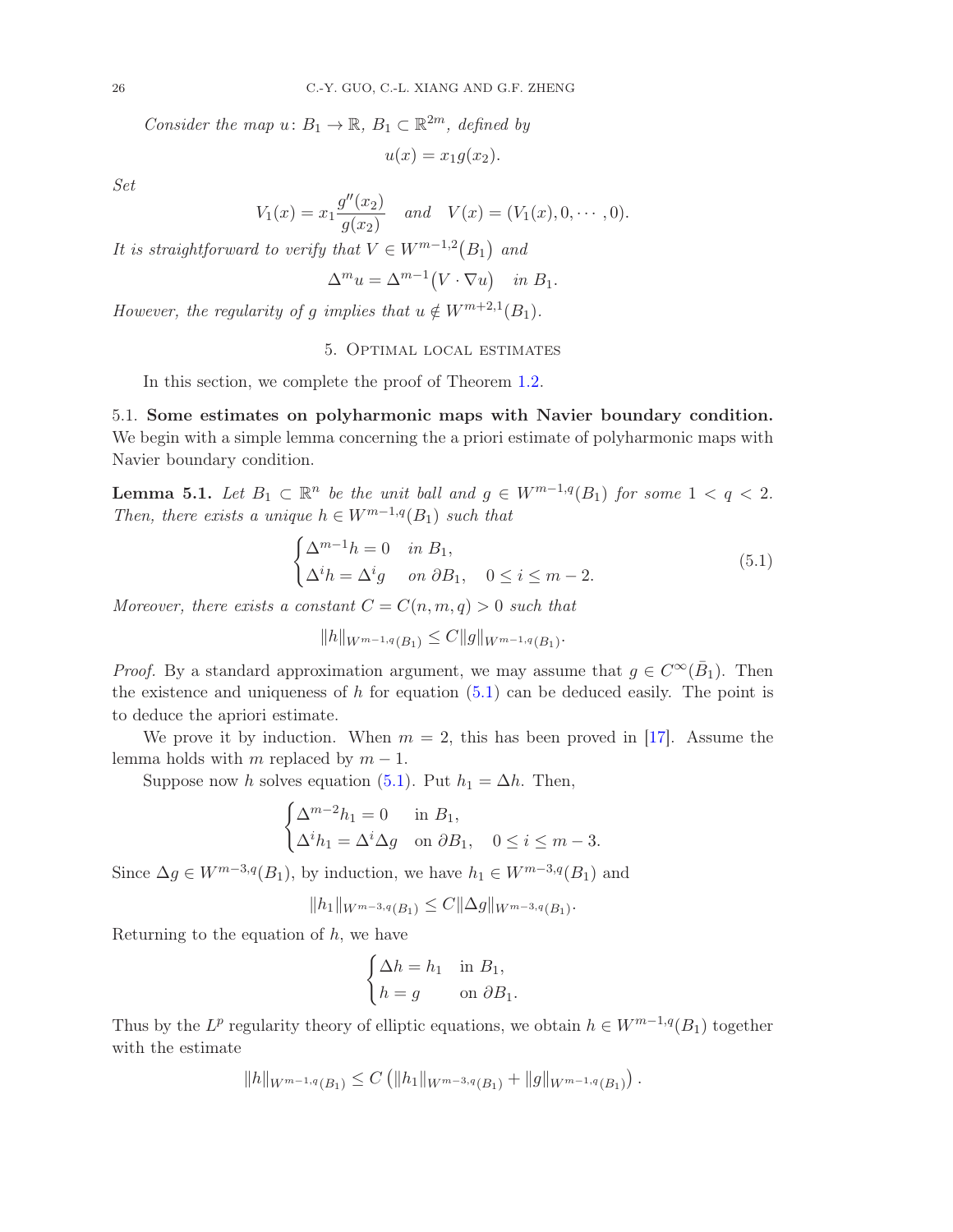Then, combining it with the estimate of  $h_1$  yields the desired estimate in the lemma. This completes the proof.  $\Box$ 

Next we use the above lemma to deduce the following uniform estimate, which will be used in the proof of Theorem [1.2](#page-5-2) later. Let  $u, A$  be the functions given in Theorem [1.2.](#page-5-2) We have proved that  $u \in W_{loc}^{m+1, \frac{2m}{m+1}}$  in the previous section. Hence  $A\Delta u \in W_{loc}^{m-1, \frac{2m}{m+1}}$ .

**Lemma 5.2.** Let  $u, A$  be the functions given in Theorem [1.2.](#page-5-2) There exists a constant  $C = C(m, p) > 0$  satisfying the following property. For any  $B_R(z) \subset B_1(0)$ , let  $h \in$  $W^{m-1,q}(B_R(z)), q = \frac{2m}{m+1}$ , be the unique solution of the equation

<span id="page-26-0"></span>
$$
\begin{cases} \Delta^{m-1}h = 0 & \text{in } B_R(z), \\ \Delta^i h = \Delta^i (A\Delta u) & \text{on } \partial B_R(z), \quad 0 \le i \le m-2. \end{cases}
$$
 (5.2)

Then, we have

<span id="page-26-1"></span>
$$
\|\nabla^{m-2}h\|_{L^{2p/(2-p)}(B_{R/2}(z))} \le C \left( \|u\|_{W^{m,2}(B_1)} + \|f\|_{L^p(B_1)} \right). \tag{5.3}
$$

*Proof.* Suppose h solves equation [\(5.2\)](#page-26-0). Put  $h_R(x) = R^2h(z + Rx)$ ,  $A_R = A(z + Rx)$ ,  $u_R = u(z + Rx)$  for  $x \in B_1 = B_1(0)$ . Then,

$$
\begin{cases} \Delta^{m-1}h_R = 0 & \text{in } B_1, \\ \Delta^i h_R = \Delta^i (A_R \Delta u_R) & \text{on } \partial B_1, \quad 0 \le i \le m-2. \end{cases}
$$

Then by Lemma [5.1,](#page-25-2)  $h_R \in W^{m-1,q}(B_1)$  with

$$
||h_R||_{W^{m-1,q}(B_1)} \leq C_m ||A_R \Delta u_R||_{W^{m-1,q}(B_1)}.
$$

Then, using the Sobolev embedding  $W^{m-1,q}(B_1) \subset W^{m-2,2}(B_1)$ , we obtain a constant  $C = C(m, p) > 0$  such that

$$
\|\nabla^{m-2}h_R\|_{L^2(B_1)} \leq C\|\nabla u_R\|_{W^{m,q}(B_1)} \leq CR^{\alpha} \left( \|u\|_{W^{m,2}(B_1)} + \|f\|_{L^p(B_1)} \right),
$$

where  $\alpha = 2m(1-1/p)$ . Thus, the previous estimate together with [\[10,](#page-35-2) Lemma 6.2] implies that there exists  $C = C(m, p) > 0$  such that

$$
\|\nabla^{m-2}h_R\|_{L^{\bar{p}}(B_{1/2})}\leq C\|\nabla^{m-2}h_R\|_{L^2(B_1)}\leq CR^{\alpha}\left(\|u\|_{W^{m,2}(B_1)}+\|f\|_{L^p(B_1)}\right),
$$

which is equivalent to the estimate in the lemma. The proof is complete.  $\Box$ 

Now, we are ready to prove Theorem [1.2.](#page-5-2)

## 5.2. Proof of Theorem [1.2.](#page-5-2) Set

$$
\bar{q} = \frac{2mp}{2m - (m-1)p}, \quad \bar{p} = \frac{2p}{2-p}, \quad 1 < p < \frac{2m}{2m-1}.
$$

The idea is to establish uniform estimate for  $\|\nabla^{m+1}u\|_{L^q(B_{1/2})}$  with respect to all  $q < \bar{q}$  in terms of  $(\|f\|_{L^p(B_1)} + \|u\|_{L^1(B_1)})$ . The approach of Sharp and Topping [\[40\]](#page-36-1) does not work. We follow the approach of  $[17]$ . The proof consists of two steps. In the first step, we shall prove  $u \in W_{loc}^{m+1,\bar{q}}$ . By Remark [4.3,](#page-24-1) it suffices to show  $u \in W_{loc}^{m,\bar{p}}$ . In the second step, we shall derive the optimal interior estimate [\(1.13\)](#page-5-3) via the conservation law.

For any

$$
\max\{2,\bar{p}/2\}<\gamma<\bar{p},
$$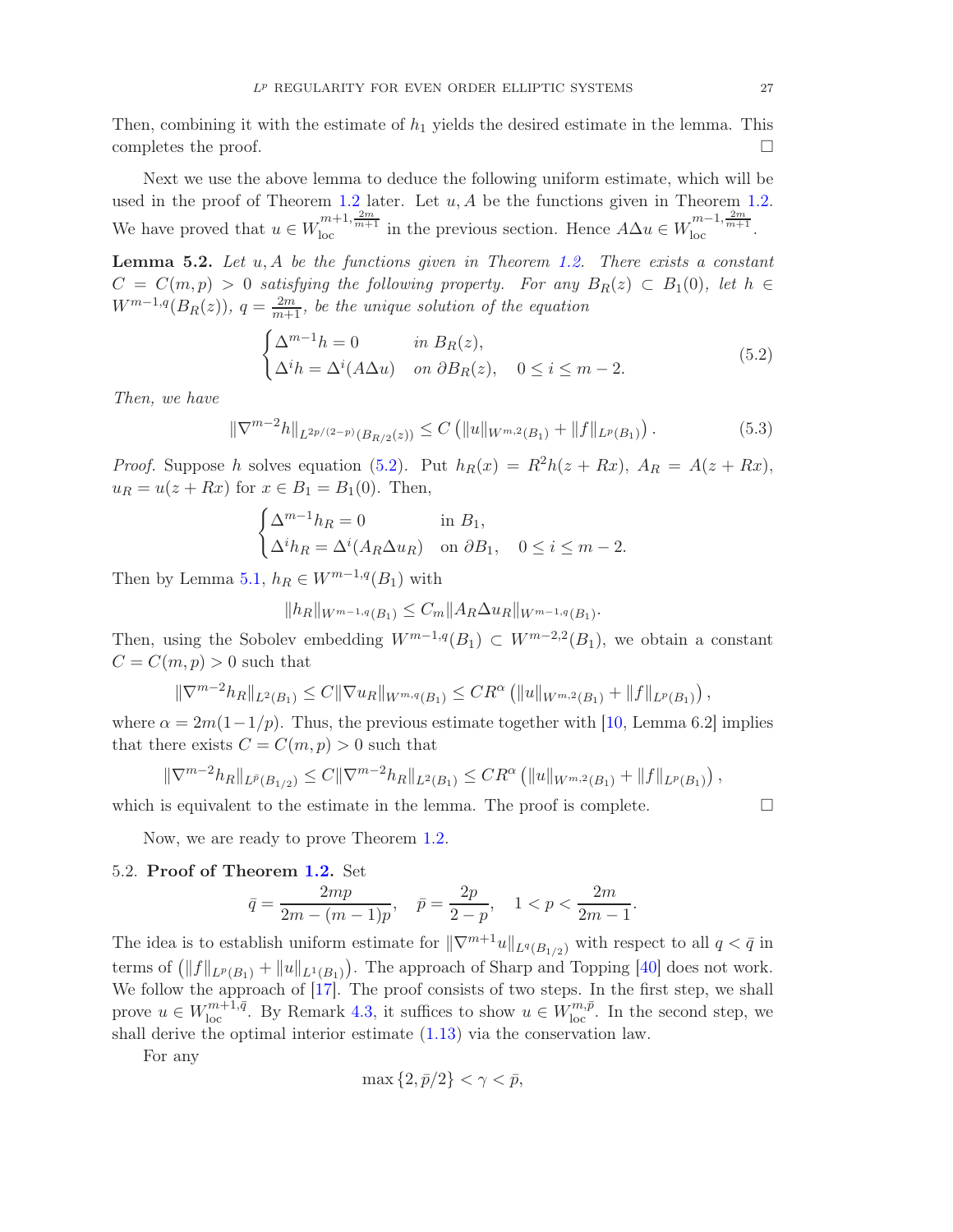we have, for any  $1 \leq i \leq m$ ,

$$
\nabla^i u \in W^{m-i,\gamma}(B^{2m}) \subset L^{\gamma_i^*}(B^{2m}), \quad \text{with} \quad \frac{1}{\gamma_i^*} = \frac{1}{\gamma} - \frac{m-i}{2m}.
$$

Let  $\gamma' = \gamma/(\gamma - 1)$ . Note that  $\bar{p}' < \gamma' < 2$ . There holds

$$
W_0^{m,\bar{p}'}(B_{1/2}) \subset L^{p'}(B_{1/2}).
$$

Thus  $W_0^{m,\gamma'}$  $L_{0}^{m,\gamma'}(B_{1/2}) \subset L^{\frac{2\gamma'}{2-\gamma}}$  $\frac{2\gamma}{2-\gamma'}(B_{1/2})$  with  $\frac{2\gamma'}{2-\gamma'}$  $\frac{2\gamma'}{2-\gamma'}=\left(\frac{1}{\gamma'}\right)$  $\frac{1}{\gamma'} - \frac{1}{2}$  $\Big)^{-1} = \left(\frac{1}{2} - \frac{1}{\gamma}\right)^{-1} > p'.$ There are two cases.

5.2.1. *m is an even integer.* We want to estimate the norm of  $\|\nabla^m u\|_{\gamma, B_{1/2}}$ . By [\[17,](#page-35-6) Propositions A.1 and B.1], and a direct iteration, we infer that there exists  $C_p > 0$  independent of  $\gamma$ , such that

<span id="page-27-0"></span>
$$
\|\nabla^m u\|_{\gamma, B_{1/2}} \le C_p \left( \|\Delta^{m/2} u\|_{\gamma, B_1} + \|u\|_{1, B_1} \right). \tag{5.4}
$$

To estimate  $\|\Delta^{m/2}u\|_{\gamma,B_1}$ , we use the system for  $A\Delta u$ . More precisely, by Corollary [3.4,](#page-13-2) we have

<span id="page-27-1"></span>
$$
\Delta^{m-1}(A\Delta u) = \sum_{i=1}^{m-1} \delta^i \left( \sum_{j=m-i}^m \nabla^j A \nabla^{2m-i-j} u \right) + \delta K + Af \quad \text{in } B_1.
$$
 (5.5)

Split  $A\Delta u$  as  $A\Delta u = v + h$  in  $B_1$  such that

$$
\begin{cases} \Delta^{m-1}h = 0 & \text{in } B_1, \\ \Delta^i h = \Delta^i (A\Delta u) & \text{on } \partial B_1, \quad 0 \le i \le m-2 \end{cases}
$$

and

$$
\begin{cases} \Delta^{m-1}v = \Delta^{m-1}(A\Delta u) & \text{in } B_1, \\ v = \Delta^{\frac{m}{2}}v = \dots = \Delta^{m-2}v = 0 & \text{on } \partial B_1. \end{cases}
$$

Then  $v$  satisfies the system

$$
\Delta^{m-1}v = \sum_{i=1}^{m-1} \delta^i \left( \sum_{j=m-i}^m \nabla^j A \nabla^{2m-i-j} u \right) + \delta K + Af.
$$

**Step 1: a duality argument.** We first estimate  $\|\Delta^{\frac{m-2}{2}}v\|_{\gamma,B_1}$ . By duality, we have

$$
\|\Delta^{\frac{m-2}{2}}v\|_{\gamma,B_1} = \sup_{\varphi \in \mathcal{A}_1} \int_{B_1} (\Delta^{\frac{m-2}{2}}v)\varphi,
$$

where

$$
\mathcal{A}_1 = \left\{ \varphi \in C_0^{\infty}(B_1, \mathbb{R}^m) : ||\varphi||_{\gamma'} \le 1 \right\}.
$$

For any  $\varphi \in \mathcal{A}_1$ , let  $\Phi \in W^{\frac{m}{2}, \gamma'}(B_1)$  satisfy

 $\overline{\phantom{a}}$ 

$$
\begin{cases} \Delta^{\frac{m}{2}} \Phi = \varphi & \text{in } B_1, \\ \Phi = \Delta \Phi = \dots = \Delta^{\frac{m}{2}-1} \Phi = 0 & \text{on } \partial B_1. \end{cases}
$$

By a similar argument as that of [\(5.4\)](#page-27-0), there exists a constant  $C_p > 0$  (independent of  $\gamma$ ) such that

$$
\|\Phi\|_{W^{m,\gamma'}(B_1)} \le C_p \|\varphi\|_{\gamma'} \le C_p.
$$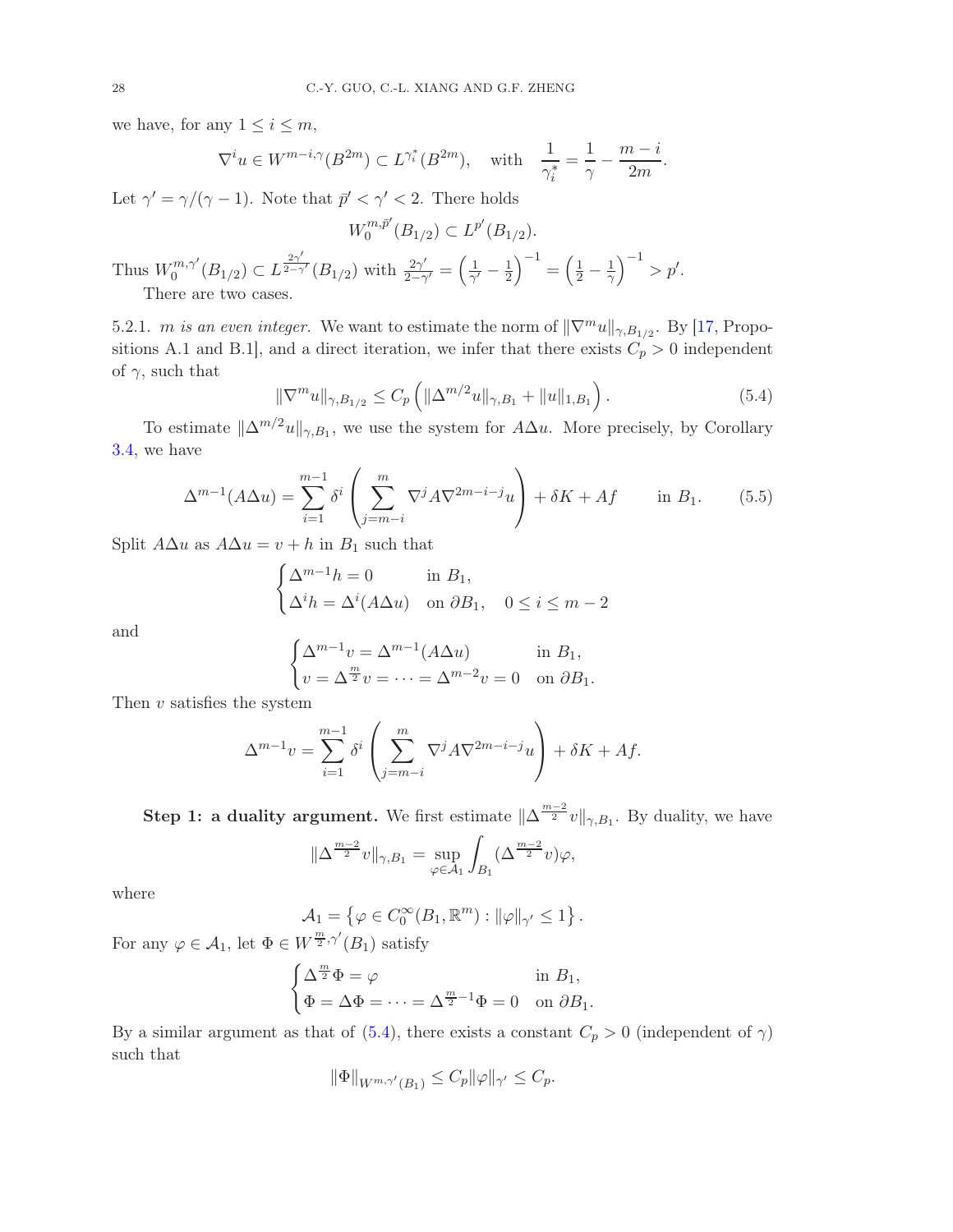Note that integration by parts gives

$$
\int_{B_1} \Delta^{\frac{m-2}{2}} v\varphi = \int_{B_1} \Delta^{\frac{m-2}{2}} v \Delta^{\frac{m}{2}} \Phi
$$
\n
$$
= \int_{B_1} \Delta^{\frac{m}{2}} v \Delta^{\frac{m-2}{2}} \Phi + \int_{\partial B_1} \left( \Delta^{\frac{m-2}{2}} v \frac{\partial \Delta^{\frac{m-2}{2}} \Phi}{\partial \nu} - \frac{\partial \Delta^{\frac{m-2}{2}} v}{\partial \nu} \Delta^{\frac{m-2}{2}} \Phi \right)
$$
\n
$$
= \int_{B_1} \Delta^{\frac{m}{2}} v \Delta^{\frac{m-2}{2}} \Phi \quad \text{since } \Delta^{\frac{m-2}{2}} v = \Delta^{\frac{m-2}{2}} \Phi = 0 \text{ on } \partial B_1
$$
\n
$$
= \int_{B_1} \Delta^{\frac{m}{2}+1} v \Delta^{\frac{m}{2}-2} \Phi \quad \text{since } \Delta^{\frac{m}{2}} v = \Delta^{\frac{m}{2}-2} \Phi = 0 \text{ on } \partial B_1
$$
\n
$$
= \cdots
$$
\n
$$
= \int_{B_1} \Delta^{m-1} v \Phi \quad \text{since } \Delta^{m-2} v = \Phi = 0 \text{ on } \partial B_1.
$$

Thus, we have

$$
\sup_{\varphi \in \mathcal{A}_1} \int_{B_1} \Delta^{\frac{m-2}{2}} v \cdot \varphi \leq C \sup_{\Phi \in \mathcal{A}_2} \int_{B_1} \Delta^{\frac{m-2}{2}} v \Delta^{\frac{m}{2}} \Phi = \sup_{\Phi \in \mathcal{A}_2} \int_{B_1} \Delta^{m-1} v \Phi,
$$

where

$$
\mathcal{A}_2 = \left\{ \Phi \in W^{m,\gamma'}(B_1) : \|\Phi\|_{W^{m,\gamma'}(B_1)} \leq 1, \Phi = \Delta \Phi = \dots = \Delta^{\frac{m}{2}-1} \Phi = 0 \text{ on } \partial B_1 \right\}.
$$

Step 2: estimate  $\int_{B_1} \Delta^{m-1} v \Phi$  for  $\Phi \in \mathcal{A}_2$ . Recall that

$$
\int_{B_1} \Delta^{m-1} v \Phi = \int_{B_1} \left\{ \sum_{i=1}^{m-1} \delta^i \left( \sum_{j=m-i}^m \nabla^j A \nabla^{2m-i-j} u \right) + \delta K + Af \right\} \Phi.
$$

**Part 1.** For any  $1 \leq i \leq m-1, m-i \leq j \leq m$ , we have

$$
\begin{aligned} \int_{B_1}\nabla^j A \nabla^{2m-i-j} u \nabla^i \Phi &\leq \|\nabla^j A\|_{\frac{2m}{j}} \left\|\nabla^{2m-i-j} u\right\|_{\gamma^*_{2m-i-j}} \|\nabla^i \Phi\|_{\gamma'^*_{i}} \\ &\lesssim \epsilon \left\|\nabla^{2m-i-j} u\right\|_{\gamma^*_{2m-i-j},B_1}. \end{aligned}
$$

So

$$
\int_{B_1} \sum_{i=1}^{m-1} \delta^i \left( \sum_{j=m-i}^m \nabla^j A \nabla^{2m-i-j} u \right) \Phi \lesssim \epsilon \sum_{i=1}^m \|\nabla^i u\|_{\gamma_i^*, B_1}.
$$

Part 2. By Hölder's inequality,

$$
\int_{B_1} (Af)\Phi \le \|Af\|_p \|\Phi\|_{p',B_1}.
$$

Since  $\gamma < \bar{p}$ , we have  $\gamma' > \bar{p}'$ . Note that  $W_0^{m, \bar{p}'}$  $L^{m,\bar{p}'}(B_1) \subset L^{p'}(B_1)$ . Thus  $W_0^{m,\gamma'}$  $0^{m,\gamma}(B_1) \subset$  $L^{\frac{2\gamma'}{2-\gamma}}$  $\frac{2\gamma}{2-\gamma'}(B_1)$  with  $\frac{2\gamma'}{2-\gamma}$  $\frac{2\gamma'}{2-\gamma'} = \left(\frac{1}{\gamma'}\right)$  $\frac{1}{\gamma'}-\frac{1}{2}$  $\left(\frac{1}{2} - \frac{1}{\gamma}\right)$  $\frac{1}{\gamma}$   $\left| \frac{1}{\gamma} \right|$  > p'. Here we used the assumption  $\gamma > 2$ . Thus

$$
\int_{B_1} (Af)\Phi \le C_p \|f\|_{p, B_1}
$$

for some constant  $C_p$  independent of  $\gamma$ .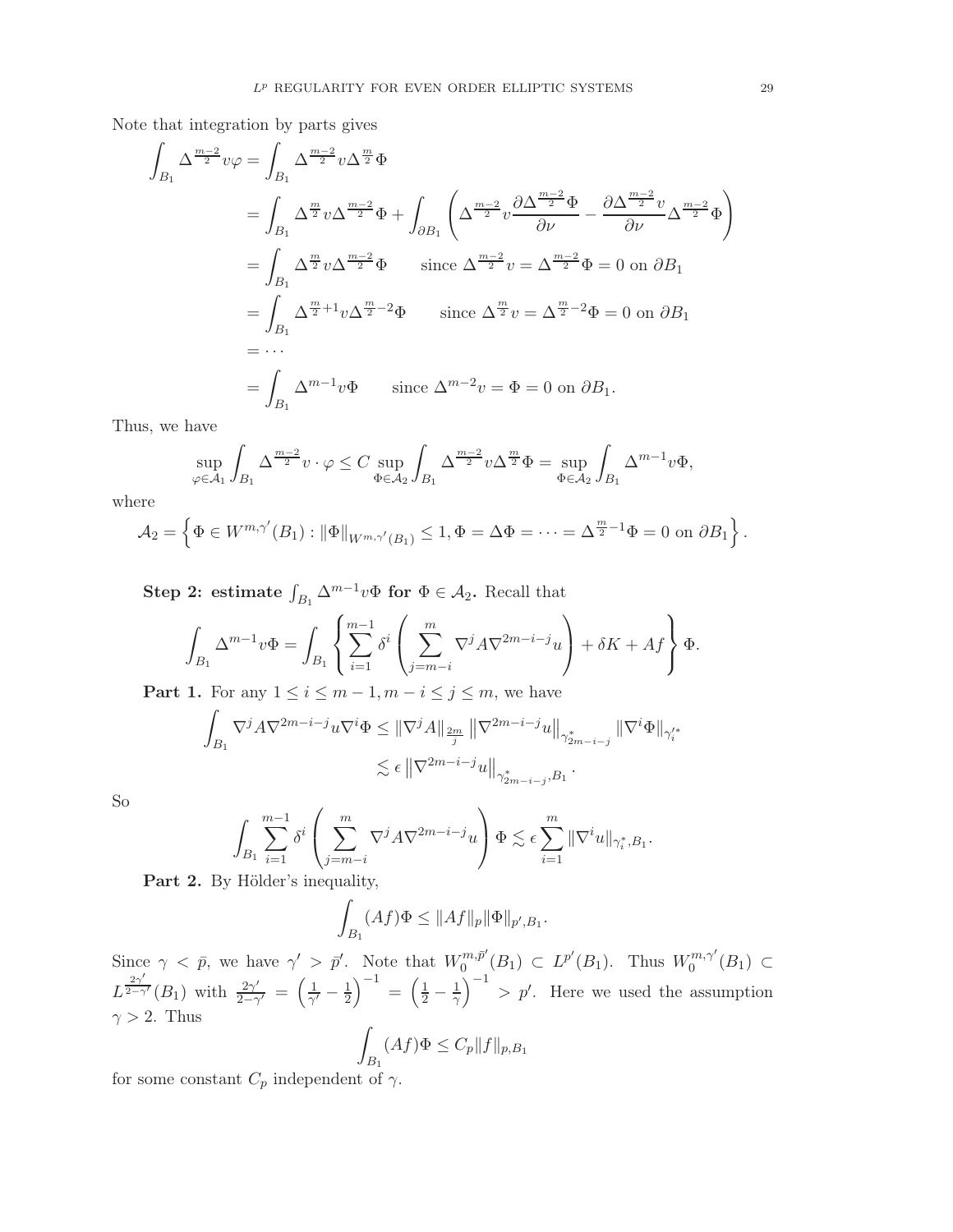Part 3. Estimates concerning  $K$ . We write the first term of  $K$  as

$$
K_1 = \sum_{k=0}^{m-1} \sum_{l=0}^{k-1} (\Delta^l A) \Delta^{k-l-1} d \langle V_k, du \rangle
$$

and estimate

$$
\int_{B_1} \delta K_1 \Phi = -\int_{B_1} K_1 \cdot \nabla \Phi
$$

as follows. Repeatedly using the Leibniz rule yields

$$
\Delta^l A \Delta^{k-l-1} d(V_k du) = \sum_{i=1}^{2(k-l)} \Delta^l A \nabla^{2(k-l)-i} V_k \nabla^i u.
$$

**Case 1:**  $2l > m$ . Then by  $(3.10)$  there holds

$$
\Delta^l A \nabla^{2(k-l)-i} V_k \nabla^i u = \sum_{|\alpha| \leq 2l-m} \sum_{0 \leq \beta \leq \alpha} \sum_{0 \leq \eta \leq \alpha-\beta} \partial^\beta \left( A_\alpha \nabla^{2(k-l)-i+|\eta|} V_k \nabla^{|\alpha|-|\beta|-|\eta|+i} u \right),
$$

where  $A_{\alpha} \in L^2(\mathbb{R}^{2m})$ . Hence in this case,  $K_1$  is a linear combination of terms like

$$
\sum_{|\alpha|\leq 2l-m}\sum_{0\leq \beta\leq \alpha}\sum_{0\leq \eta\leq \alpha-\beta}\int_{B_{1/2}}A_{\alpha}\nabla^{2(k-l)-i+|\eta|}V_{k}\nabla^{|\alpha|-|\beta|-|\eta|+i}u\nabla^{|\beta|+1}\Phi.
$$

We know that

$$
\nabla^{2(k-l)-i-|\eta|}V_k\in W^{2l-m+i+1-\eta}\subset L^{\frac{2m}{2m-(2l+i+1)+|\eta|}},\quad \nabla^{|\alpha|-|\beta|-|\eta|+i}u\in L^{\gamma^*_{|\alpha|-|\beta|-|\eta|+i}}
$$

and so

$$
A_{\alpha} \nabla^{2(k-l)-i-|\eta|} V_k \nabla^{|\alpha|-|\beta|-|\eta|+i} u \in L^{q,2}
$$

with

$$
\frac{1}{q}=\frac{1}{2}+\frac{2m-(2l+i+1)+|\eta|}{2m}+\frac{1}{\gamma}-\frac{m-(|\alpha|-|\beta|-|\eta|+i)}{2m}=1+\frac{1}{\gamma}-\frac{2l-|\alpha|+|\beta|+1}{2m}.
$$

Note that  $\frac{2l-|\alpha|+|\beta|+1}{2m}\geq \frac{m+1}{2m}$  for all  $\beta,\alpha$  in the above choice and recall that  $\gamma>2$ . Hence

$$
0<\frac{1}{q}<1+\frac{1}{\gamma}-\frac{m+1}{2m}<1.
$$

Also we have

$$
\nabla^{|\beta|+1}\Phi \in W_0^{m-|\beta|-1,\gamma'}(B_1) \subset L^{\frac{2m\gamma'}{2m-(m-|\beta|-1)\gamma'}}
$$

such that

$$
\frac{1}{q} + \frac{2m - (m - |\beta| - 1)\gamma'}{2m\gamma'} = 2 - \frac{2l + m - |\alpha|}{2m} \le 1
$$

since  $|\alpha| \leq 2l - m$ . Furthermore, the equality attained only if  $|\alpha| = 2l - m$ .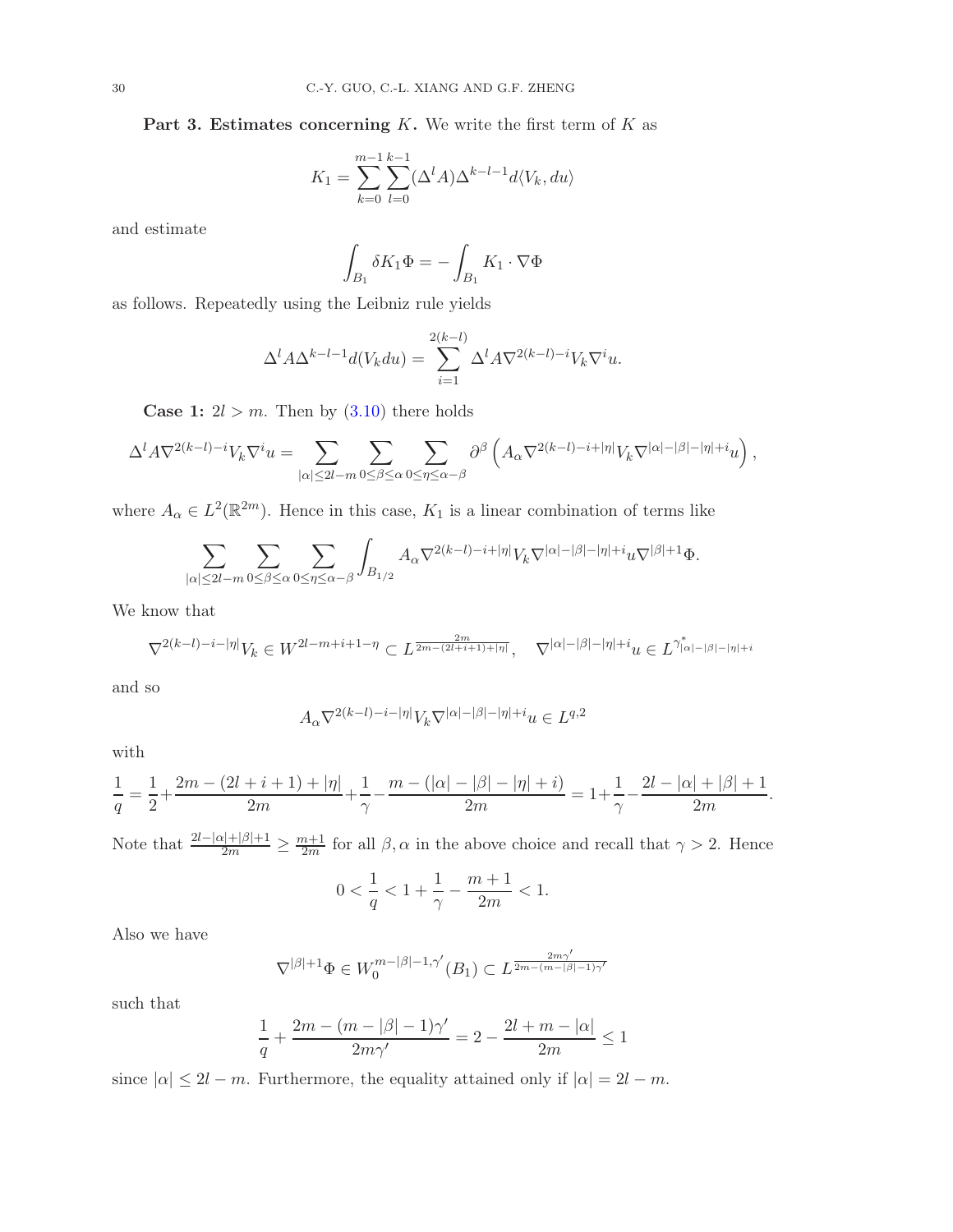Thus

$$
\begin{aligned} &\int_{B_{1/2}} A_{\alpha}\nabla^{2(k-l)-i+|\eta|}V_{k}\nabla^{|\alpha|-|\beta|-|\eta|+i}u\nabla^{|\beta|+1}\Phi\\ &\leq\|A_{\alpha}\|_{2}\|V_{k}\|\left\|\nabla^{|\alpha|-|\beta|-|\eta|+i}u\right\|_{L^{\gamma^{*}_{|\alpha|-|\beta|-|\eta|+i}}}\left\|\nabla^{|\beta|+1}\Phi\right\|_{L^{\frac{2m\gamma'}{2m-(m-|\beta|-1)\gamma'}}\\ &\leq C_{p}\|A_{\alpha}\|_{2}\left\|\nabla^{|\alpha|-|\beta|-|\eta|+i}u\right\|_{L^{\gamma^{*}_{|\alpha|-|\beta|-|\eta|+i}}}.\end{aligned}
$$

Summing over all indexes we achieve

$$
\sum_{|\alpha|\leq 2l-m}\sum_{0\leq\beta\leq\alpha}\sum_{0\leq\eta\leq\alpha-\beta}\int_{B_{1/2}}A_{\alpha}\nabla^{2(k-l)-i+|\eta|}V_{k}\nabla^{|\alpha|-|\beta|-|\eta|+i}u\nabla^{|\beta|+1}\Phi\lesssim\epsilon\sum_{i=1}^{m}\|\nabla^{i}u\|_{\gamma_{i}^{*},B_{1/2}}.
$$

We can estimate all the remaining terms exactly in the same way as above. Then, summarizing all the estimates gives

$$
\|\Delta^{\frac{m-2}{2}}v\|_{\gamma,B_1} \lesssim \epsilon_m \sum_{i=1}^m \|\nabla^i u\|_{\gamma_i^*,B_1} + C_p \|f\|_{p,B_1}.
$$
 (5.6)

Step 3: Iteration. Now, we have

<span id="page-30-0"></span>
$$
\|\nabla^{m-2}(A\Delta u)\|_{L^{\gamma}(B_{\frac{1}{2}})} \leq \|\nabla^{m-2}v\|_{L^{\gamma}(B_{\frac{1}{2}})} + \|\nabla^{m-2}h\|_{L^{\gamma}(B_{\frac{1}{2}})}
$$
  
\n
$$
\leq C \left( \|\Delta^{\frac{m-2}{2}}v\|_{L^{\gamma}(B_1)} + \|u\|_{L^1(B_1)} \right) + \|\nabla^{m-2}h\|_{L^{\gamma}(B_{\frac{1}{2}})}
$$
  
\n
$$
\leq C_p \epsilon_m \sum_{i=1}^m \|\nabla^i u\|_{\gamma_i^*, B_1} + C_p \left( \|f\|_{L^p(B_1)} + \|u\|_{L^1(B_1)} + \|\nabla^{m-2}h\|_{L^{\bar{p}}(B_{\frac{1}{2}})} \right).
$$
\n(5.7)

Notice the following interpolation inequality from [\[2,](#page-34-6) Chapter 5] (see also [\[40\]](#page-36-1)):

$$
\sum_{i=1}^{m-1} \|\nabla^i u\|_{\gamma_i^*, B_1} \le \frac{C}{\gamma - 1} \left( \|\nabla^m u\|_{\gamma, B_1} + \|u\|_{1, B_1} \right)
$$

for all  $\gamma > 1$ , with  $C > 0$  independent of  $\gamma$ . We obtain from the above interpolation inequality and [\(5.7\)](#page-30-0) that

<span id="page-30-1"></span>
$$
\|\nabla^m u\|_{\gamma, B_{1/2}} \lesssim \epsilon_m \|\nabla^m u\|_{\gamma, B_1} + \|u\|_{1, B_1} + \|f\|_{p, B_1} + \|\nabla^{m-2} h\|_{\bar{p}, B_{\frac{1}{2}}}.
$$
 (5.8)

With [\(5.8\)](#page-30-1) at hand, the remaining step is to use a standard scaling technique as that of [\[40,](#page-36-1) Proof of Lemma 7.2]. Namely, we first use scaling to deduce, for any  $B_R(z) \subset B_1$ ,

$$
\|\nabla^m u\|_{L^{\gamma}(B_{\frac{R}{4}}(z))} \leq C\epsilon \|\nabla^m u\|_{L^{\gamma}(B_R(z))} + CR^{-2m}(\|f\|_{L^p(B_R(z))} + \|u\|_{L^1(B_R(z))} + \|\nabla^{m-2} h\|_{L^{\bar{p}}(B_{\frac{R}{4}})}),
$$

for  $\beta = 2m\bar{p} > 0$  (independent of  $\gamma$ ). Then, we apply [\(5.3\)](#page-26-1) to find that

$$
\|\nabla^{m-2}h\|_{L^{\bar{p}}(B_{\frac{R}{4}}(z))}\leq C\left(\|u\|_{W^{m,2}(B_1)}+\|f\|_{L^p(B_1)}\right)
$$

for all  $B_R(z) \subset B_1$ . Hence

$$
\|\nabla^m u\|_{L^{\gamma}(B_{\frac{R}{4}}(z))} \leq C\epsilon \|\nabla^m u\|_{L^{\gamma}(B_R(z))} + C R^{-2m} \left( \|u\|_{W^{m,2}(B_1)} + \|f\|_{L^p(B_1)} \right).
$$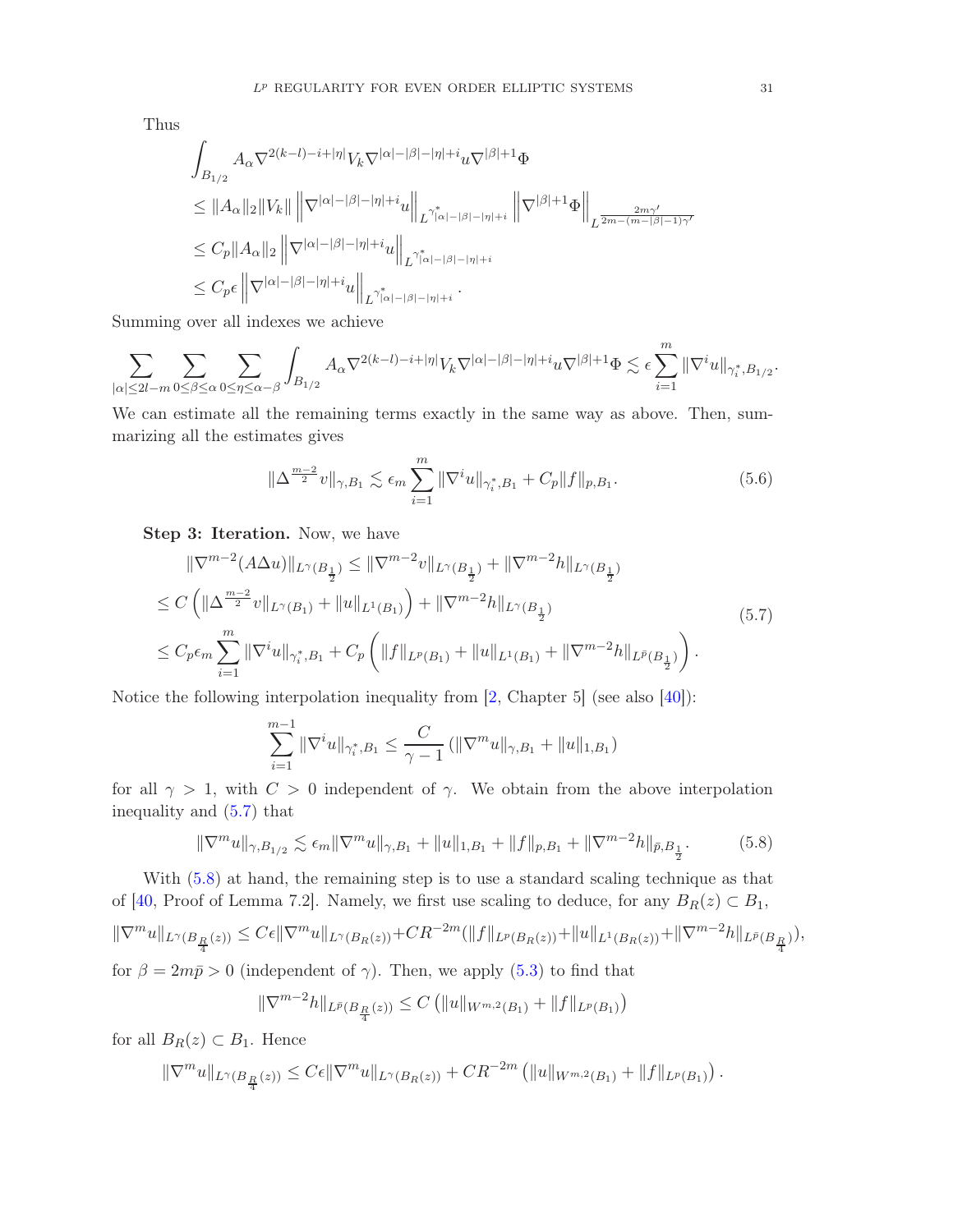Then, we use an iteration lemma of Simon (see e.g. [\[40,](#page-36-1) Lemma A.7]) to derive the following uniform estimate with respect to  $\gamma$ :

<span id="page-31-0"></span>
$$
\|\nabla^m u\|_{L^{\gamma}(B_{1/4})} \le C \left( \|u\|_{W^{m,2}(B_1)} + \|f\|_{L^p(B_1)} \right) \tag{5.9}
$$

with a constant  $C = C(p, m)$  independent of  $\gamma$ . Sending  $\gamma \to \bar{p}$  yields  $\nabla^m u \in L^{\bar{p}}(B_{1/4})$ . Consequently,  $u \in W^{m+1,\bar{q}}(B_{1/4})$ . Thus we obtain the optimal regularity for u.

In the next step, we shall refine estimate [\(5.9\)](#page-31-0) to obtain the following quantitative estimate:

<span id="page-31-2"></span>
$$
||u||_{W^{m+1,\bar{q}}(B_{1/2})} \leq C \left( ||f||_{L^{p}(B_1)} + ||u||_{L^{1}(B_1)} \right).
$$
\n(5.10)

For this, we use an interpolation argument.

First of all, note that by the conservation law [\(5.5\)](#page-27-1),

$$
\Delta^{m-1}(A\Delta u) = \sum_{i=1}^{m-1} \delta^i \left( \sum_{j=m-i}^m \nabla^j A \nabla^{2m-i-j} u \right) + \delta K + Af.
$$

We may write the right-hand side of the above equation as the form  $\sum_{i=0}^{m-1} \delta^i f_i$  so as to apply the regularity Lemma [A.2,](#page-33-1) where  $f_i \in L^{p_i}(B_1)$  are certain vector valued functions with  $p_i = \frac{2mp}{2m - ip}$  for all  $0 \le i \le m - 1$ . Let us consider for instance, the term  $\sum_{j=m-i}^{m} \nabla^j A \nabla^{2m-i-j} u$ . Note that  $\nabla^j A \in L^{\frac{2m}{j}}$  and  $\nabla^{2m-i-j} u \in W^{i+j-m,\bar{p}} \subset L^{\frac{2m\bar{p}}{2m-(i+j-m)\bar{p}}}$ . Thus  $\nabla^j A \nabla^{2m-i-j} u \in L^s$  with

$$
\frac{1}{s} = \frac{j}{2m} + \frac{2m - (i + j - m)\bar{p}}{2m\bar{p}} = \frac{2m - ip}{2mp} = \frac{1}{p_i}.
$$

Similarly, we can verify the terms inside  $\delta K$  as in the previous calculation. Furthermore, direct computation shows

$$
||f_i||_{L^{p_i}} \lesssim ||u||_{W^{m,\bar{p}}}.
$$

Combining the above estimate with Lemma [A.2](#page-33-1) from the appendix, we conclude

$$
\|\nabla^{m+1}u\|_{L^{\bar{q}}(B_{\frac{1}{2}})}\lesssim \|u\|_{W^{m,\bar{p}}(B_1)}+\|u\|_{L^1(B_1)}.
$$

By standard interpolation and the Sobolev embedding, we have

$$
||u||_{W^{m,\bar{p}}(B_1)} \leq \epsilon ||\nabla^{m+1}u||_{L^{\bar{q}}(B_1)} + C_{\epsilon}||u||_{L^1(B_1)}.
$$

Combining all these estimates, we thus conclude that

<span id="page-31-1"></span>
$$
\|\nabla^{m+1}u\|_{L^{\bar{q}}(B_{\frac{1}{2}})} \lesssim \epsilon \|\nabla^{m+1}u\|_{L^{\bar{q}}(B_1)} + C\left(\|f\|_{L^p(B_1)} + \|u\|_{L^1(B_1)}\right). \tag{5.11}
$$

From  $(5.11)$ , a scaling argument as that of  $(5.9)$  gives  $(5.10)$ .

5.2.2. *m is an odd integer*. In the case,  $u \in W_{\text{loc}}^{m-1,\eta}$  for any  $\eta < \bar{r} = \frac{2mp}{2m-(m+1)}$  $\frac{2mp}{2m-(m+1)p}$  and  $m-1$ is an even integer. Furthermore, we have

$$
\|\nabla^{m-1} u\|_{q, B_{\frac{1}{2}}} \approx \|\Delta^{\frac{m-3}{2}} (A\Delta u)\|_{q, B_{\frac{1}{2}}}.
$$

In this case, we may repeat exactly what we have done in Case I. The only difference is that instead of first showing that  $u \in W_{\text{loc}}^{m,\bar{p}}$ , we first show that  $u \in W_{\text{loc}}^{m-1,\bar{r}}$  and

$$
||u||_{W^{m-1,\bar{r}}(B_{\frac{1}{2}})} \leq C (||f||_{L^{p}(B_1)} + ||u||_{W^{m-1,2}(B_1)}).
$$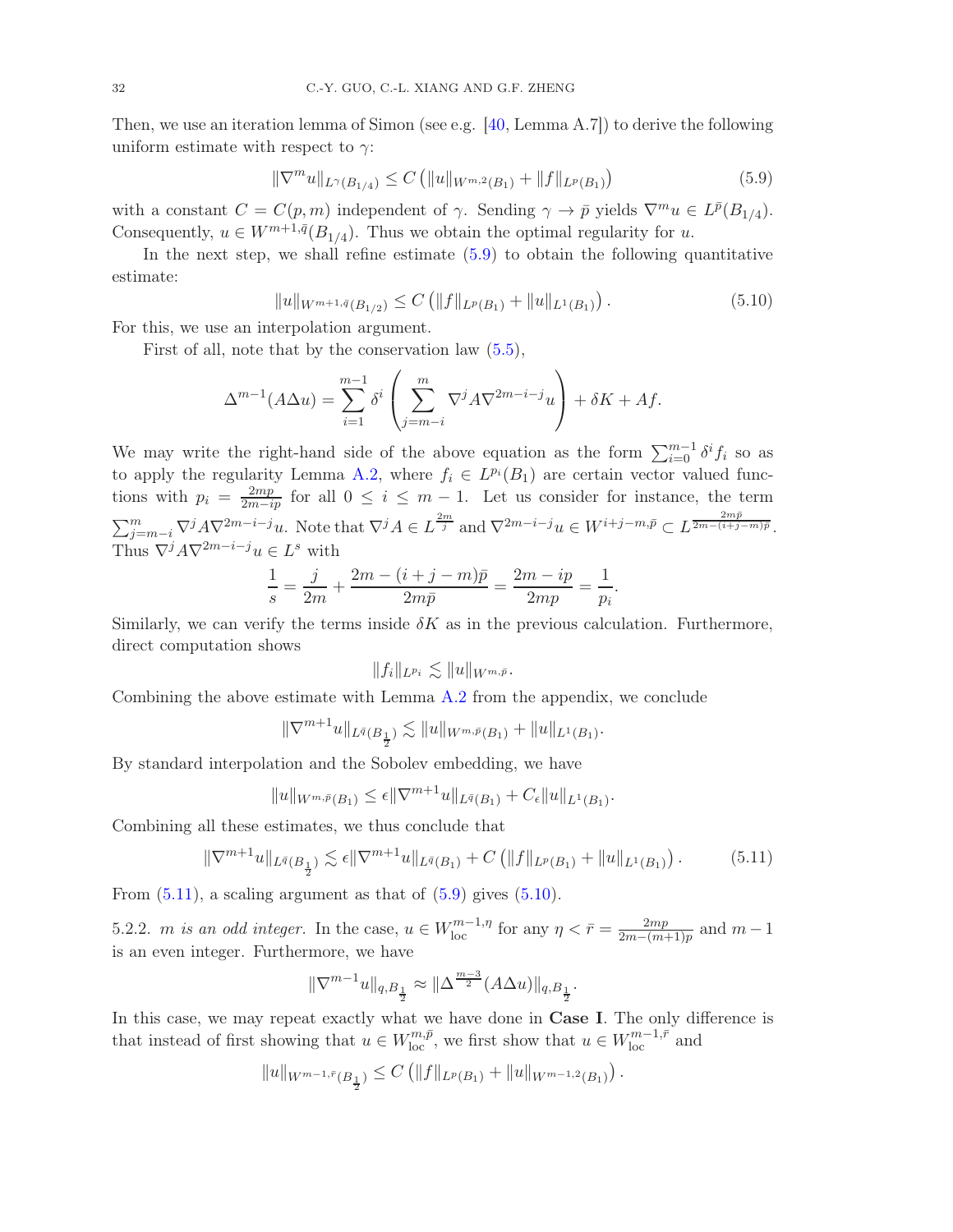With a similar interpolation argument as in the previous case, we may conclude that

$$
||u||_{W^{m,\bar{p}}(B_{\frac{1}{2}})} \leq C (||f||_{L^{p}(B_1)} + ||u||_{W^{m,2}(B_1)}).
$$

Then once again an interpolation argument leads to

<span id="page-32-1"></span>
$$
\|\nabla^{m+1}u\|_{\bar{q},B_{\frac{1}{2}}}\leq C_p\epsilon_m\|\nabla^{m+1}u\|_{\bar{q},B_1}+C_p\left(\|f\|_{p,B_1}+\|u\|_{1,B_1}\right). \tag{5.12}
$$

Finally, as in the even case dealt above, combining [\(5.12\)](#page-32-1), a standard scaling argument, together with an iteration lemma of Simon, gives the desired estimate [\(1.13\)](#page-5-3). The proof is thus complete.

*Proof of Corollary [1.4.](#page-6-0)* By the previous proof, we know there exists a constant  $C = C(p, m)$ 0 such that

$$
\sum_{i=1}^m \|\nabla^i u\|_{L^{\bar{q}_i}(B_{\frac{1}{2}})} \leq C(p,m) \|u\|_{L^1(B_1)},
$$

where  $\bar{q}_i = \frac{2mp}{2m - (2m)}$  $\frac{2mp}{2m-(2m-i)p}$ ,  $i=1,\cdots,m$ . Using a simple scaling, we then deduce

$$
\sum_{i=1}^{m} \|\nabla^i u\|_{L^{\bar{q}_i}(B_R)} \le C(p, m) R^{m(\frac{2-p}{2p} - 2)} \|u\|_{W^{m,2}(\mathbb{R}^{2m})}. \tag{5.13}
$$

<span id="page-32-0"></span>Note that  $\frac{2-p}{2p} - 2 < 0$ . Sending  $R \to \infty$  gives  $\nabla u = 0$  and so u is a constant. Since  $u \in L^2(\mathbb{R}^{2m})$ ,  $u \equiv 0$  in  $\mathbb{R}^{2m}$ .

# APPENDIX A. HIGHER ORDER  $L^p$ -THEORY

We write a simple result for higher order  $L^p$  regularity theory that's used in the proof of Theorem [1.2.](#page-5-2) It is a generalization of the second order equation  $-\Delta u = \text{div} f_1 + f_2$ .

**Lemma A.1.** Suppose  $n \geq 2m$ ,  $1 < p < n/m$  and  $u \in W^{m,p}(\mathbb{R}^n)$  solves equation

$$
\Delta^m u = \sum_{i=0}^{m-1} \delta^i f_i \qquad \text{in } \mathbb{R}^n.
$$

where  $f_i \in L^{p_i}(\mathbb{R}^n)$  with  $p_i = \frac{np}{n - ip}$  for all  $m - 1 \geq i \geq 0$ . Then  $u \in W^{m+1, \frac{np}{n - (m-1)p}}(\mathbb{R}^n)$ and

$$
||u||_{W^{m+1,\frac{np}{n-(m-1)p}}(\mathbb{R}^n)} \leq C_{m,n,p} \sum_{i=0}^{m-1} ||f_i||_{L^{p_i}(\mathbb{R}^n)}.
$$

*Proof.* Let  $I_{2m}$  be the fundamental solution of  $\Delta^m$  in  $\mathbb{R}^n$ . We have

$$
u = I_{2m}(\sum_{i=0}^{m-1} \delta^i f_i) \approx \sum_{i=0}^{m-1} I_{2m-i}(f_i).
$$

Then

$$
I_{2m-i}(f_i) \in W^{2m-i,p_i}(\mathbb{R}^n) \subset W^{m+1,p_{m-1}}(\mathbb{R}^n)
$$

for each  $0 \leq i \leq m-1$ . Thus  $u \in W^{m+1,p_{m-1}}(\mathbb{R}^n)$ . Moreover, for each  $j \leq m+1$ , there holds

$$
\nabla^j u \approx \sum_{i=0}^{m-1} I_{2m-i-j}(f_i).
$$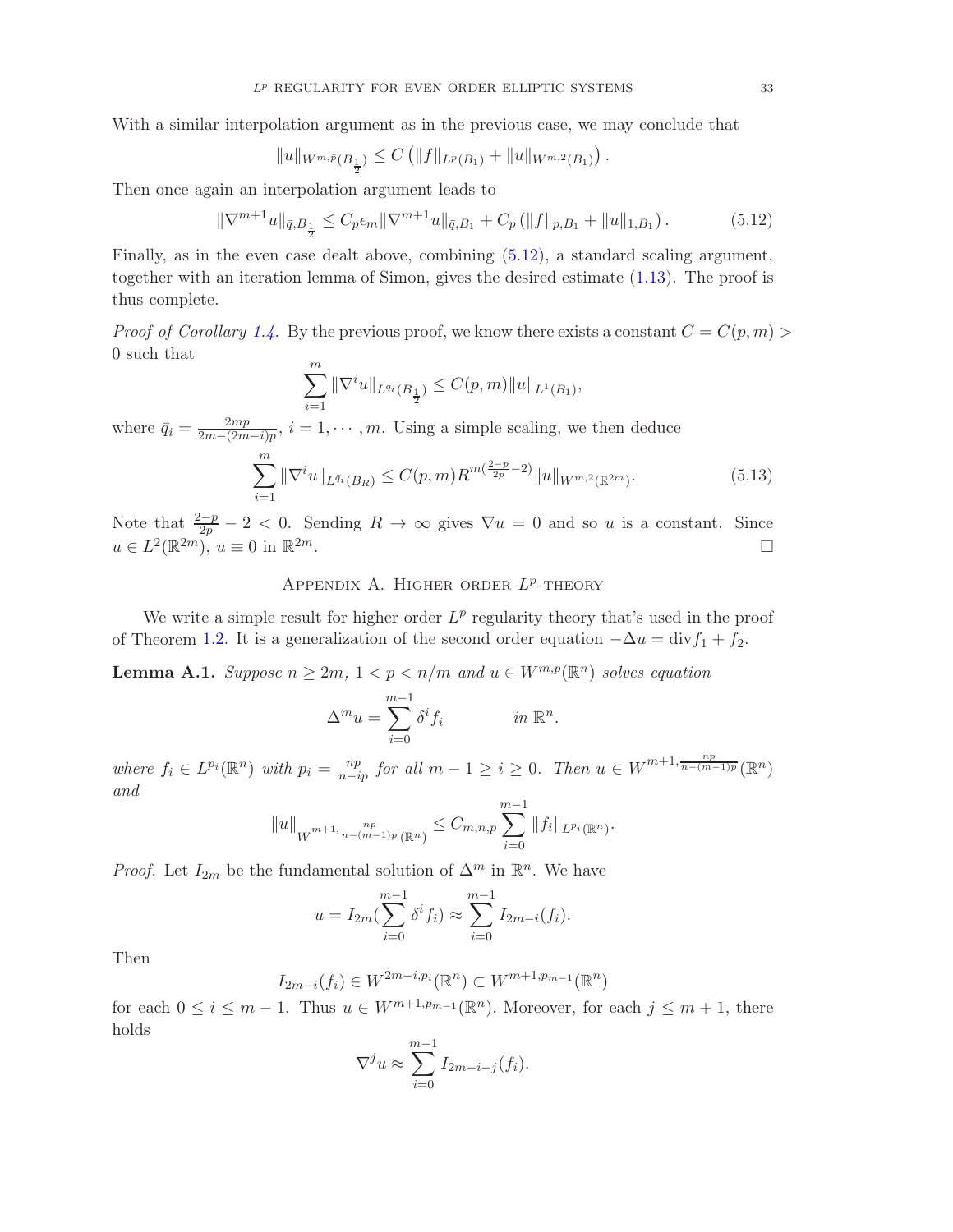The Riesz potential theory implies that for each  $0 \leq i \leq m-1$ ,  $I_{2m-i-j}(f_i) \in L^{q_j}(\mathbb{R}^n)$ with

$$
\frac{1}{q_j} = \frac{1}{p_i} - \frac{2m - i - j}{n} = \frac{1}{p} - \frac{2m - j}{n} = \frac{n - (2m - j)p}{np},
$$

and

$$
\|\nabla^j u\|_{L^{\frac{np}{n-(2m-j)p}}(\mathbb{R}^n)} \leq C(n,m,p) \sum_{i=0}^{m-1} \|f_i\|_{L^{p_i}(\mathbb{R}^n)}.
$$

Therefore,

$$
\sum_{j=1}^{m+1} \|\nabla^j u\|_{L^{\frac{np}{n-(2m-j)p}}(\mathbb{R}^n)} \leq C(n,m,p) \sum_{i=0}^{m-1} \|f_i\|_{L^{p_i}(\mathbb{R}^n)}.
$$

This completes the proof.  $\Box$ 

Consequently, we can deduce the following local estimate via a cut-off argument.

<span id="page-33-1"></span>**Lemma A.2.** Suppose  $n \geq 2m$ ,  $1 < p < n/m$  and  $u \in W^{m,p}(\mathbb{R}^n)$  solves equation

$$
\Delta^m u = \sum_{i=0}^{m-1} \delta^i f_i \qquad in \ B_1.
$$

where  $f_i \in L^{p_i}(B_1)$  with  $p_i = \frac{np}{n - ip}$  for all  $m - 1 \ge i \ge 0$ . Then

$$
u \in W^{m+1, \frac{np}{n-(m-1)p}}_{\rm loc}(B_1)
$$

and

$$
||u||_{W^{m+1,\frac{np}{n-(m-1)p}}(B_{1/2})} \leq C_{m,n,p} \left( \sum_{i=0}^{m-1} ||f_i||_{L^{p_i}(B_1)} + ||u||_{L^p(B_1)} \right).
$$

## APPENDIX B. PROOF OF EQUATION  $(3.3)$

<span id="page-33-0"></span>*Proof.* Using induction method. For  $m = 2$ , the claim holds by a direct computation:

$$
\delta \Delta (A du) = \delta (A \Delta du + 2 \nabla A \cdot \nabla du + \Delta A du) = \delta (A \Delta du) + \delta (\nabla A \nabla^2 u + \nabla^2 A \nabla u).
$$

Suppose the claim for m holds. Then, for  $m + 1$  and  $u, A \in W^{m+1,2}$ , we have by induction

$$
\delta \Delta^{m}(A du) = \Delta \left( \delta (A \Delta^{m-1} du) + \sum_{i=1}^{m-1} \sum_{j=m-i}^{m} \delta^{i} (\nabla^{j} A \nabla^{2m-i-j} u) \right)
$$
  
=  $\delta \Delta (A \Delta^{m-1} du) + \sum_{i=1}^{m-1} \sum_{j=m-i}^{m} \delta^{i} \Delta (\nabla^{j} A \nabla^{2m-i-j} u).$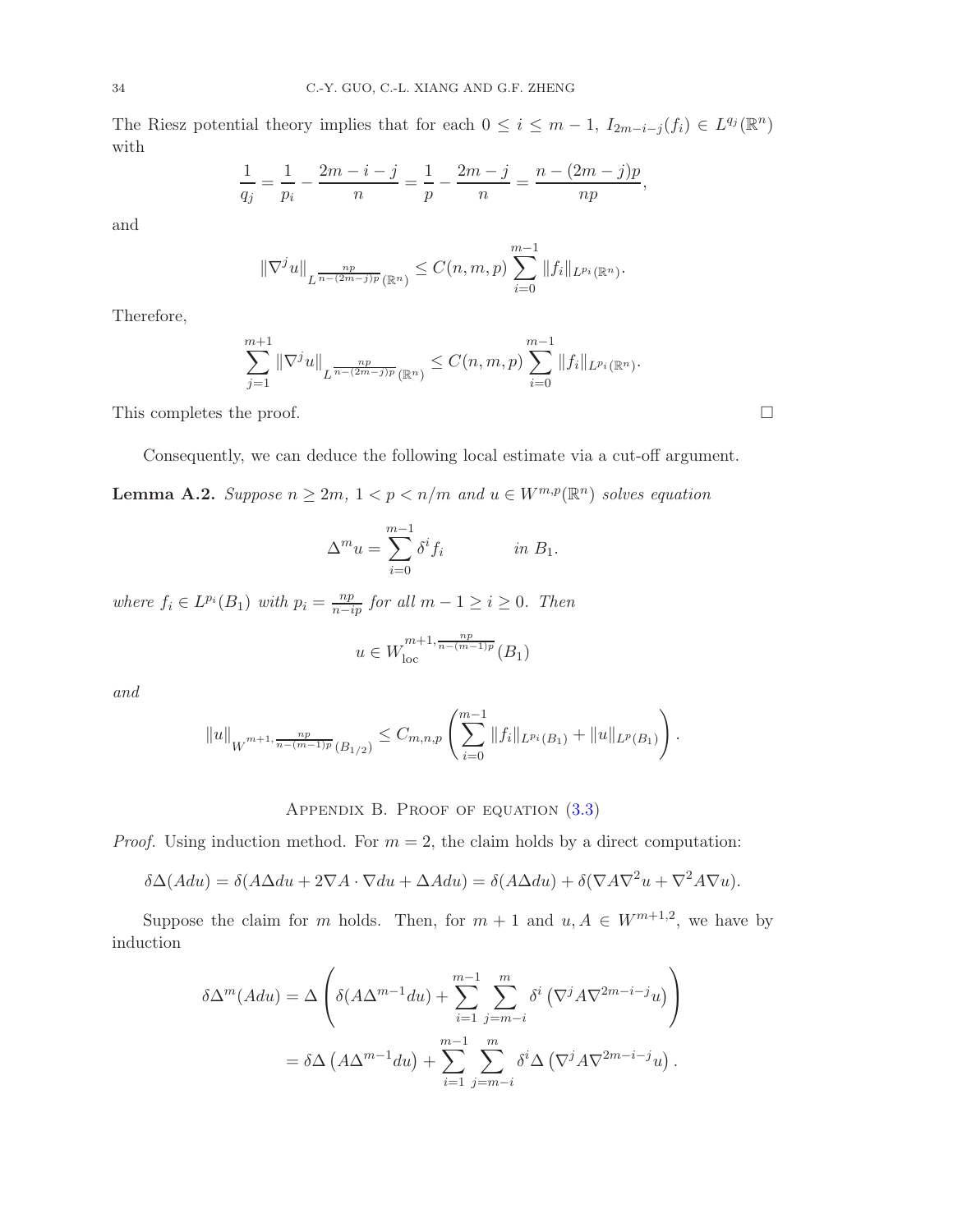For the last term, we have

$$
\delta^{i}\Delta\left(\nabla^{j}A\nabla^{2m-i-j}u\right) = \delta^{i}\left(\nabla^{j}\Delta A\nabla^{2m-i-j}u + \nabla^{j+1}A\nabla^{2m-i-j+1}u + \nabla^{j}A\Delta\nabla^{2m-i-j}u\right)
$$
  
\n
$$
= \delta^{i}\left(\nabla^{j}\Delta A\nabla^{2m-i-j}u + \left(\nabla^{j}A\Delta\nabla^{2m-i-j}u\right)\right) + \delta^{i}\left(\nabla^{j+1}A\nabla^{2m-i-j+1}u\right)
$$
  
\n
$$
= \delta^{i+1}\left(\nabla^{j+1}A\nabla^{2m-i-j}u\right) - \delta^{i}\left(\nabla^{j+1}\Delta A\nabla^{2m-i-j+1}u\right)
$$
  
\n
$$
+ \delta^{i}\left(\nabla^{j+1}A\nabla^{2m-i-j+1}u\right) - \delta^{i}\left(\nabla^{j+1}\Delta A\nabla^{2m-i-j+1}u\right)
$$
  
\n
$$
= \delta^{i+1}\left(\nabla^{j+1}A\nabla^{2m-i-j}u + \nabla^{j}A\nabla^{2m-i-j+1}u\right) + \delta^{i}\left(\nabla^{j+1}A\nabla^{2m-i-j+1}u\right)
$$
  
\n
$$
= \delta^{i+1}\left(\nabla^{j+1}A\nabla^{2(m+i)-(i+1)-(j+1)}u + \nabla^{j}A\nabla^{2(m+1)-(i+1)-j}u\right)
$$
  
\n
$$
+ \delta^{i}\left(\nabla^{j+1}A\nabla^{2(m+1)-i-(j+1)}u\right).
$$

This gives

$$
\sum_{i=1}^{m-1} \sum_{j=m-i}^{m} \delta^i \Delta \left( \nabla^j A \nabla^{2m-i-j} u \right) = \sum_{i=1}^{m+1} \sum_{j=m+1-i}^{m+1} \delta^i \left( \nabla^j A \nabla^{2(m+1)-i-j} u \right).
$$

For the term  $\delta \Delta \left( A \Delta^{m-1} du \right)$ , it is much easier:

$$
\delta \Delta \left( A \Delta^{m-1} du \right) = \delta \left( A \Delta^m du \right) + \delta \left( \nabla A \Delta^{m-1} \nabla^2 u \right) + \delta \left( \Delta A \Delta^{m-1} du \right).
$$

The last two terms can be easily disposed by noting that  $\Delta^{m-1} = \delta^{m-1} \nabla^{m-1}$ . Transfer  $\delta^{m-1}$  from u to A gives

$$
\delta\left(\nabla A\Delta^{m-1}\nabla^2 u\right) + \delta\left(\Delta A\Delta^{m-1} du\right) = \sum_{i=1}^m \delta^i(\nabla^{m+1-i} A\nabla^{m+1} u + \nabla^{m+2-i} u\nabla^m u).
$$

Hence, in summary, we have

$$
\delta \Delta^m(Adu) = \delta (A \Delta^m du) + \sum_{i=1}^{m+1} \sum_{j=m+1-i}^{m+1} \delta^i \left( \nabla^j A \nabla^{2(m+1)-i-j} u \right).
$$

The proof is complete.  $\Box$ 

### <span id="page-34-1"></span>**REFERENCES**

- <span id="page-34-6"></span><span id="page-34-3"></span>[1] D.R. Adams, A note on Riesz potentials. Duke Math. J. 42 (1975), no. 4, 765-778.
- [2] R.C. Adams and J.F. Fournier, Sobolev spaces. Second edition. Pure and Applied Mathematics (Amsterdam), 140. Elsevier/Academic Press, Amsterdam, 2003.
- <span id="page-34-2"></span>[3] S.-Y.A. CHANG, L. WANG AND P.C. YANG, A regularity theory of biharmonic maps. Commun. Pure Appl. Math. 52(9) (1999), 1113-1137.
- <span id="page-34-5"></span>[4] F.L. de Longueville, Regularität der Lösungen von Systemen (2m)-ter Ordnung vom polyharmonischen Typ in kritischer Dimension. Dissertation Universität Duisburg-Essen 2018 (see https://dnb.info/1191692124/34).
- <span id="page-34-0"></span>[5] F.L. de Longueville and A. Gastel, Conservation laws for even order systems of polyharmonic map type. Preprint 2019.
- [6] A. DERUELLE AND T. LAMM, *Existence of expanders of the harmonic map flow*, to appear in Ann. Sci. Ec. Norm. Sup. (4), 2020.
- <span id="page-34-4"></span>[7] R. DeVore and K. Scherer, Interpolation of linear operators on Sobolev spaces. Ann. of Math. (2) 109 (1979), no. 3, 583-599.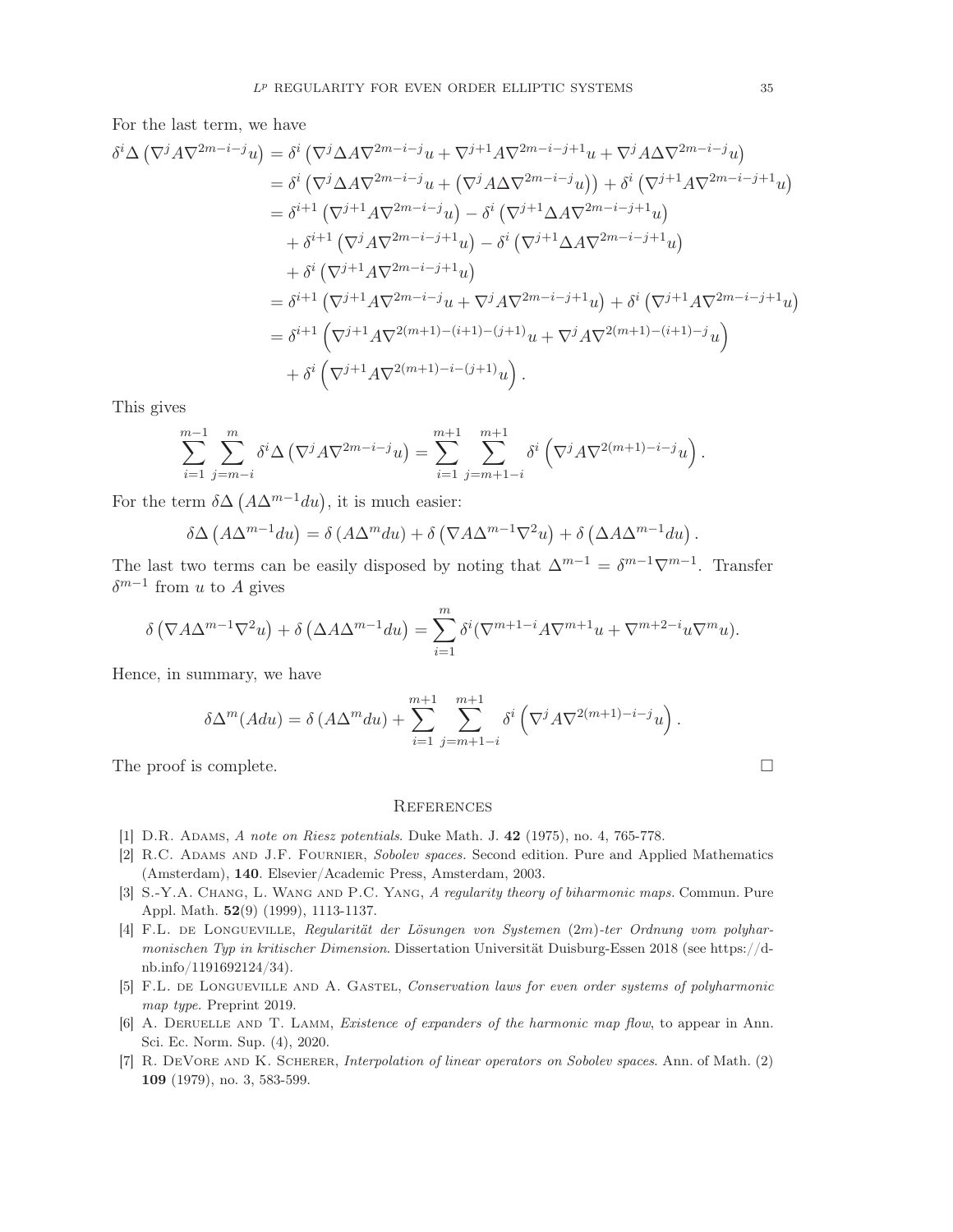- [8] J. Eells and J.H. Sampson, Harmonic mappings of Riemannian manifolds. Amer. J. Math. 86 (1964), 109-160.
- <span id="page-35-2"></span>[9] A. Gastel, The extrinsic polyharmonic map heat flow in the critical dimension. Adv. Geom. 6 (2006), no. 4, 501-521.
- <span id="page-35-15"></span>[10] A. GASTEL AND C. SCHEVEN, Regularity of polyharmonic maps in the critical dimension. Comm. Anal. Geom. 17 (2009), no. 2, 185-226.
- [11] M. Giaquinta, Multiple integrals in the calculus of variations and nonlinear elliptic systems. Annals of Mathematics Studies, 105. Princeton University Press, Princeton, NJ, 1983.
- [12] D. GILBARG AND N. TRUDINGER, Elliptic partial differential equations of second order. Reprint of the 1998 edition. Classics in Mathematics. Springer-Verlag, Berlin, 2001.
- <span id="page-35-3"></span>[13] L. Grafakos, Classical Fourier analysis. Second edition. Graduate Texts in Mathematics, 249. Springer, New York, 2008.
- [14] P. GOLDSTEIN, P. STRZELECKI AND A. ZATORSKA-GOLDSTEIN, On polyharmonic maps into spheres in the critical dimension. Ann. Inst. H. Poincaré Anal. Non Linéaire 26 (2009), 1387-1405.
- <span id="page-35-12"></span>[15] C.-Y. Guo AND C.-L. XIANG, Regularity of solutions for a fourth order linear system via conservation law. J. Lond. Math. Soc. (2) 101 (2020), no. 3, 907-922.
- <span id="page-35-6"></span>[16] C.-Y. Guo and C.-L. Xiang, Regularity of weak solutions to higher order elliptic systems in critical dimensions. Tran. Amer. Math. Soc. 374 (2021), no. 5, 3579-3602.
- <span id="page-35-0"></span>[17] C.-Y. Guo, C.-L. XIANG AND G.-F. ZHENG, The Lamm-Riviere system I:  $L^p$  regularity theory. To appear in Cal. Var. PDEs, 2021.
- [18] F. Hélein, Harmonic maps, conservation laws and moving frames. Cambridge Tracts in Mathematics, 150. Cambridge University Press, Cambridge, 2002.
- [19] S. HILDEBRANDT, *Nonlinear elliptic systems and harmonic mappings.* Proceedings of the 1980 Beijing Symposium on Differential Geometry and Differential Equations, vol 1,2,3 (Beijing, 1980), 481-615, Science Press, Beijing, 1982.
- <span id="page-35-9"></span>[20] J. Hineman, T. Huang and C.-Y. Wang, Regularity and uniqueness of a class of biharmonic map heat flows. Calc. Var. Partial Differential Equations 50 (2014), no. 3-4, 491-524.
- <span id="page-35-5"></span>[21] P. HORNUNG AND R. MOSER, *Energy identity for intrinsically biharmonic maps in four dimensions.* Anal. PDE 5 (2012), no. 1, 61-80.
- [22] J. Hörter and T. Lamm, Conservation laws for even order elliptic systems in the critical dimensions - a new approach. To appear in Calc. Var. Partial Differential Equations, 2021.
- [23] T. Lamm, Biharmonic map heat flow into manifolds of nonpositive curvature. Calc. Var. Partial Differential Equations 22 (2005), 421-445.
- <span id="page-35-1"></span>[24] T. Lamm and T. Rivière, Conservation laws for fourth order systems in four dimensions. Comm. Partial Differential Equations 33 (2008), 245-262.
- <span id="page-35-10"></span>[25] T. LAMM AND B. SHARP, Global estimates and energy identities for elliptic systems with antisymmetric potentials. Comm. Partial Differential Equations 41 (2016), no. 4, 579-608.
- <span id="page-35-4"></span>[26] T. Lamm and C. Wang, Boundary regularity for polyharmonic maps in the critical dimension. Adv. Calc. Var. 2 (2009), 1-16.
- <span id="page-35-8"></span><span id="page-35-7"></span>[27] P. Laurain and T. Rivière, Energy quantization for biharmonic maps. Adv. Calc. Var. 6 (2013), no. 2, 191-216.
- [28] P. Laurain and T. Rivière, Angular energy quantization for linear elliptic systems with antisymmetric potentials and applications. Anal. PDE  $7$  (2014), no. 1, 1-41.
- <span id="page-35-13"></span>[29] F-.H Lin and T. Rivière, Energy quantization for harmonic maps. Duke Math. J. 111 (2002), no. 1, 177-193.
- [30] X.-G. Liu, Partial regularity for weak heat flows into a general compact Riemannian manifold. Arch. Ration. Mech. Anal. 168 (2003), no. 2, 131-163.
- <span id="page-35-11"></span>[31] C.B. Morrey, *The problem of plateau on a Riemannian manifold*, Ann. Math. (2) 49 (1948), 807-851.
- <span id="page-35-14"></span>[32] R. MOSER, An  $L^p$  regularity theory for harmonic maps. Trans. Amer. Math. Soc. 367 (2015), no. 1, 1-30.
- [33] R. O'Neil, Convolution operators and  $L(p, q)$  spaces. Duke Math. J. 30 (1963) 129-142.